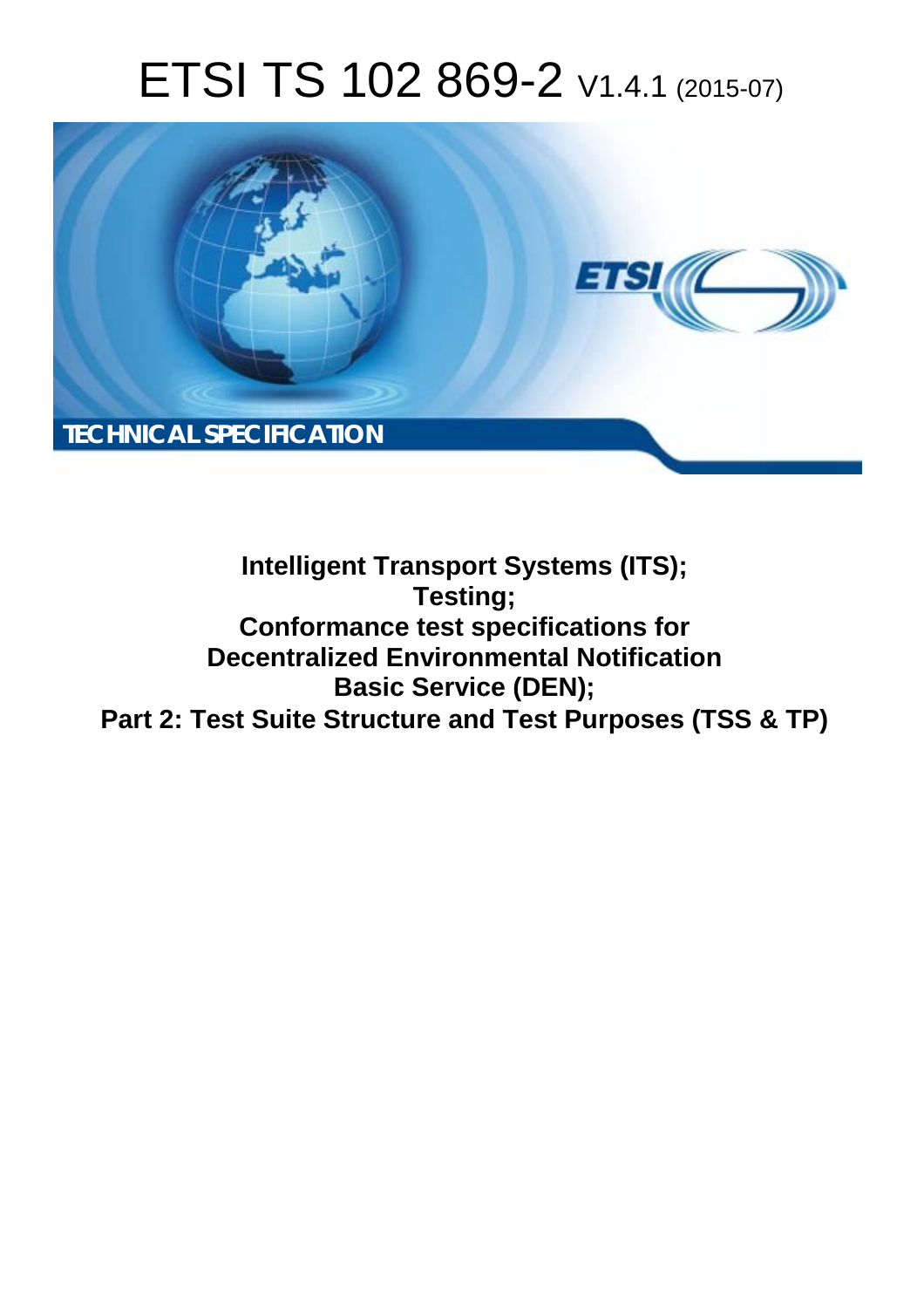Reference RTS/ITS-00158

Keywords

ITS, testing, TSS&TP

#### *ETSI*

#### 650 Route des Lucioles F-06921 Sophia Antipolis Cedex - FRANCE

Tel.: +33 4 92 94 42 00 Fax: +33 4 93 65 47 16

Siret N° 348 623 562 00017 - NAF 742 C Association à but non lucratif enregistrée à la Sous-Préfecture de Grasse (06) N° 7803/88

#### *Important notice*

The present document can be downloaded from: <http://www.etsi.org/standards-search>

The present document may be made available in electronic versions and/or in print. The content of any electronic and/or print versions of the present document shall not be modified without the prior written authorization of ETSI. In case of any existing or perceived difference in contents between such versions and/or in print, the only prevailing document is the print of the Portable Document Format (PDF) version kept on a specific network drive within ETSI Secretariat.

Users of the present document should be aware that the document may be subject to revision or change of status. Information on the current status of this and other ETSI documents is available at <http://portal.etsi.org/tb/status/status.asp>

If you find errors in the present document, please send your comment to one of the following services: <https://portal.etsi.org/People/CommiteeSupportStaff.aspx>

#### *Copyright Notification*

No part may be reproduced or utilized in any form or by any means, electronic or mechanical, including photocopying and microfilm except as authorized by written permission of ETSI.

The content of the PDF version shall not be modified without the written authorization of ETSI. The copyright and the foregoing restriction extend to reproduction in all media.

> © European Telecommunications Standards Institute 2015. All rights reserved.

**DECT**TM, **PLUGTESTS**TM, **UMTS**TM and the ETSI logo are Trade Marks of ETSI registered for the benefit of its Members. **3GPP**TM and **LTE**™ are Trade Marks of ETSI registered for the benefit of its Members and of the 3GPP Organizational Partners.

**GSM**® and the GSM logo are Trade Marks registered and owned by the GSM Association.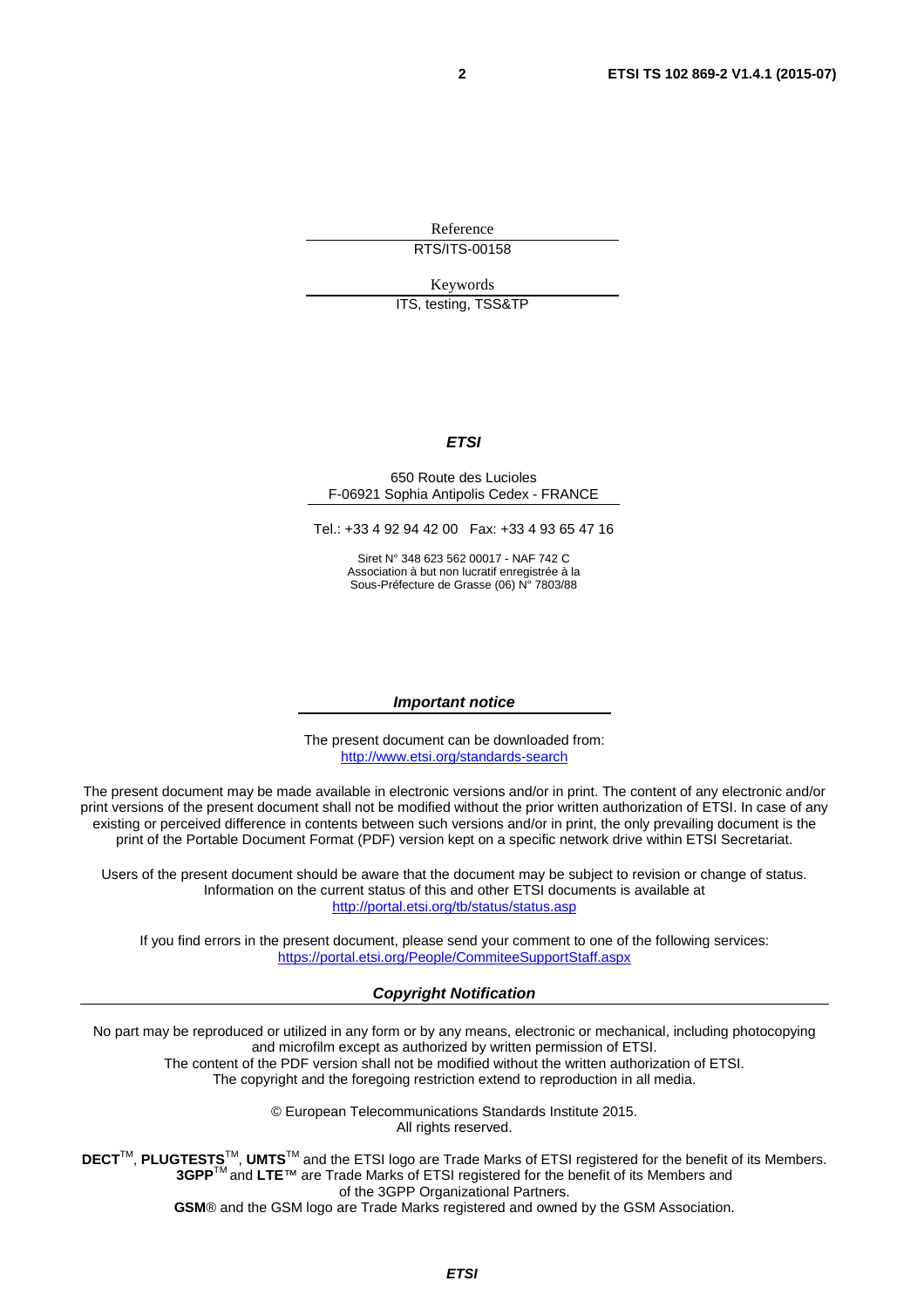# Contents

| 1       |                               |  |
|---------|-------------------------------|--|
| 2       |                               |  |
| 2.1     |                               |  |
| 2.2     |                               |  |
| 3       |                               |  |
| 3.1     |                               |  |
| 3.2     |                               |  |
| 4       |                               |  |
| 4.1     |                               |  |
| 4.2     |                               |  |
| 4.2.1   |                               |  |
| 4.2.2   |                               |  |
| 4.2.3   |                               |  |
| 4.2.4   |                               |  |
| 5       |                               |  |
| 5.1     |                               |  |
| 5.1.1   |                               |  |
| 5.1.2   |                               |  |
| 5.1.3   |                               |  |
| 5.1.4   |                               |  |
| 5.1.5   |                               |  |
| 5.2     |                               |  |
| 5.2.1   |                               |  |
| 5.2.1.1 |                               |  |
| 5.2.1.2 |                               |  |
| 5.2.1.3 |                               |  |
| 5.2.1.4 |                               |  |
| 5.2.1.5 |                               |  |
| 5.2.1.6 |                               |  |
| 5.2.2   |                               |  |
| 5.2.3   |                               |  |
|         | <b>Annex A (informative):</b> |  |
|         |                               |  |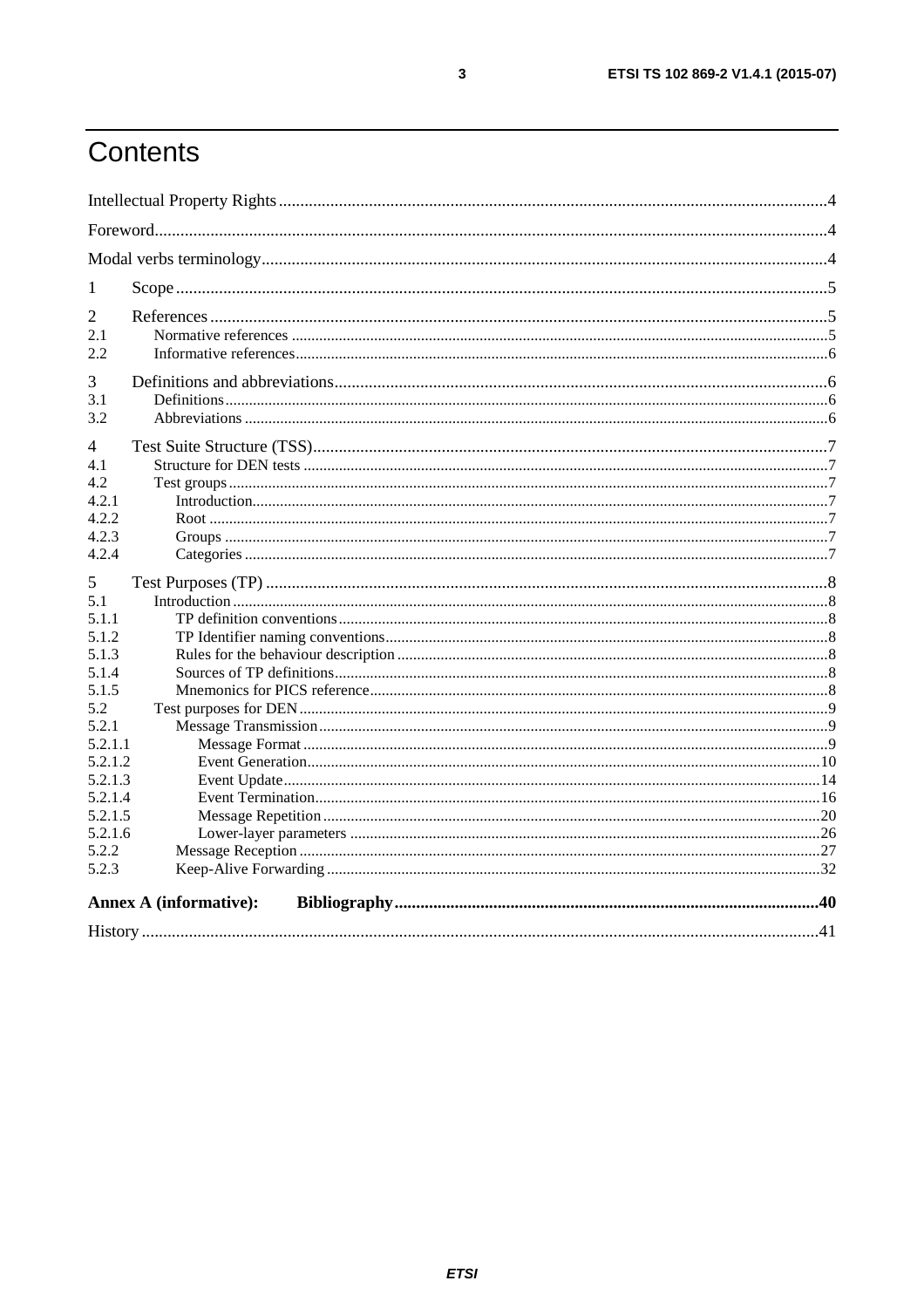# <span id="page-3-0"></span>Intellectual Property Rights

IPRs essential or potentially essential to the present document may have been declared to ETSI. The information pertaining to these essential IPRs, if any, is publicly available for **ETSI members and non-members**, and can be found in ETSI SR 000 314: *"Intellectual Property Rights (IPRs); Essential, or potentially Essential, IPRs notified to ETSI in respect of ETSI standards"*, which is available from the ETSI Secretariat. Latest updates are available on the ETSI Web server ([http://ipr.etsi.org\)](http://webapp.etsi.org/IPR/home.asp).

Pursuant to the ETSI IPR Policy, no investigation, including IPR searches, has been carried out by ETSI. No guarantee can be given as to the existence of other IPRs not referenced in ETSI SR 000 314 (or the updates on the ETSI Web server) which are, or may be, or may become, essential to the present document.

## Foreword

This Technical Specification (TS) has been produced by ETSI Technical Committee Intelligent Transport Systems (ITS).

The present document is part 2 of a multi-part deliverable covering Conformance test specification for Decentralized Environmental Notification Basic Service (DEN) as identified below:

Part 1: "Test requirements and Protocol Implementation Conformance Statement (PICS) pro forma";

#### Part 2: "Test Suite Structure and Test Purposes (TSS & TP)";

Part 3: "Abstract Test Suite (ATS) and Protocol Implementation eXtra Information for Testing (PIXIT)".

# Modal verbs terminology

In the present document "**shall**", "**shall not**", "**should**", "**should not**", "**may**", "**need not**", "**will**", "**will not**", "**can**" and "**cannot**" are to be interpreted as described in clause 3.2 of the [ETSI Drafting Rules](http://portal.etsi.org/Help/editHelp!/Howtostart/ETSIDraftingRules.aspx) (Verbal forms for the expression of provisions).

"**must**" and "**must not**" are **NOT** allowed in ETSI deliverables except when used in direct citation.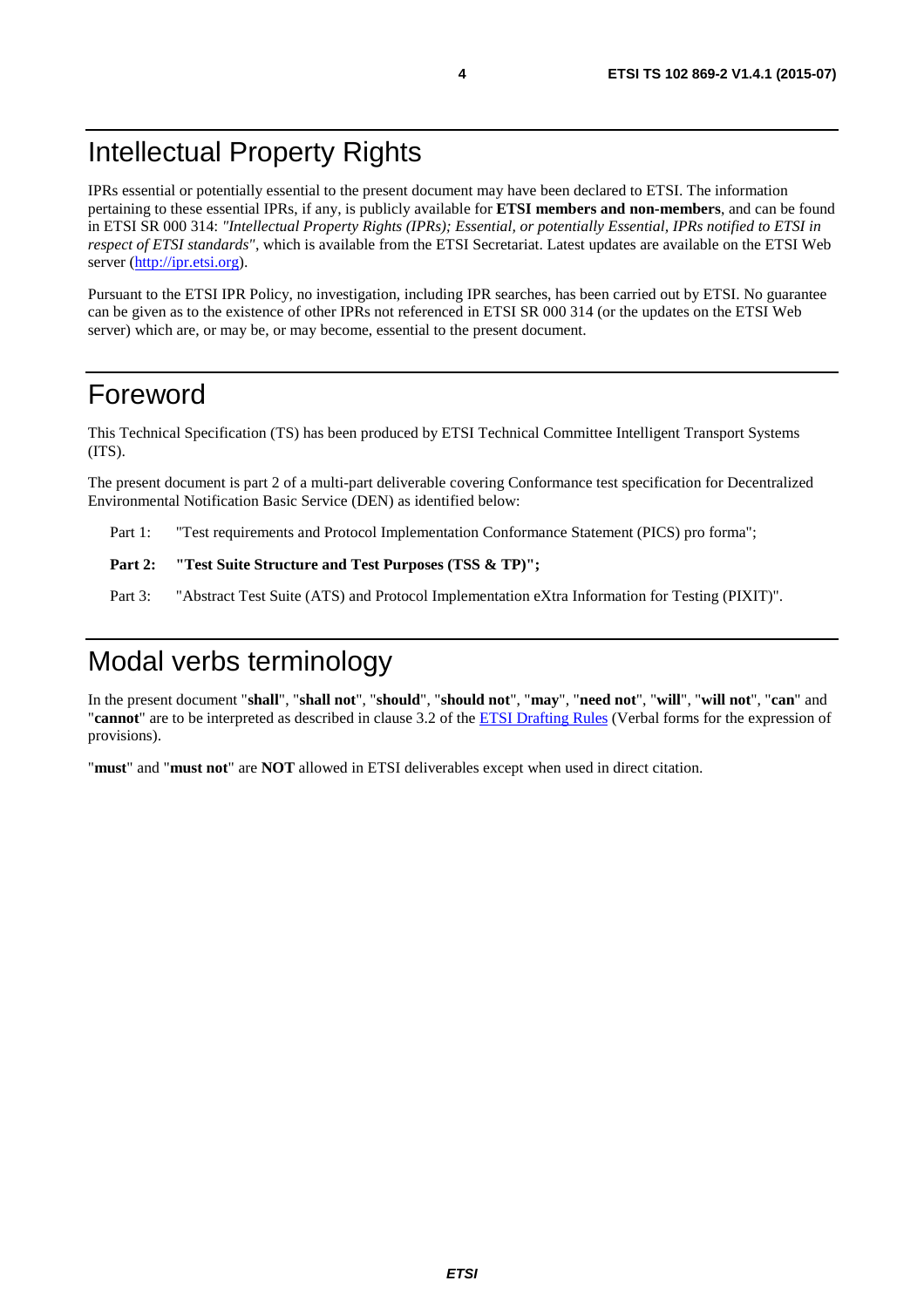# <span id="page-4-0"></span>1 Scope

The present document provides the Test Suite Structure and Test Purposes (TSS & TP) for Decentralized Environmental Notification Basic Service (DEN) as defined in ETSI EN 302 637-3 [1] in compliance with the relevant requirements and in accordance with the relevant guidance given in ISO/IEC 9646-7 [7].

The ISO standard for the methodology of conformance testing (ISO/IEC 9646-1 [4] and ISO/IEC 9646-2 [5]) as well as the ETSI rules for conformance testing (ETSI ETS 300 406 [8]) are used as a basis for the test methodology.

# 2 References

### 2.1 Normative references

References are either specific (identified by date of publication and/or edition number or version number) or non-specific. For specific references, only the cited version applies. For non-specific references, the latest version of the reference document (including any amendments) applies.

Referenced documents which are not found to be publicly available in the expected location might be found at [http://docbox.etsi.org/Reference.](http://docbox.etsi.org/Reference)

NOTE: While any hyperlinks included in this clause were valid at the time of publication, ETSI cannot guarantee their long term validity.

The following referenced documents are necessary for the application of the present document.

| $[1]$ | ETSI EN 302 637-3 (V1.2.2): "Intelligent Transport Systems (ITS); Vehicular Communications;<br>Basic Set of Applications; Part 3: Specifications of Decentralized Environmental Notification<br>Basic Service".                                                                   |
|-------|-----------------------------------------------------------------------------------------------------------------------------------------------------------------------------------------------------------------------------------------------------------------------------------|
| $[2]$ | ETSI TS 102 869-1 (V1.4.1): "Intelligent Transport Systems (ITS); Testing; Conformance test<br>specifications for Decentralized Environmental Notification Basic Service (DEN); Part 1: Test<br>requirements and Protocol Implementation Conformance Statement (PICS) pro forma". |
| $[3]$ | ETSI TS 102 871-1 (V1.3.1): "Intelligent Transport Systems (ITS); Testing; Conformance test<br>specifications for GeoNetworking ITS-G5; Part 1: Test requirements and Protocol Implementation<br>Conformance Statement (PICS) pro forma".                                         |
| $[4]$ | ISO/IEC 9646-1 (1994): "Information technology -- Open Systems Interconnection --<br>Conformance testing methodology and framework -- Part 1: General concepts".                                                                                                                  |
| $[5]$ | ISO/IEC 9646-2 (1994): "Information technology -- Open Systems Interconnection --<br>Conformance testing methodology and framework -- Part 2: Abstract Test Suite specification".                                                                                                 |
| [6]   | ISO/IEC 9646-6 (1994): "Information technology -- Open Systems Interconnection --<br>Conformance testing methodology and framework -- Part 6: Protocol profile test specification".                                                                                               |
| $[7]$ | ISO/IEC 9646-7 (1995): "Information technology -- Open Systems Interconnection --<br>Conformance testing methodology and framework -- Part 7: Implementation Conformance<br>Statements".                                                                                          |
| [8]   | ETSI ETS 300 406 (1995): "Methods for testing and Specification (MTS); Protocol and profile<br>conformance testing specifications; Standardization methodology".                                                                                                                  |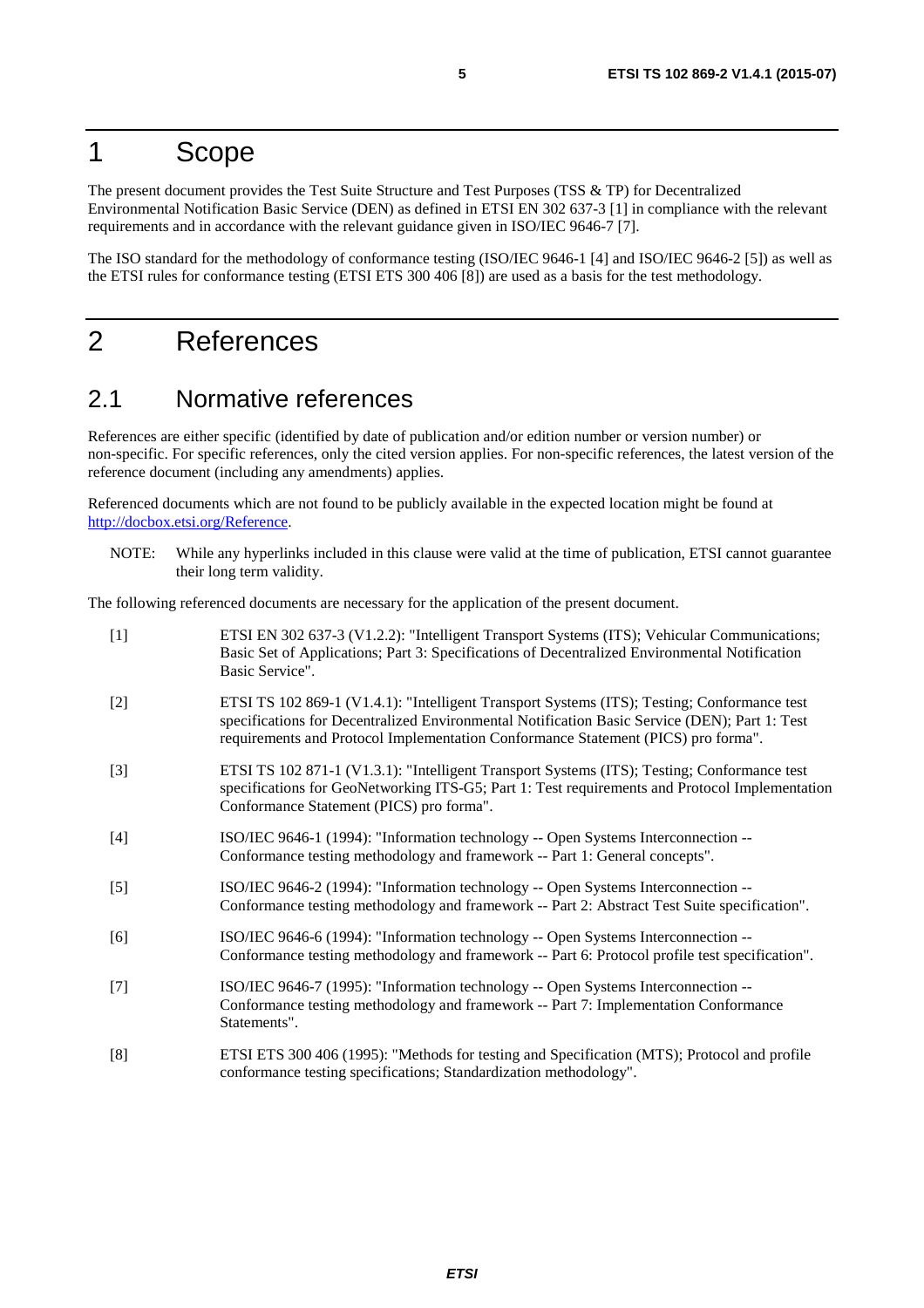### <span id="page-5-0"></span>2.2 Informative references

References are either specific (identified by date of publication and/or edition number or version number) or non-specific. For specific references, only the cited version applies. For non-specific references, the latest version of the reference document (including any amendments) applies.

NOTE: While any hyperlinks included in this clause were valid at the time of publication, ETSI cannot guarantee their long term validity.

The following referenced documents are not necessary for the application of the present document but they assist the user with regard to a particular subject area.

[i.1] ETSI EG 202 798 (V1.1.1): "Intelligent Transport Systems (ITS); Testing; Framework for conformance and interoperability testing".

# 3 Definitions and abbreviations

### 3.1 Definitions

For the purposes of the present document, the terms and definitions given in ETSI EN 302 637-3 [[1\]](#page-4-0), ISO/IEC 9646-6 [\[6\]](#page-4-0) and ISO/IEC 9646-7 [[7\]](#page-4-0) apply.

# 3.2 Abbreviations

For the purposes of the present document, the following abbreviations apply:

| <b>ATS</b>  | <b>Abstract Test Suite</b>                       |
|-------------|--------------------------------------------------|
| <b>BO</b>   | Inopportune test events for Behaviour tests      |
| <b>BTP</b>  | <b>Basic Transport Protocol</b>                  |
| BTP-B       | Basic Transport Protocol Type B                  |
| <b>BV</b>   | valid test events for Behaviour tests            |
| <b>CAN</b>  | Controller Area Network                          |
| <b>CLT</b>  | <b>Current Local Time</b>                        |
| DE          | Data Element                                     |
| <b>DEN</b>  | Decentralized Environmental Notification         |
| <b>DENM</b> | Decentralized Environmental Notification Message |
| <b>EVGN</b> | Message transmission - Event Generation          |
| <b>EVRP</b> | Message transmission - Message Repetition        |
| <b>EVTR</b> | Message transmission - Event Termination         |
| <b>EVUP</b> | Message transmission - Event Update              |
| <b>GBC</b>  | Geographically-Scoped Broadcast                  |
| <b>ISO</b>  | International Organization for Standardization   |
| <b>ITS</b>  | <b>Intelligent Transportation Systems</b>        |
| ITS-S       | Intelligent Transport System - Station           |
| <b>IUT</b>  | <b>Implementation Under Test</b>                 |
| <b>KAFW</b> | Keep-alive Forwarding                            |
| <b>MSGF</b> | Message Format                                   |
| <b>MSRV</b> | Message reception                                |
| <b>PAR</b>  | Message transmission - Lower-layer parameters    |
| <b>PDU</b>  | Protocol Data Unit                               |
| <b>PICS</b> | Protocol Implementation Conformance Statement    |
| SSP         | Service Specific Permissions                     |
| TI          | Timer tests                                      |
| TP          | <b>Test Purposes</b>                             |
| <b>TS</b>   | <b>Test Suite</b>                                |
| TSS         | <b>Test Suite Structure</b>                      |
|             |                                                  |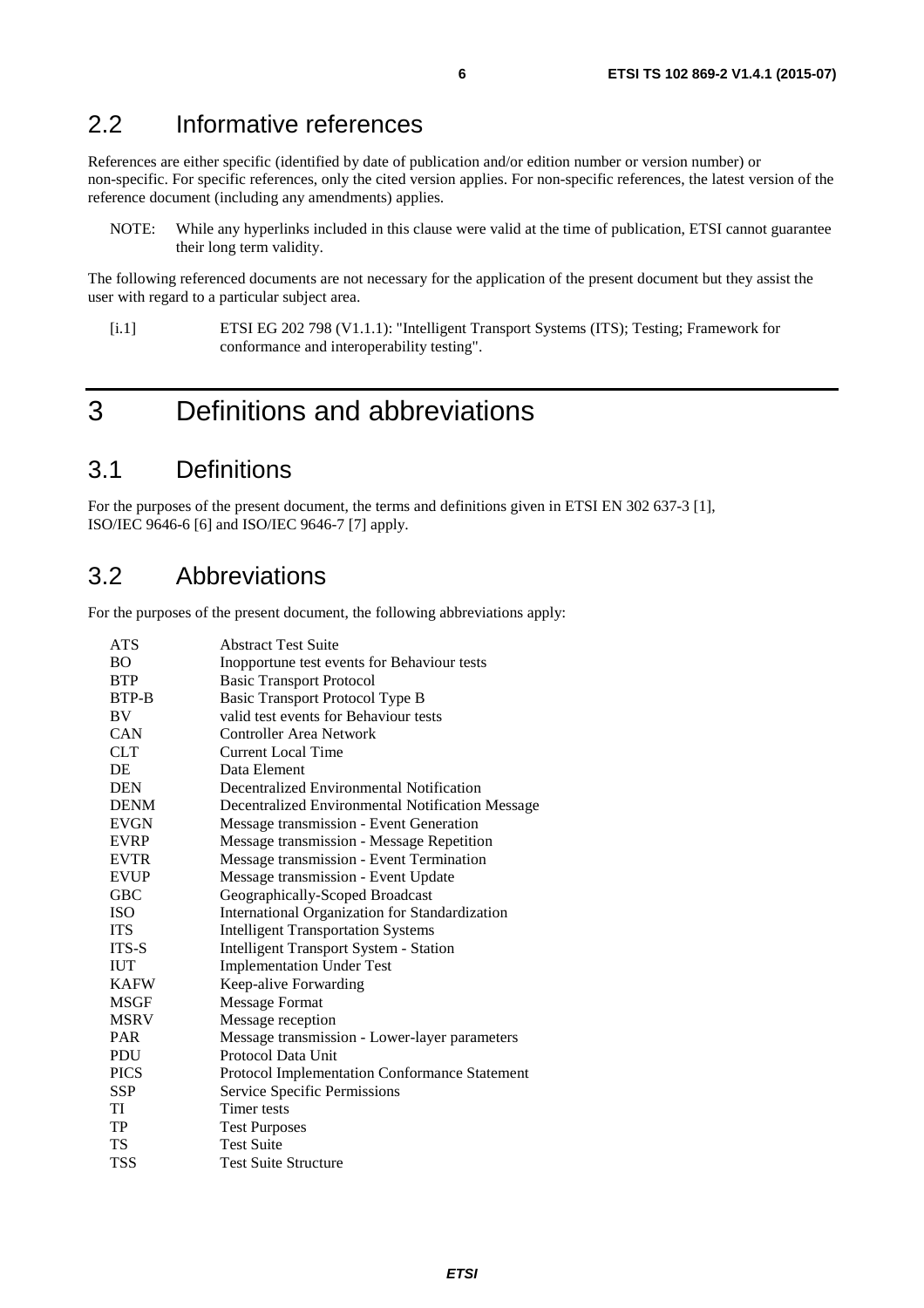# <span id="page-6-0"></span>4 Test Suite Structure (TSS)

# 4.1 Structure for DEN tests

Table 1 shows the DEN Test Suite Structure (TSS) including its subgroups defined for conformance testing.

| Root       | Group                    | category                     |
|------------|--------------------------|------------------------------|
| <b>DEN</b> | Message format           | Valid                        |
|            | <b>Event Generation</b>  | Valid                        |
|            | Event Update             | Valid and Inopportune        |
|            | <b>Event Termination</b> | Valid, Inopportune and Timer |
|            | Message Repetition       | Valid                        |
|            | Lower-layer parameters   | Valid                        |
|            | Message reception        | Valid and Inopportune        |
|            | Keep-alive Forwarding    | Valid and Timers             |

#### **Table 1: TSS for DEN**

The test suite is structured as a tree with the root defined as DEN. The tree is of rank 2 with the first rank a functional area and the second rank is the standard ISO conformance test categories.

### 4.2 Test groups

### 4.2.1 Introduction

The test suite has a total of three levels. The first level is the root. The second level separates the root into various functional areas. The third level is the standard ISO conformance test categories.

### 4.2.2 Root

The root identifies the Decentralized Environmental Notification Basic Service (DEN) given in ETSI EN 302 637-3 [\[1\]](#page-4-0).

### 4.2.3 Groups

This level contains height functional areas identified as:

- Message format
- Event Generation
- Event Update
- Event Termination
- Message Repetition
- Lower-layer parameters
- Message reception
- Keep-alive Forwarding

### 4.2.4 Categories

This level contains the standard ISO conformance test categories behaviour: valid events and inopportune events and Timer.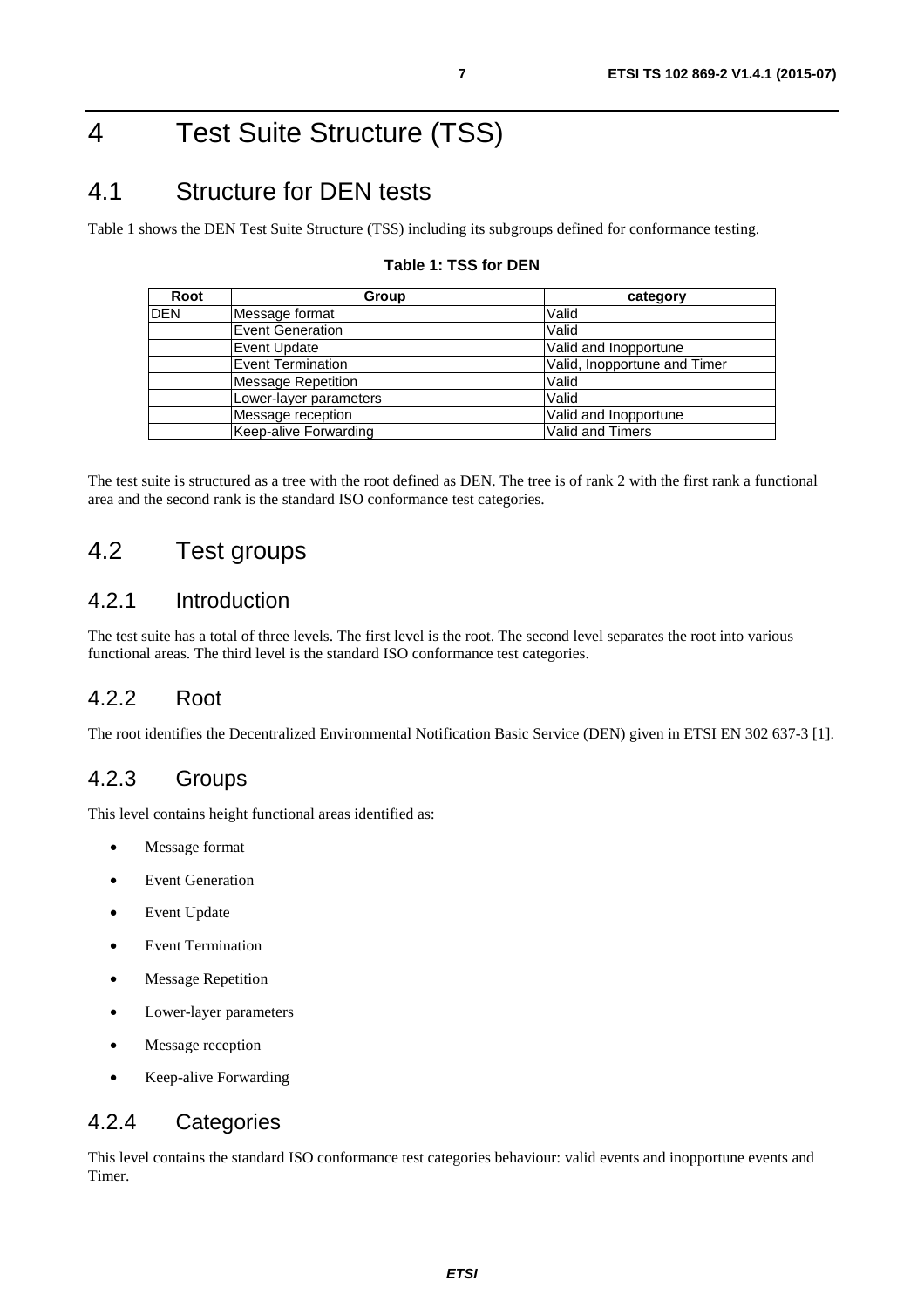# <span id="page-7-0"></span>5 Test Purposes (TP)

### 5.1 Introduction

### 5.1.1 TP definition conventions

The TP definition is built according to ETSI EG 202 798 [\[i.1](#page-5-0)].

### 5.1.2 TP Identifier naming conventions

The identifier of the TP is built according to table 2.

| Identifier: | TP/ <root>/<gr>/<x>/<nn></nn></x></gr></root> |             |                                               |
|-------------|-----------------------------------------------|-------------|-----------------------------------------------|
|             | $<$ root $>$ = root                           | <b>DEN</b>  |                                               |
|             | $<$ gr $>$ = group                            | <b>MSGF</b> | Message transmission - Message format         |
|             |                                               | EVGN        | Message transmission - Event Generation       |
|             |                                               | <b>EVUP</b> | Message transmission - Event Update           |
|             |                                               | <b>EVTR</b> | Message transmission - Event Termination      |
|             |                                               | <b>EVRP</b> | Message transmission - Message Repetition     |
|             |                                               | <b>PAR</b>  | Message transmission - Lower-layer parameters |
|             |                                               | <b>MSRV</b> | Message reception                             |
|             |                                               | <b>KAFW</b> | Keep-alive Forwarding                         |
|             | $\langle x \rangle$ = type of testing         | BV          | Behaviour: Valid event tests                  |
|             |                                               | BO          | Behaviour: Inopportune event tests            |
|             |                                               |             | <b>Timer tests</b>                            |
|             | $\mathsf{knn}$ = sequential number            |             | 01 to 99                                      |

#### **Table 2: TP naming convention**

### 5.1.3 Rules for the behaviour description

The description of the TP is built according to ETSI EG 202 798 [\[i.1](#page-5-0)].

ETSI EN 302 637-3 [\[1\]](#page-4-0) does not use the finite state machine concept. As consequence, the test purposes use a generic "Initial State" that corresponds to a state where the IUT is ready for starting the test execution. Furthermore, the IUT shall be left in this "Initial State", when the test is completed.

Being in the "Initial State" refers to the starting point of the initial device configuration. There are no pending actions, no instantiated buffers or variables, which could disturb the execution of a test.

### 5.1.4 Sources of TP definitions

All TPs are specified according to ETSI EN 302 637-3 [[1\]](#page-4-0).

### 5.1.5 Mnemonics for PICS reference

To avoid an update of all TPs when the PICS document is changed, table 3 introduce mnemonics name and the correspondence with the real PICS item number.

The PICS item column refers to Table/Item of ETSI TS 102 869-1 [\[2](#page-4-0)].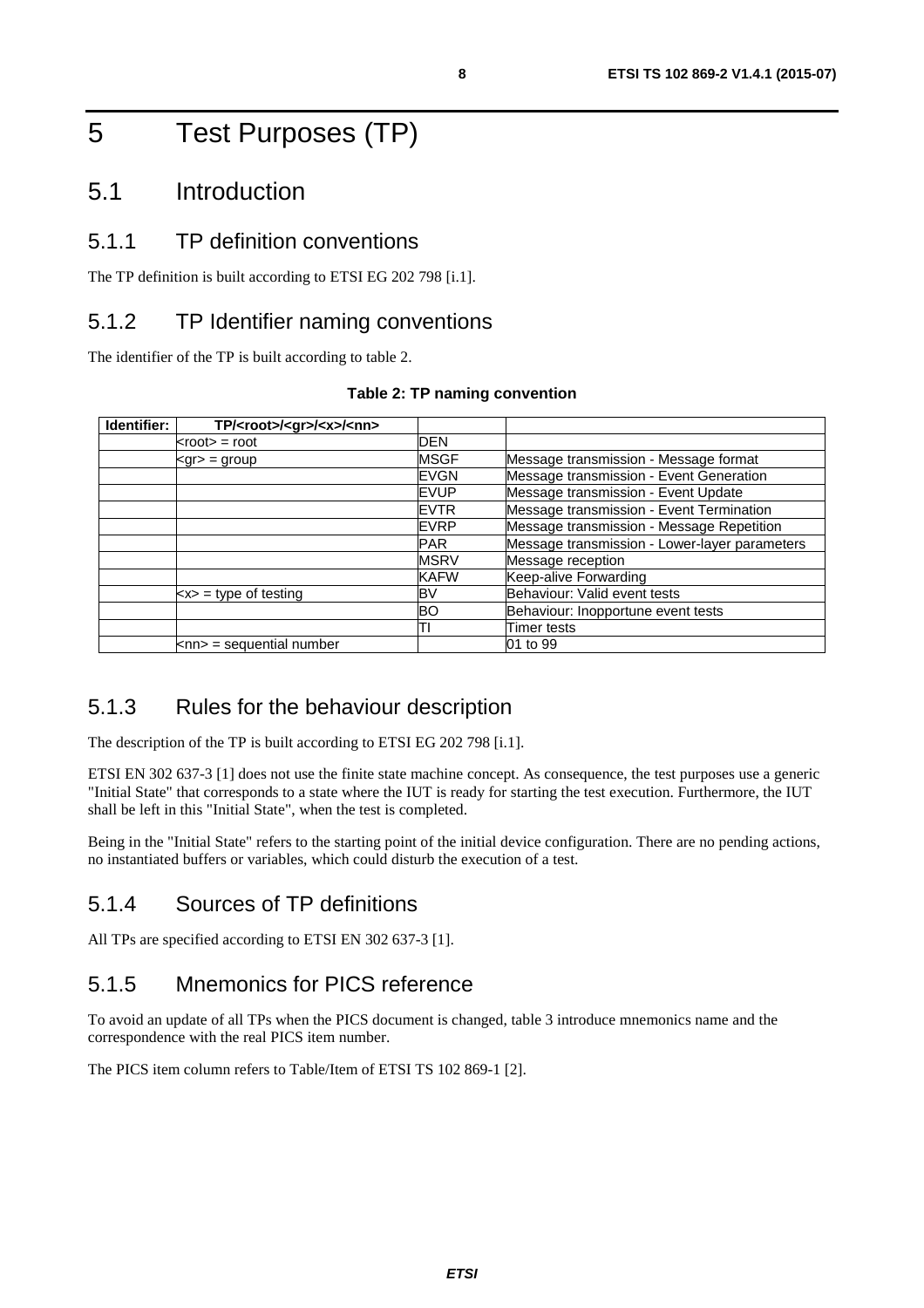#### **Table 3: Mnemonics for PICS reference**

<span id="page-8-0"></span>

| <b>Mnemonic</b>               | <b>PICS item</b>               |
|-------------------------------|--------------------------------|
| PICS DENM GENERATION          | A.2/1                          |
| PICS_DENM_UPDATE              | A.2/2                          |
| PICS DENM REPETITION          | A.2/3                          |
| <b>PICS DENM CANCELLATION</b> | A.2/4                          |
| <b>PICS DENM NEGATION</b>     | A.2/5                          |
| PICS DENM RECEPTION           | A.2/6                          |
| <b>PICS DENM KAF</b>          | A.2/7                          |
| PICS_IMPACT_REDUCTION         | A.12/2                         |
| PICS_SECURITY                 | ETSI TS 102 871-1 [3], A.32/12 |

# 5.2 Test purposes for DEN

# 5.2.1 Message Transmission

### 5.2.1.1 Message Format

| TP Id                                |                                                                        |  |  |
|--------------------------------------|------------------------------------------------------------------------|--|--|
|                                      | <b>TP/DEN/ MSGF/BV-01</b>                                              |  |  |
| <b>Test objective</b>                | Check that protocolVersion is set to 1 and messageID is set to 1       |  |  |
| Reference                            | ETSI EN 302 637-3 [1], clause B.1                                      |  |  |
| <b>PICS Selection</b>                | PICS_DENM_GENERATION                                                   |  |  |
|                                      | <b>Initial conditions</b>                                              |  |  |
| with $\{$                            |                                                                        |  |  |
| the IUT being in the "initial state" |                                                                        |  |  |
|                                      |                                                                        |  |  |
|                                      | <b>Expected behaviour</b>                                              |  |  |
| ensure that {                        |                                                                        |  |  |
| when $\{$                            |                                                                        |  |  |
|                                      | the IUT receives an AppDENM_Trigger request from the application layer |  |  |
|                                      |                                                                        |  |  |
| then $\{$                            |                                                                        |  |  |
|                                      | the IUT sends a valid DENM                                             |  |  |
|                                      | containing ITS PDU header                                              |  |  |
| containing protocolVersion           |                                                                        |  |  |
| indicating value 1                   |                                                                        |  |  |
| and containing messageID             |                                                                        |  |  |
|                                      | indicating value 1                                                     |  |  |
|                                      |                                                                        |  |  |
|                                      |                                                                        |  |  |

| TP Id                                | <b>TP/DEN/ MSGF/BV-02</b>                                              |  |  |
|--------------------------------------|------------------------------------------------------------------------|--|--|
| <b>Test objective</b>                | Check that sent DENM contains at least one 'trace' DE                  |  |  |
| <b>Reference</b>                     | ETSI EN 302 637-3 [1], clause 6.1.3.2                                  |  |  |
| <b>PICS Selection</b>                | PICS_DENM_GENERATION                                                   |  |  |
|                                      | <b>Initial conditions</b>                                              |  |  |
| with {                               |                                                                        |  |  |
| the IUT being in the "initial state" |                                                                        |  |  |
|                                      |                                                                        |  |  |
|                                      | <b>Expected behaviour</b>                                              |  |  |
| ensure that {                        |                                                                        |  |  |
| when $\{$                            |                                                                        |  |  |
|                                      | the IUT receives an AppDENM_Trigger request from the application layer |  |  |
|                                      |                                                                        |  |  |
| then $\{$                            |                                                                        |  |  |
| the IUT sends a valid DENM           |                                                                        |  |  |
| containing location container        |                                                                        |  |  |
|                                      | containing at least one 'trace'                                        |  |  |
|                                      |                                                                        |  |  |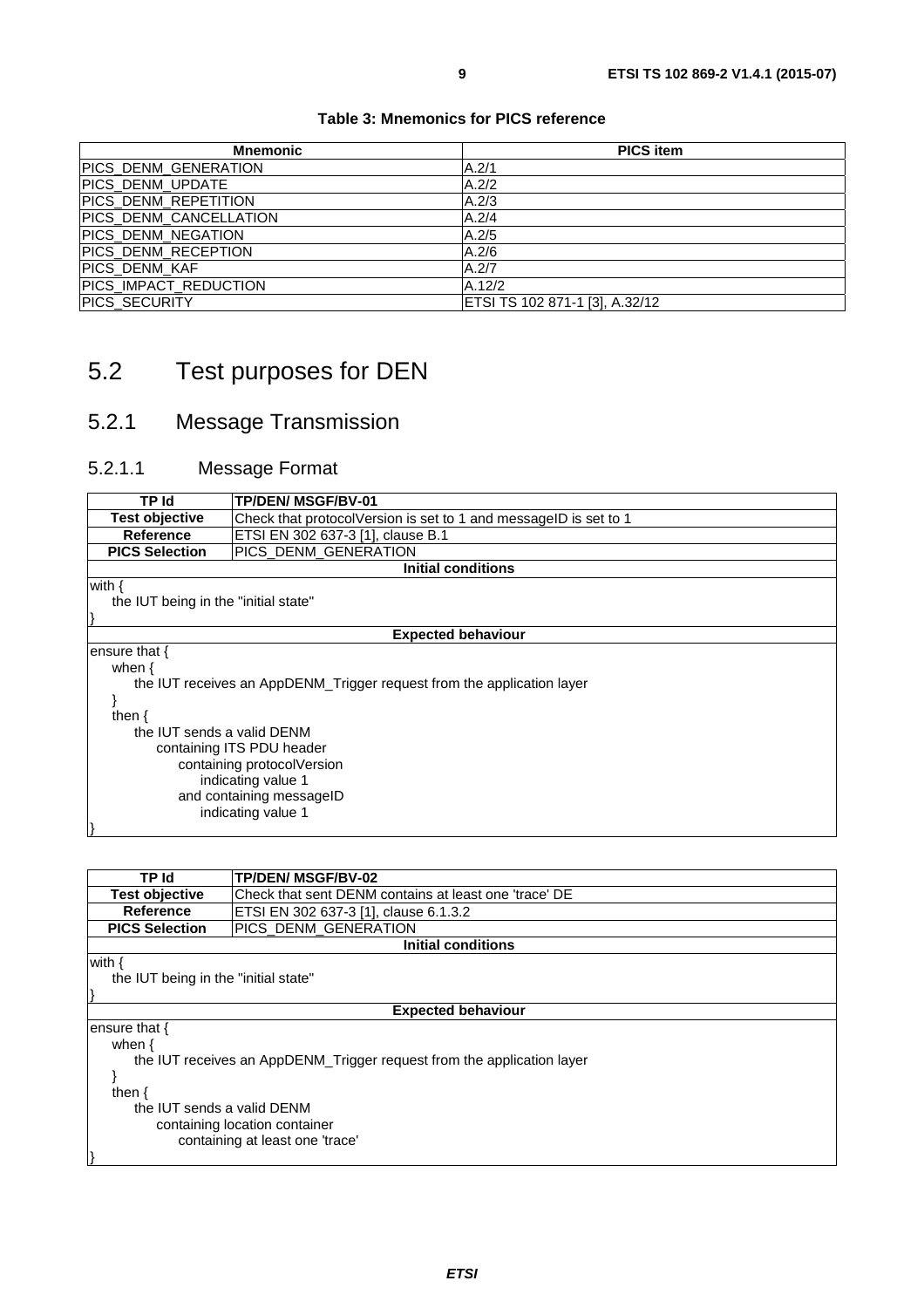### <span id="page-9-0"></span>5.2.1.2 Event Generation

| TP/DEN/EVGN/BV-01                                                         |  |  |
|---------------------------------------------------------------------------|--|--|
| Check that DEN Basic Service generates a new DENM on reception of a valid |  |  |
| AppDENM_Trigger request                                                   |  |  |
| ETSI EN 302 637-3 [1], clause 6.1.2.1                                     |  |  |
| PICS DENM GENERATION                                                      |  |  |
| <b>Initial conditions</b>                                                 |  |  |
|                                                                           |  |  |
| the IUT being in the "initial state"                                      |  |  |
|                                                                           |  |  |
| <b>Expected behaviour</b>                                                 |  |  |
|                                                                           |  |  |
|                                                                           |  |  |
| the IUT receives an AppDENM_Trigger request from the application layer    |  |  |
|                                                                           |  |  |
| then $\{$                                                                 |  |  |
| the IUT sends a valid DENM                                                |  |  |
|                                                                           |  |  |
|                                                                           |  |  |
|                                                                           |  |  |
| <b>TO/DEN/EVALUOV 00</b>                                                  |  |  |
|                                                                           |  |  |

| TP Id                                | TP/DEN/EVGN/BV-02                                                         |  |  |
|--------------------------------------|---------------------------------------------------------------------------|--|--|
| <b>Test objective</b>                | Check that a new ActionID value is assigned for each newly generated DENM |  |  |
| <b>Reference</b>                     | ETSI EN 302 637-3 [1], clause 6.1.1.1                                     |  |  |
| <b>PICS Selection</b>                | PICS DENM GENERATION                                                      |  |  |
|                                      | <b>Initial conditions</b>                                                 |  |  |
| with {                               |                                                                           |  |  |
| the IUT being in the "initial state" |                                                                           |  |  |
|                                      | and the IUT having generated several events                               |  |  |
|                                      |                                                                           |  |  |
| <b>Expected behaviour</b>            |                                                                           |  |  |
| ensure that $\{$                     |                                                                           |  |  |
| when $\{$                            |                                                                           |  |  |
|                                      | the IUT is requested to generate a new event                              |  |  |
|                                      |                                                                           |  |  |
| then $\{$                            |                                                                           |  |  |
| the IUT sends a valid DENM           |                                                                           |  |  |
| containing management container      |                                                                           |  |  |
| containing actionID                  |                                                                           |  |  |
| indicating an unused value           |                                                                           |  |  |
|                                      |                                                                           |  |  |
|                                      |                                                                           |  |  |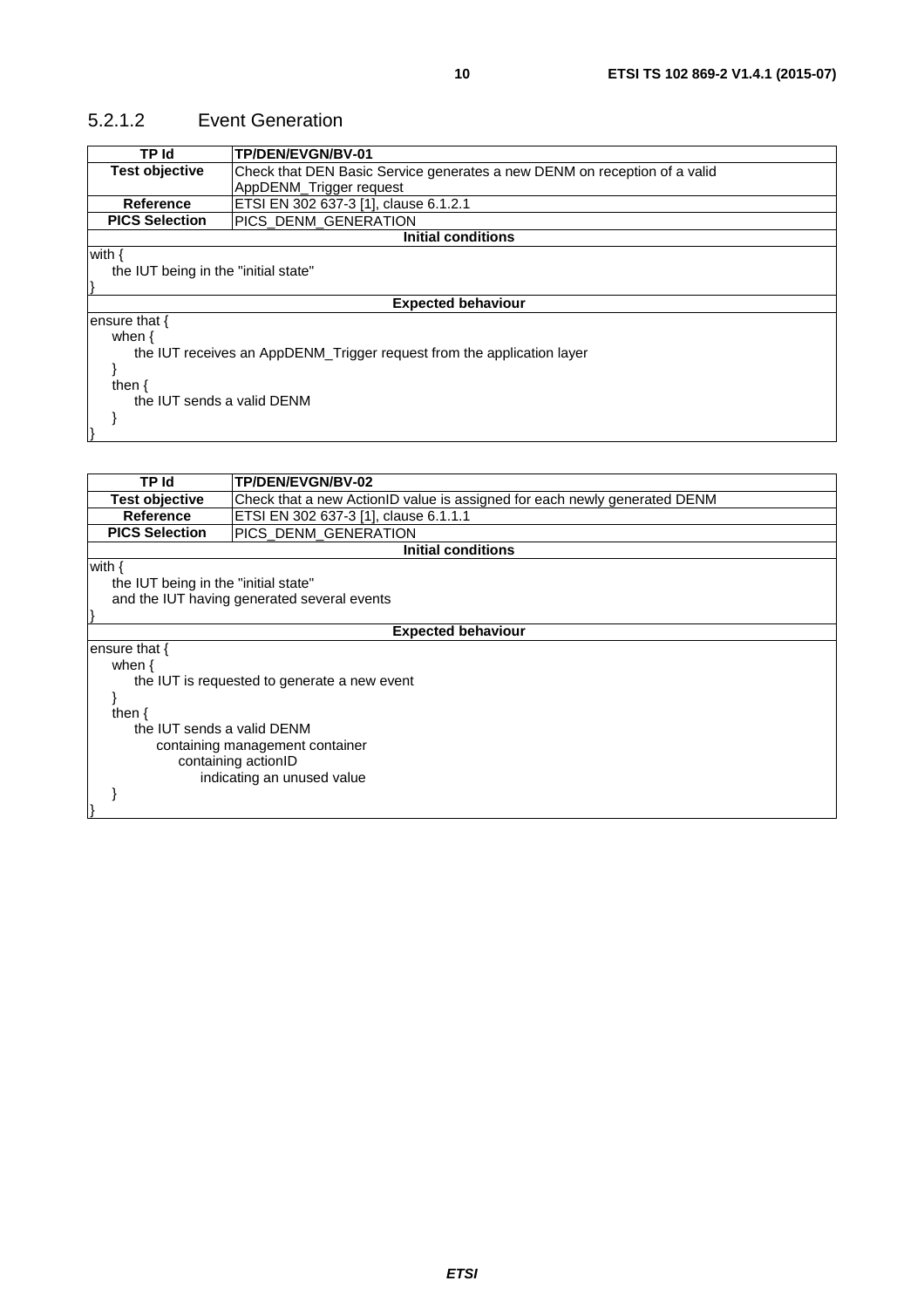| TP Id                                | <b>TP/DEN/EVGN/BV-03</b>                                                                 |  |
|--------------------------------------|------------------------------------------------------------------------------------------|--|
| <b>Test objective</b>                | Check that a newly created ActionID contains the StationID of the originating ITS-S that |  |
|                                      | detected the event                                                                       |  |
| <b>Reference</b>                     | ETSI EN 302 637-3 [1], clause 6.1.1.1                                                    |  |
| <b>PICS Selection</b>                | PICS_DENM_GENERATION                                                                     |  |
|                                      | <b>Initial conditions</b>                                                                |  |
| with $\{$                            |                                                                                          |  |
| the IUT being in the "initial state" |                                                                                          |  |
|                                      |                                                                                          |  |
|                                      | <b>Expected behaviour</b>                                                                |  |
| ensure that $\{$                     |                                                                                          |  |
| when $\{$                            |                                                                                          |  |
|                                      | the IUT is requested to generate a new event                                             |  |
|                                      |                                                                                          |  |
| then $\{$                            |                                                                                          |  |
| the IUT sends a valid DENM           |                                                                                          |  |
| containing management container      |                                                                                          |  |
| containing actionID                  |                                                                                          |  |
| containing originatingStationID      |                                                                                          |  |
| indicating its own StationID         |                                                                                          |  |
|                                      |                                                                                          |  |
|                                      |                                                                                          |  |

| TP Id                                | TP/DEN/EVGN/BV-04                                                                |  |  |
|--------------------------------------|----------------------------------------------------------------------------------|--|--|
| <b>Test objective</b>                | Check that cause and subcause values included in DENM as provided by application |  |  |
| <b>Reference</b>                     | ETSI EN 302 637-3 [1], clauses 7.1.4, B.17                                       |  |  |
| <b>PICS Selection</b>                | PICS_DENM_GENERATION                                                             |  |  |
|                                      | <b>Initial conditions</b>                                                        |  |  |
| with $\{$                            |                                                                                  |  |  |
| the IUT being in the "initial state" |                                                                                  |  |  |
|                                      |                                                                                  |  |  |
|                                      | <b>Expected behaviour</b>                                                        |  |  |
| ensure that {                        |                                                                                  |  |  |
| when $\{$                            |                                                                                  |  |  |
|                                      | the IUT receives an AppDENM_trigger request from the application layer           |  |  |
|                                      | containing situation container                                                   |  |  |
|                                      | containing eventType                                                             |  |  |
|                                      | containing causeCode                                                             |  |  |
|                                      | indicating Value1                                                                |  |  |
|                                      | containing subCauseCode                                                          |  |  |
|                                      | indicating Value2                                                                |  |  |
|                                      |                                                                                  |  |  |
| then $\{$                            |                                                                                  |  |  |
| the IUT sends a valid DENM           |                                                                                  |  |  |
|                                      | containing situation container                                                   |  |  |
|                                      | containing eventType                                                             |  |  |
| containing causeCode                 |                                                                                  |  |  |
| indicating Value1                    |                                                                                  |  |  |
| containing subCauseCode              |                                                                                  |  |  |
| indicating Value2                    |                                                                                  |  |  |
|                                      |                                                                                  |  |  |
|                                      |                                                                                  |  |  |
|                                      |                                                                                  |  |  |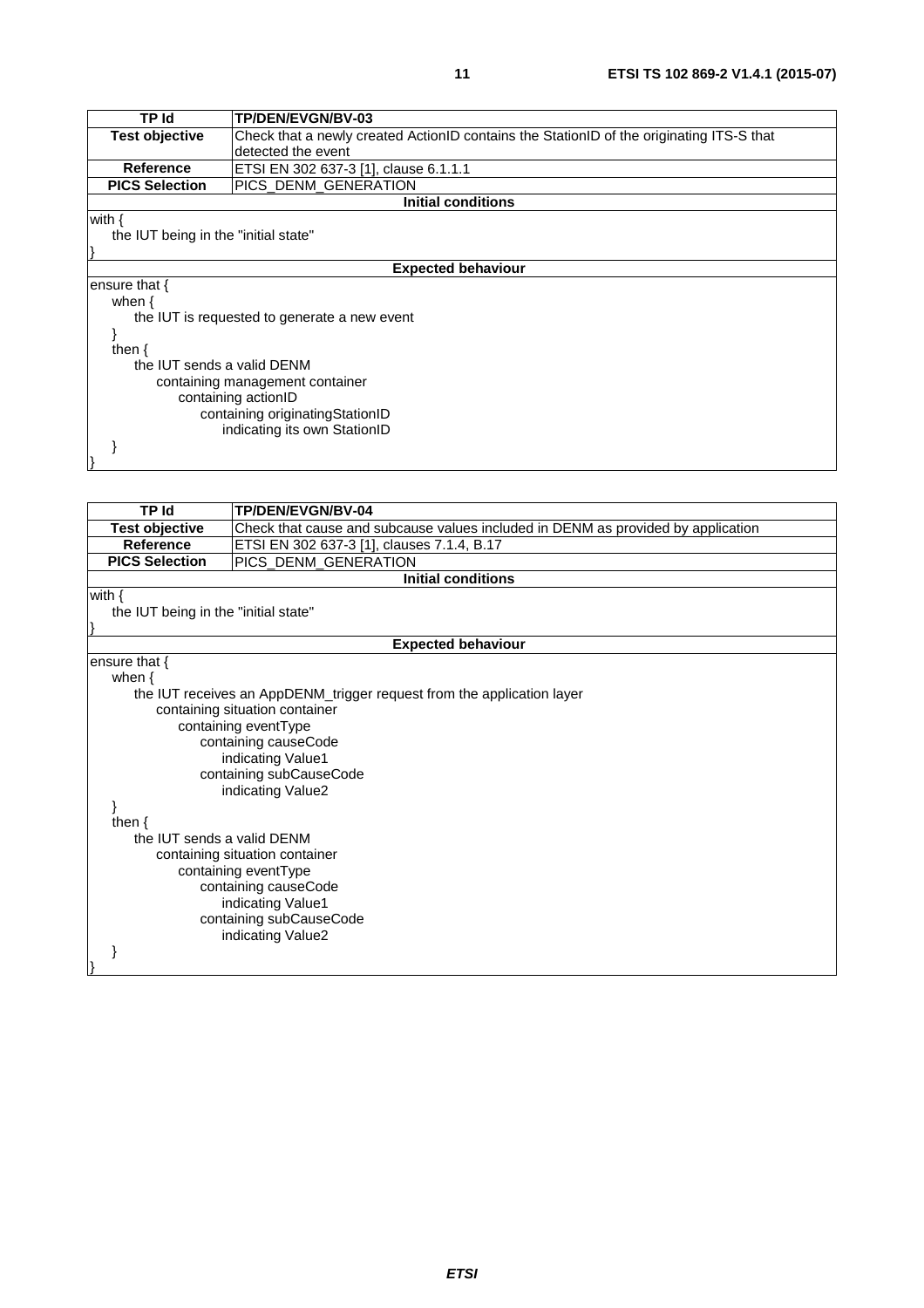| TP Id                                        | <b>TP/DEN/EVGN/BV-05</b>                                                                    |  |  |
|----------------------------------------------|---------------------------------------------------------------------------------------------|--|--|
| <b>Test objective</b>                        | Check that reference Time is set to the current time when generating a DENM for a new event |  |  |
| <b>Reference</b>                             | ETSI EN 302 637-3 [1], clause 8.2.1.3                                                       |  |  |
| <b>PICS Selection</b>                        | PICS DENM GENERATION                                                                        |  |  |
|                                              | <b>Initial conditions</b>                                                                   |  |  |
| with {                                       |                                                                                             |  |  |
|                                              | the IUT being in the "initial state"                                                        |  |  |
| and the IUT having generated several events  |                                                                                             |  |  |
|                                              |                                                                                             |  |  |
|                                              | <b>Expected behaviour</b>                                                                   |  |  |
| ensure that $\{$                             |                                                                                             |  |  |
| when $\{$                                    |                                                                                             |  |  |
| the IUT is requested to generate a new event |                                                                                             |  |  |
|                                              |                                                                                             |  |  |
| then $\{$                                    |                                                                                             |  |  |
| the IUT sends a valid DENM                   |                                                                                             |  |  |
| containing management container              |                                                                                             |  |  |
| containing referenceTime                     |                                                                                             |  |  |
|                                              | indicating CLT                                                                              |  |  |
|                                              |                                                                                             |  |  |
|                                              |                                                                                             |  |  |

| <b>TP Id</b>                    | TP/DEN/EVGN/BV-07                                                                      |  |  |
|---------------------------------|----------------------------------------------------------------------------------------|--|--|
| <b>Test objective</b>           | Check that sequenceNumber is set to a next unused value each time an event is detected |  |  |
| <b>Reference</b>                | ETSI EN 302 637-3 [1], clauses 6.1.1.1 and 8.2.1.2                                     |  |  |
| <b>PICS Selection</b>           | PICS_DENM_GENERATION                                                                   |  |  |
|                                 | <b>Initial conditions</b>                                                              |  |  |
| with $\{$                       |                                                                                        |  |  |
|                                 | the IUT being in the "initial state"                                                   |  |  |
|                                 | and the IUT having generated several events                                            |  |  |
|                                 | and the IUT having generated its last DENM                                             |  |  |
| containing management container |                                                                                        |  |  |
| containing actionID             |                                                                                        |  |  |
| containing sequenceNumber       |                                                                                        |  |  |
| indicating SEQ1                 |                                                                                        |  |  |
|                                 | and no active event being associated with sequenceNumber SEQ1 + 1                      |  |  |
|                                 |                                                                                        |  |  |
|                                 | <b>Expected behaviour</b>                                                              |  |  |
| ensure that $\{$                |                                                                                        |  |  |
| when $\{$                       |                                                                                        |  |  |
|                                 | the IUT is requested to generate a new event                                           |  |  |
|                                 |                                                                                        |  |  |
| then $\{$                       |                                                                                        |  |  |
| the IUT sends a valid DENM      |                                                                                        |  |  |
| containing management container |                                                                                        |  |  |
|                                 | containing actionID                                                                    |  |  |
|                                 | containing sequenceNumber                                                              |  |  |
|                                 | indicating SEQ1 + 1                                                                    |  |  |
|                                 |                                                                                        |  |  |
|                                 |                                                                                        |  |  |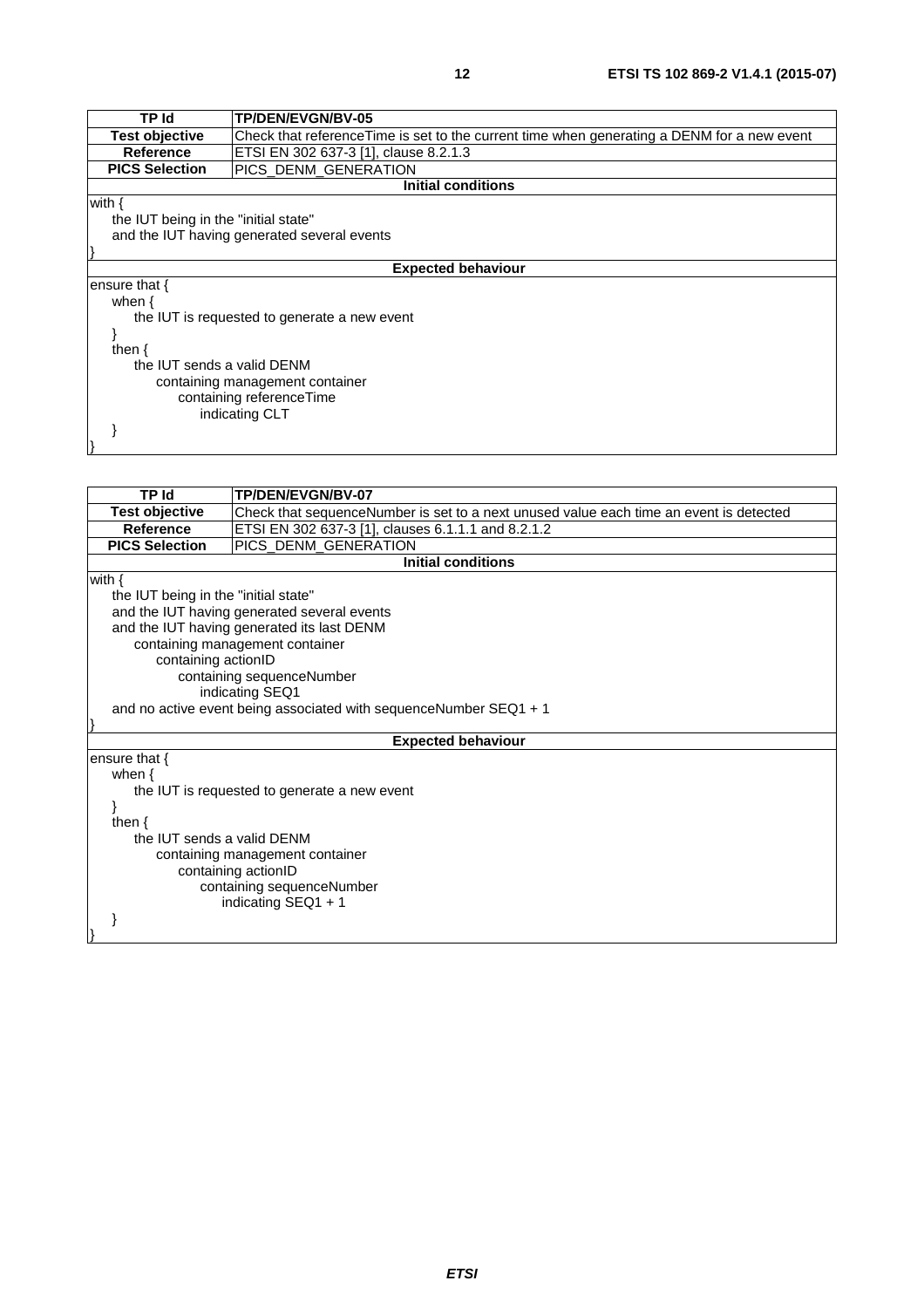| <b>TP Id</b>                                                      | TP/DEN/EVGN/BV-08                                                                      |  |  |
|-------------------------------------------------------------------|----------------------------------------------------------------------------------------|--|--|
| <b>Test objective</b>                                             | Check that sequenceNumber is set to a next unused value each time an event is detected |  |  |
|                                                                   | (Sequence number wrap around)                                                          |  |  |
| <b>Reference</b>                                                  | ETSI EN 302 637-3 [1], clauses 6.1.1.1 and 8.2.1.2                                     |  |  |
| <b>PICS Selection</b>                                             | PICS_DENM_GENERATION                                                                   |  |  |
|                                                                   | <b>Initial conditions</b>                                                              |  |  |
| with $\{$                                                         |                                                                                        |  |  |
| the IUT being in the "initial state"                              |                                                                                        |  |  |
|                                                                   | and the IUT having generated several events                                            |  |  |
|                                                                   | and the IUT having generated its last DENM                                             |  |  |
|                                                                   | containing management container                                                        |  |  |
|                                                                   | containing actionID                                                                    |  |  |
| containing sequenceNumber                                         |                                                                                        |  |  |
| indicating SEQ1                                                   |                                                                                        |  |  |
| and an active event being associated with sequenceNumber SEQ1 + 1 |                                                                                        |  |  |
|                                                                   | and no active event being associated with sequenceNumber SEQ1 + 2                      |  |  |
|                                                                   |                                                                                        |  |  |
|                                                                   | <b>Expected behaviour</b>                                                              |  |  |
| ensure that $\{$                                                  |                                                                                        |  |  |
| when $\{$                                                         |                                                                                        |  |  |
|                                                                   | the IUT is requested to generate a new event                                           |  |  |
|                                                                   |                                                                                        |  |  |
| then $\{$                                                         |                                                                                        |  |  |
| the IUT sends a valid DENM                                        |                                                                                        |  |  |
| containing management container                                   |                                                                                        |  |  |
|                                                                   | containing actionID                                                                    |  |  |
|                                                                   | containing sequenceNumber                                                              |  |  |
|                                                                   | indicating $SEQ1 + 2$                                                                  |  |  |
|                                                                   |                                                                                        |  |  |

| <b>TP Id</b>                                           | TP/DEN/EVGN/BV-10                                                                        |  |
|--------------------------------------------------------|------------------------------------------------------------------------------------------|--|
| <b>Test objective</b>                                  | Check that actionID are generated using newly assigned stationID when a pseudonym change |  |
|                                                        | occurs                                                                                   |  |
| <b>Reference</b>                                       | ETSI EN 302 637-3 [1], clause 6.1.1.2                                                    |  |
| <b>PICS Selection</b>                                  | PICS_DENM_GENERATION                                                                     |  |
|                                                        | <b>Initial conditions</b>                                                                |  |
| with $\{$                                              |                                                                                          |  |
| the IUT being in the "initial state"                   |                                                                                          |  |
|                                                        | and the IUT having generated several events                                              |  |
|                                                        | containing management container                                                          |  |
| containing actionID                                    |                                                                                          |  |
|                                                        | containing originatingStationID                                                          |  |
|                                                        | indicating STATION_ID_1                                                                  |  |
|                                                        | and the IUT having changed its StationID                                                 |  |
|                                                        |                                                                                          |  |
| <b>Expected behaviour</b>                              |                                                                                          |  |
| ensure that $\{$                                       |                                                                                          |  |
| when $\{$                                              |                                                                                          |  |
|                                                        | the IUT is requested to generate a new event                                             |  |
|                                                        |                                                                                          |  |
| then $\{$                                              |                                                                                          |  |
|                                                        | the IUT sends a valid DENM                                                               |  |
| containing management container<br>containing actionID |                                                                                          |  |
| containing originatingStationID                        |                                                                                          |  |
| indicating its new StationID                           |                                                                                          |  |
|                                                        |                                                                                          |  |
|                                                        |                                                                                          |  |
|                                                        |                                                                                          |  |
|                                                        |                                                                                          |  |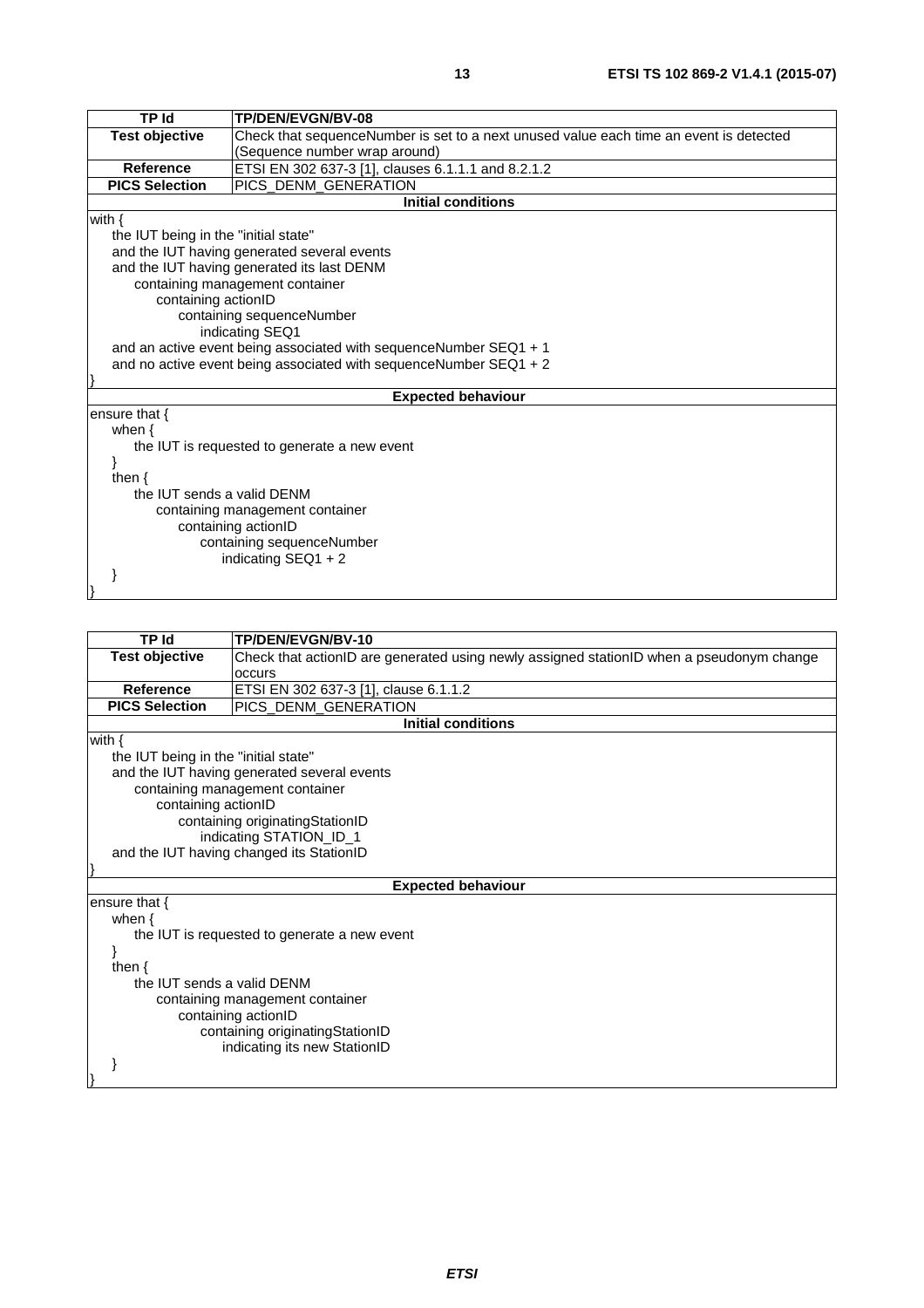# <span id="page-13-0"></span>5.2.1.3 Event Update

| TP Id                                                                 | TP/DEN/EVUP/BV-01                                                             |  |
|-----------------------------------------------------------------------|-------------------------------------------------------------------------------|--|
| <b>Test objective</b>                                                 | Check that DEN Basic Service generates an update DENM on reception of a valid |  |
|                                                                       | AppDENM update request                                                        |  |
| <b>Reference</b>                                                      | ETSI EN 302 637-3 [1], clause 6.1.2.2                                         |  |
| <b>PICS Selection</b>                                                 | IPICS DENM UPDATE                                                             |  |
|                                                                       | <b>Initial conditions</b>                                                     |  |
| with {                                                                |                                                                               |  |
| the IUT being in the "initial state"                                  |                                                                               |  |
|                                                                       | and the IUT having generated an event                                         |  |
|                                                                       |                                                                               |  |
|                                                                       | <b>Expected behaviour</b>                                                     |  |
| ensure that {                                                         |                                                                               |  |
| when $\{$                                                             |                                                                               |  |
| the IUT receives an AppDENM_update request from the application layer |                                                                               |  |
|                                                                       |                                                                               |  |
| then $\{$                                                             |                                                                               |  |
| the IUT sends a valid DENM                                            |                                                                               |  |
|                                                                       |                                                                               |  |
|                                                                       |                                                                               |  |

| TP Id                                | TP/DEN/EVUP/BV-02                                                                                |  |
|--------------------------------------|--------------------------------------------------------------------------------------------------|--|
| <b>Test objective</b>                | Check that the actionID is not changed by DENM update, as long as the stationID of the           |  |
|                                      | originating ITS-S remains unchanged                                                              |  |
| <b>Reference</b>                     | ETSI EN 302 637-3 [1], clauses 6.1.2.2 and 8.2.1.2                                               |  |
| <b>PICS Selection</b>                | PICS_DENM_UPDATE                                                                                 |  |
|                                      | <b>Initial conditions</b>                                                                        |  |
| with $\{$                            |                                                                                                  |  |
| the IUT being in the "initial state" |                                                                                                  |  |
|                                      | and the IUT having generated an event                                                            |  |
|                                      | containing management container                                                                  |  |
| containing actionID                  |                                                                                                  |  |
|                                      | indicating ACTION_ID1                                                                            |  |
|                                      | and the IUT not having changed its stationID                                                     |  |
|                                      |                                                                                                  |  |
|                                      | <b>Expected behaviour</b>                                                                        |  |
| ensure that {                        |                                                                                                  |  |
| when $\{$                            |                                                                                                  |  |
|                                      | the IUT receives an AppDENM_update request associated with ACTION_ID1 from the application layer |  |
|                                      |                                                                                                  |  |
| then $\{$                            |                                                                                                  |  |
| the IUT sends a valid DENM           |                                                                                                  |  |
| containing management container      |                                                                                                  |  |
| containing actionID                  |                                                                                                  |  |
|                                      | indicating ACTION_ID1                                                                            |  |
|                                      |                                                                                                  |  |
|                                      |                                                                                                  |  |
|                                      |                                                                                                  |  |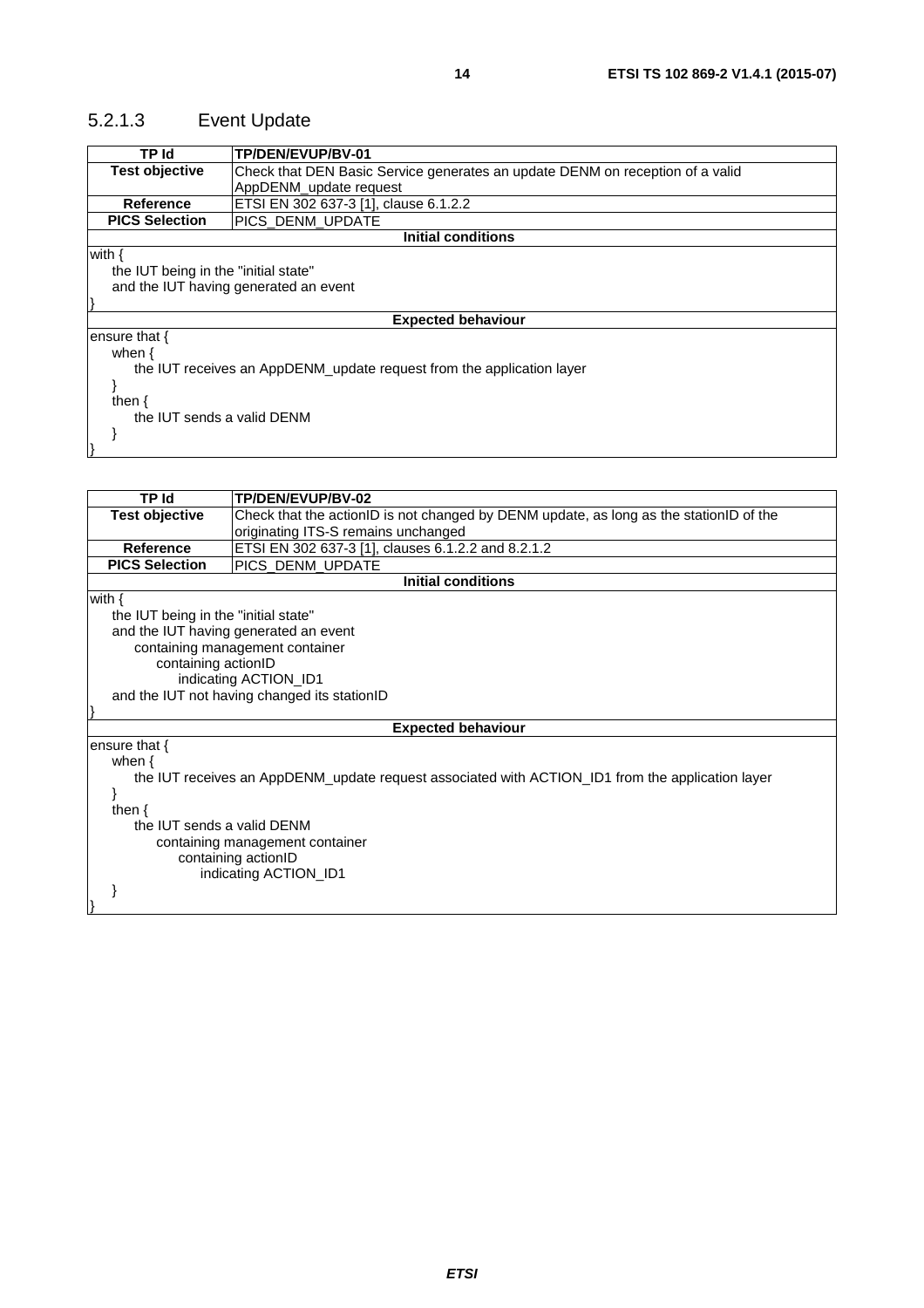| <b>TP Id</b>                         | TP/DEN/EVUP/BV-03                                                                                |  |
|--------------------------------------|--------------------------------------------------------------------------------------------------|--|
| <b>Test objective</b>                | Check that referenceTime is set to the current time when generating a DENM for an updated        |  |
|                                      | event                                                                                            |  |
| <b>Reference</b>                     | ETSI EN 302 637-3 [1], clause 6.1.2.2                                                            |  |
| <b>PICS Selection</b>                | IPICS DENM UPDATE                                                                                |  |
|                                      | <b>Initial conditions</b>                                                                        |  |
| with $\{$                            |                                                                                                  |  |
| the IUT being in the "initial state" |                                                                                                  |  |
|                                      | and the IUT having generated an event                                                            |  |
|                                      | containing management container                                                                  |  |
| containing actionID                  |                                                                                                  |  |
| indicating ACTION_ID1                |                                                                                                  |  |
| containing referenceTime             |                                                                                                  |  |
|                                      | indicating REFERENCETIME1                                                                        |  |
|                                      |                                                                                                  |  |
|                                      | <b>Expected behaviour</b>                                                                        |  |
| ensure that $\{$                     |                                                                                                  |  |
| when $\{$                            |                                                                                                  |  |
|                                      | the IUT receives an AppDENM_update request associated with ACTION_ID1 from the application layer |  |
|                                      |                                                                                                  |  |
| then $\{$                            |                                                                                                  |  |
| the IUT sends a valid DENM           |                                                                                                  |  |
| containing management container      |                                                                                                  |  |
| containing actionID                  |                                                                                                  |  |
| indicating ACTION_ID1                |                                                                                                  |  |
| and containing referenceTime         |                                                                                                  |  |
|                                      | indicating CLT > REFERENCETIME1                                                                  |  |
|                                      |                                                                                                  |  |
|                                      |                                                                                                  |  |

| TP Id                                | <b>TP/DEN/EVUP/BO-04</b>                                                                     |  |  |
|--------------------------------------|----------------------------------------------------------------------------------------------|--|--|
| <b>Test objective</b>                | Check that DEN Basic Service does not send any update DENM if actionID is not in originating |  |  |
|                                      | ITS-S message table                                                                          |  |  |
| Reference                            | ETSI EN 302 637-3 [1], clause 8.2.1.2                                                        |  |  |
| <b>PICS Selection</b>                | PICS_DENM_UPDATE                                                                             |  |  |
|                                      | <b>Initial conditions</b>                                                                    |  |  |
| with $\{$                            |                                                                                              |  |  |
| the IUT being in the "initial state" |                                                                                              |  |  |
|                                      | and the IUT having generated an event                                                        |  |  |
|                                      | and the IUT not having sent an event being associated with actionID ACTION_ID1               |  |  |
| containing originatingStationID      |                                                                                              |  |  |
|                                      |                                                                                              |  |  |
|                                      | indicating its own stationID<br>and containing sequenceNumber                                |  |  |
| indicating SEQ1                      |                                                                                              |  |  |
|                                      |                                                                                              |  |  |
|                                      |                                                                                              |  |  |
|                                      | <b>Expected behaviour</b>                                                                    |  |  |
| ensure that $\{$                     |                                                                                              |  |  |
| when $\{$                            |                                                                                              |  |  |
|                                      | the IUT is requested to update an event associated to actionID ACTION ID1                    |  |  |
|                                      |                                                                                              |  |  |
| then $\{$                            |                                                                                              |  |  |
|                                      | the IUT does not send any DENM for this event                                                |  |  |
|                                      |                                                                                              |  |  |
|                                      |                                                                                              |  |  |
|                                      |                                                                                              |  |  |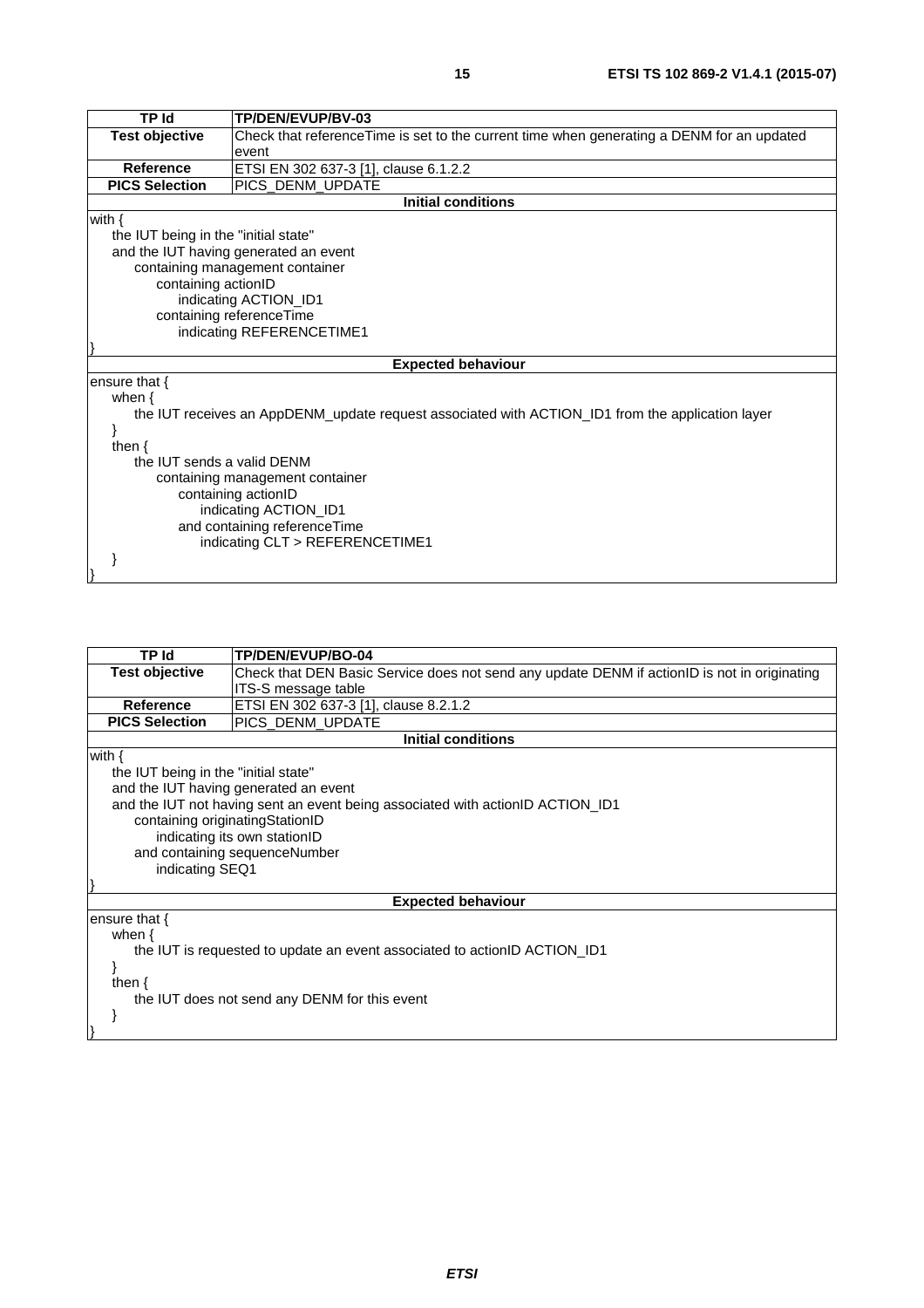### <span id="page-15-0"></span>5.2.1.4 Event Termination

| TP Id                                | TP/DEN/EVTR/BV-01                                                                                   |  |
|--------------------------------------|-----------------------------------------------------------------------------------------------------|--|
| <b>Test objective</b>                | Check that DEN Basic Service generates a cancellation DENM when application indicates the           |  |
|                                      | premature termination of an event for which it is the originator                                    |  |
| Reference                            | ETSI EN 302 637-3 [1], clauses 6.1.2.4 and 8.2.1.3                                                  |  |
| <b>PICS Selection</b>                | PICS_DENM_CANCELLATION                                                                              |  |
|                                      | <b>Initial conditions</b>                                                                           |  |
| with $\{$                            |                                                                                                     |  |
| the IUT being in the "initial state" |                                                                                                     |  |
|                                      | and the IUT having generated an event                                                               |  |
|                                      | containing management container                                                                     |  |
| containing actionID                  |                                                                                                     |  |
|                                      | indicating ACTION_ID1                                                                               |  |
| and containing validityDuration      |                                                                                                     |  |
|                                      | indicating DURATION_1                                                                               |  |
|                                      |                                                                                                     |  |
|                                      | <b>Expected behaviour</b>                                                                           |  |
| ensure that {                        |                                                                                                     |  |
| when $\{$                            |                                                                                                     |  |
|                                      | the IUT receives an AppDENM_termination request associated to ACTION_ID1 from the application layer |  |
|                                      |                                                                                                     |  |
| then $\{$                            |                                                                                                     |  |
|                                      | the IUT sends a valid DENM                                                                          |  |
| containing management container      |                                                                                                     |  |
| containing actionID                  |                                                                                                     |  |
|                                      | indicating ACTION_ID1                                                                               |  |
|                                      | and containing termination                                                                          |  |
|                                      | indicating value isCancellation                                                                     |  |
|                                      |                                                                                                     |  |
|                                      |                                                                                                     |  |

| TP Id                                | TP/DEN/EVTR/BV-02                                                                                          |  |
|--------------------------------------|------------------------------------------------------------------------------------------------------------|--|
| <b>Test objective</b>                | Check that DEN Basic Service generates a negation DENM when application indicates the                      |  |
|                                      | premature termination of an event for which it is not the originator                                       |  |
| <b>Reference</b>                     | ETSI EN 302 637-3 [1], clause 6.1.2.4                                                                      |  |
| <b>PICS Selection</b>                | PICS_DENM_NEGATION                                                                                         |  |
|                                      | <b>Initial conditions</b>                                                                                  |  |
| with $\{$                            |                                                                                                            |  |
| the IUT being in the "initial state" |                                                                                                            |  |
| and the IUT having received an event |                                                                                                            |  |
|                                      | containing management container                                                                            |  |
|                                      | containing actionID                                                                                        |  |
|                                      | indicating ACTION_ID1                                                                                      |  |
| containing originatingStationID      |                                                                                                            |  |
|                                      | indicating stationID different from its own stationID                                                      |  |
|                                      |                                                                                                            |  |
|                                      | <b>Expected behaviour</b>                                                                                  |  |
| ensure that {                        |                                                                                                            |  |
| when $\{$                            |                                                                                                            |  |
|                                      | the IUT receives an AppDENM <i>termination</i> request associated to ACTION ID1 from the application layer |  |
| ł                                    |                                                                                                            |  |
| then $\{$                            |                                                                                                            |  |
| the IUT sends a valid DENM           |                                                                                                            |  |
| containing management container      |                                                                                                            |  |
| containing actionID                  |                                                                                                            |  |
| indicating ACTION_ID1                |                                                                                                            |  |
|                                      | and containing termination                                                                                 |  |
|                                      | indicating value is Negation                                                                               |  |
|                                      |                                                                                                            |  |
|                                      |                                                                                                            |  |
|                                      |                                                                                                            |  |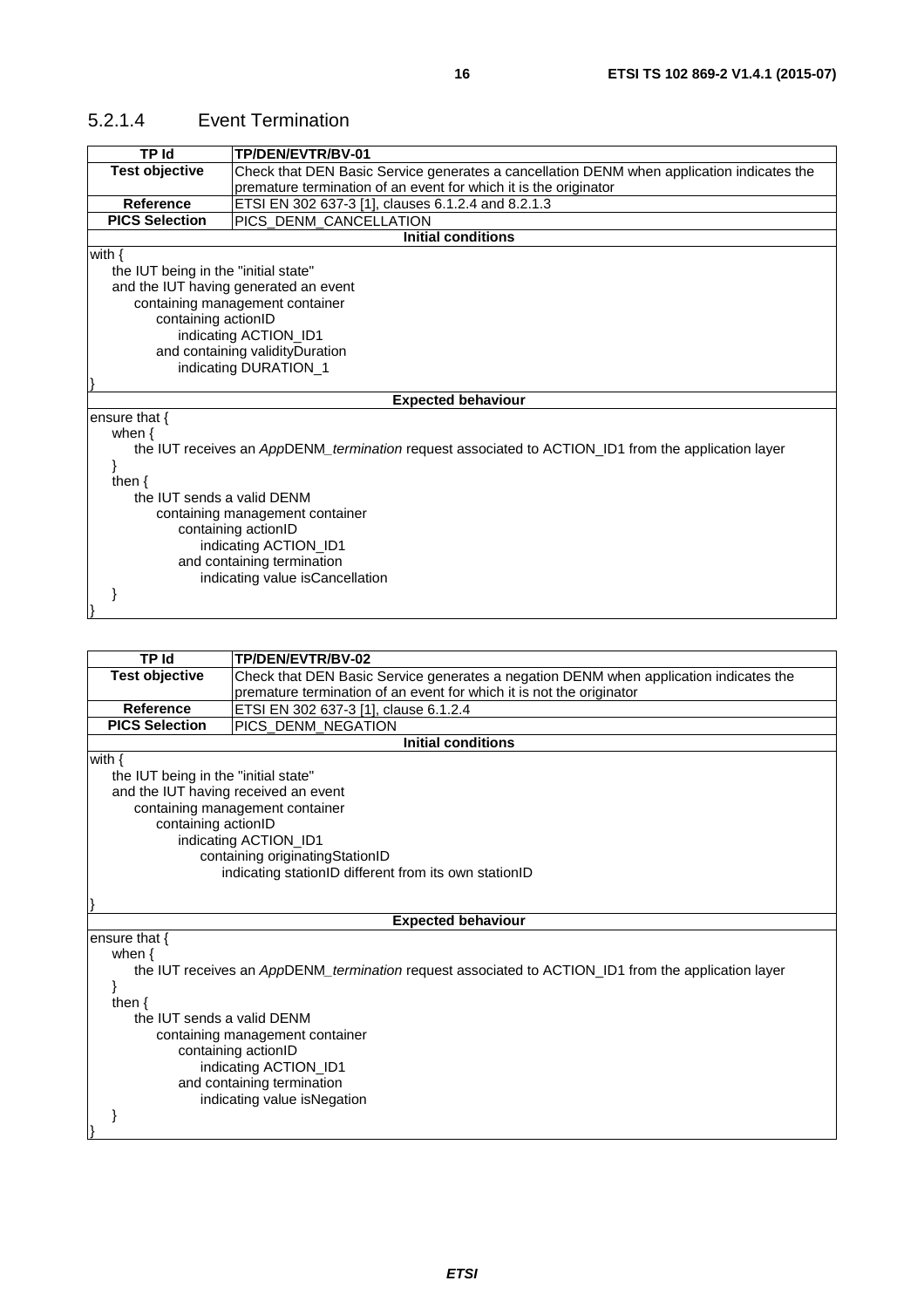| <b>TP Id</b>                         | TP/DEN/EVTR/BV-03                                                                                   |  |
|--------------------------------------|-----------------------------------------------------------------------------------------------------|--|
| <b>Test objective</b>                | Check that referenceTime is set to the latest value received for this event in negation DENM        |  |
| Reference                            | ETSI EN 302 637-3 [1], clauses 6.1.2.4 and 8.2.1.3                                                  |  |
| <b>PICS Selection</b>                | PICS_DENM_NEGATION                                                                                  |  |
|                                      | <b>Initial conditions</b>                                                                           |  |
| with $\{$                            |                                                                                                     |  |
| the IUT being in the "initial state" |                                                                                                     |  |
| and the IUT having received an event |                                                                                                     |  |
|                                      | containing management container                                                                     |  |
| containing actionID                  |                                                                                                     |  |
|                                      | indicating ACTION_ID1                                                                               |  |
|                                      | containing originatingStationID                                                                     |  |
|                                      | indicating stationID different from its own stationID                                               |  |
|                                      | and containing referenceTime                                                                        |  |
| indicating REFERENCETIME1            |                                                                                                     |  |
|                                      | and the IUT having received an event                                                                |  |
| containing management container      |                                                                                                     |  |
|                                      | containing actionID                                                                                 |  |
|                                      | indicating ACTION_ID1                                                                               |  |
|                                      | and containing referenceTime                                                                        |  |
|                                      | indicating REFERENCETIME2 > REFERENCETIME1                                                          |  |
|                                      | <b>Expected behaviour</b>                                                                           |  |
| ensure that {                        |                                                                                                     |  |
| when $\{$                            |                                                                                                     |  |
|                                      | the IUT receives an AppDENM_termination request associated to ACTION_ID1 from the application layer |  |
| }                                    |                                                                                                     |  |
| then $\{$                            |                                                                                                     |  |
| the IUT sends a valid DENM           |                                                                                                     |  |
|                                      | containing management container                                                                     |  |
| containing actionID                  |                                                                                                     |  |
|                                      | indicating ACTION_ID1                                                                               |  |
|                                      | and containing referenceTime                                                                        |  |
|                                      | indicating value REFERENCETIME2                                                                     |  |
|                                      | and containing termination                                                                          |  |
|                                      | indicating value isNegation                                                                         |  |
|                                      |                                                                                                     |  |
|                                      |                                                                                                     |  |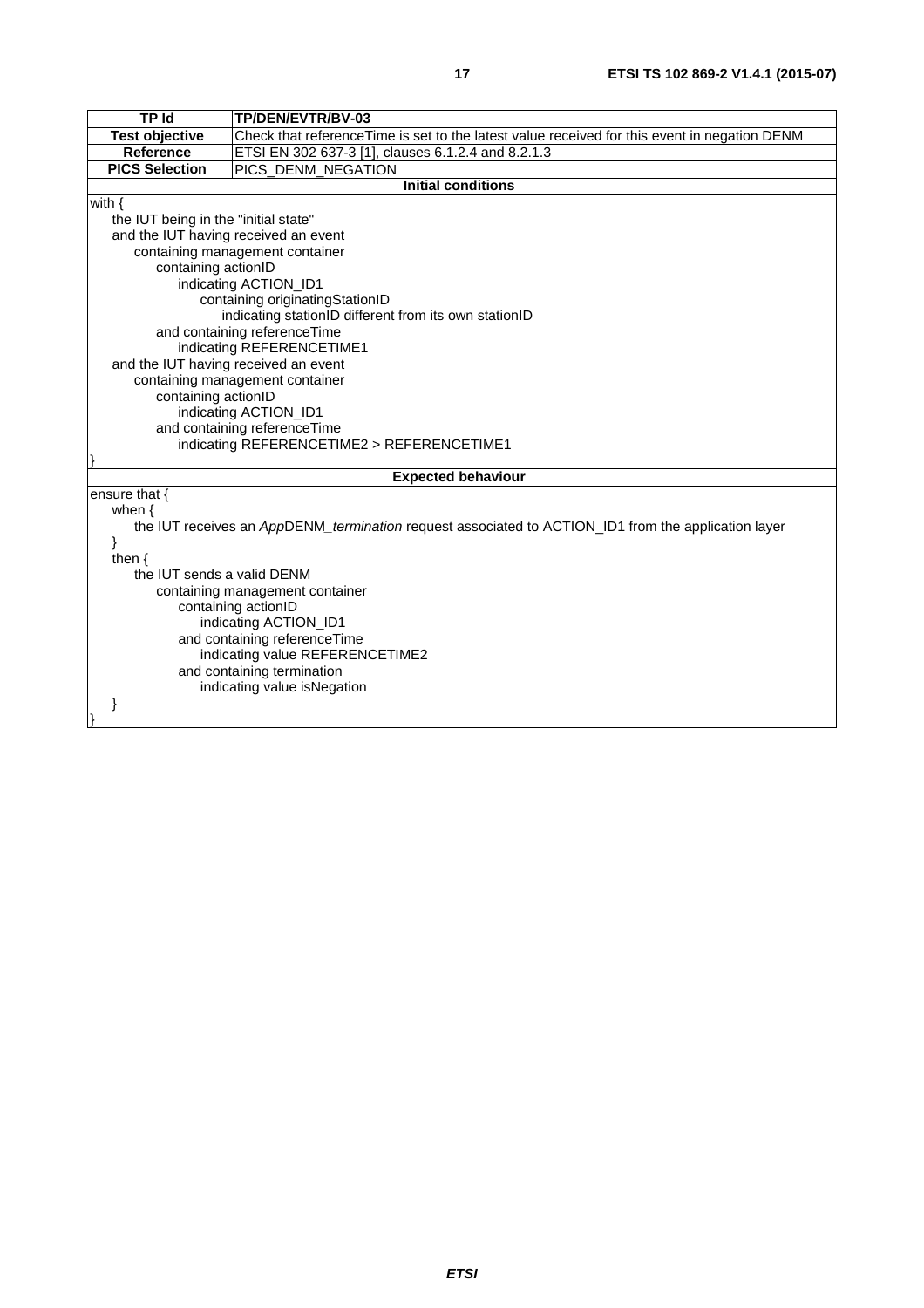| TP Id                                                                                               | TP/DEN/EVTR/BV-04                                                                                |  |
|-----------------------------------------------------------------------------------------------------|--------------------------------------------------------------------------------------------------|--|
| <b>Test objective</b>                                                                               | Check that situation container, location container and a la carte container are not present in a |  |
|                                                                                                     | cancellation DENM                                                                                |  |
| <b>Reference</b>                                                                                    | ETSI EN 302 637-3 [1], clause 7.1.1                                                              |  |
| <b>PICS Selection</b>                                                                               | PICS_DENM_CANCELLATION                                                                           |  |
|                                                                                                     | <b>Initial conditions</b>                                                                        |  |
| with $\{$                                                                                           |                                                                                                  |  |
| the IUT being in the "initial state"                                                                |                                                                                                  |  |
|                                                                                                     | and the IUT having generated an event                                                            |  |
|                                                                                                     | containing management container                                                                  |  |
| containing actionID                                                                                 |                                                                                                  |  |
|                                                                                                     | indicating ACTION_ID1                                                                            |  |
|                                                                                                     |                                                                                                  |  |
|                                                                                                     |                                                                                                  |  |
|                                                                                                     | <b>Expected behaviour</b>                                                                        |  |
| ensure that $\{$                                                                                    |                                                                                                  |  |
| when $\{$                                                                                           |                                                                                                  |  |
| the IUT receives an AppDENM_termination request associated to ACTION_ID1 from the application layer |                                                                                                  |  |
|                                                                                                     |                                                                                                  |  |
| then $\{$                                                                                           |                                                                                                  |  |
| the IUT sends a valid DENM                                                                          |                                                                                                  |  |
|                                                                                                     | containing management container                                                                  |  |
|                                                                                                     | containing actionID                                                                              |  |
| indicating ACTION_ID1                                                                               |                                                                                                  |  |
| and containing termination                                                                          |                                                                                                  |  |
| indicating value isCancellation                                                                     |                                                                                                  |  |
| and not containing situation container                                                              |                                                                                                  |  |
|                                                                                                     | and not containing location container                                                            |  |
|                                                                                                     | and not containing a la carte container                                                          |  |
|                                                                                                     |                                                                                                  |  |
|                                                                                                     |                                                                                                  |  |

| TP Id                                                                                               | <b>TP/DEN/EVTR/BV-05</b>                                                                         |  |
|-----------------------------------------------------------------------------------------------------|--------------------------------------------------------------------------------------------------|--|
| <b>Test objective</b>                                                                               | Check that situation container, location container and a la carte container are not present in a |  |
|                                                                                                     | negation DENM                                                                                    |  |
| <b>Reference</b>                                                                                    | ETSI EN 302 637-3 [1], clause 7.1.1                                                              |  |
| <b>PICS Selection</b>                                                                               | PICS_DENM_NEGATION                                                                               |  |
|                                                                                                     | <b>Initial conditions</b>                                                                        |  |
| with $\{$                                                                                           |                                                                                                  |  |
| the IUT being in the "initial state"                                                                |                                                                                                  |  |
|                                                                                                     | and the IUT having received an event                                                             |  |
|                                                                                                     | containing management container                                                                  |  |
| containing actionID                                                                                 |                                                                                                  |  |
|                                                                                                     | indicating ACTION_ID1                                                                            |  |
|                                                                                                     | containing originatingStationID                                                                  |  |
| indicating stationID different from its own stationID                                               |                                                                                                  |  |
|                                                                                                     |                                                                                                  |  |
|                                                                                                     |                                                                                                  |  |
|                                                                                                     | <b>Expected behaviour</b>                                                                        |  |
| ensure that {                                                                                       |                                                                                                  |  |
| when $\{$                                                                                           |                                                                                                  |  |
| the IUT receives an AppDENM_termination request associated to ACTION_ID1 from the application layer |                                                                                                  |  |
|                                                                                                     |                                                                                                  |  |
| then $\{$                                                                                           |                                                                                                  |  |
| the IUT sends a valid DENM                                                                          |                                                                                                  |  |
|                                                                                                     | containing management container                                                                  |  |

 containing actionID indicating ACTION\_ID1 and containing termination indicating value isNegation and not containing situation container and not containing location container and not containing a la carte container

 } }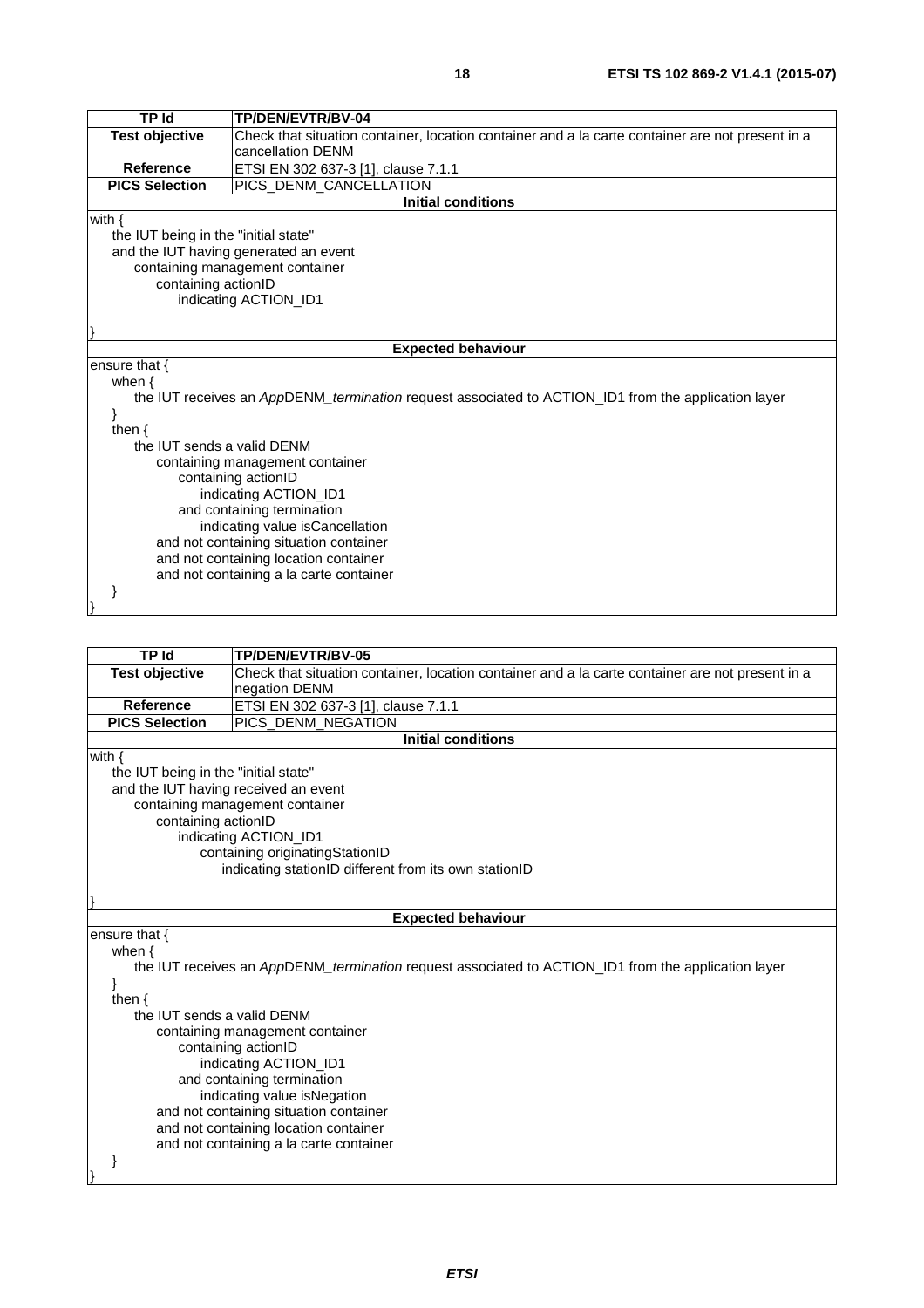| <b>TP Id</b>                         | TP/DEN/EVTR/BO-06                                                                                     |  |
|--------------------------------------|-------------------------------------------------------------------------------------------------------|--|
| <b>Test objective</b>                | Check that DEN Basic Service does not send any termination DENM if actionID is not in                 |  |
|                                      | originating ITS-S message table or receiving ITS-S message table (IUT stationID)                      |  |
| <b>Reference</b>                     | ETSI EN 302 637-3 [1], clause 8.2.2                                                                   |  |
| <b>PICS Selection</b>                | PICS_DENM_CANCELLATION                                                                                |  |
|                                      | <b>Initial conditions</b>                                                                             |  |
| with $\{$                            |                                                                                                       |  |
| the IUT being in the "initial state" |                                                                                                       |  |
|                                      | and the IUT having generated several events                                                           |  |
|                                      | and the IUT not having sent event being associated with ACTION_ID1                                    |  |
| containing originatingStationID      |                                                                                                       |  |
|                                      | indicating its own stationID                                                                          |  |
|                                      | and containing sequenceNumber                                                                         |  |
|                                      | indicating SEQ1                                                                                       |  |
|                                      |                                                                                                       |  |
|                                      | <b>Expected behaviour</b>                                                                             |  |
| ensure that {                        |                                                                                                       |  |
| when $\{$                            |                                                                                                       |  |
|                                      | the IUT is requested to terminate an event associated to ACTION ID1                                   |  |
|                                      | containing originatingStationID                                                                       |  |
| indicating its own stationID         |                                                                                                       |  |
| and containing sequenceNumber        |                                                                                                       |  |
| indicating SEQ1                      |                                                                                                       |  |
|                                      |                                                                                                       |  |
| then $\{$                            |                                                                                                       |  |
|                                      | the IUT does not send any termination DENM for this event                                             |  |
|                                      |                                                                                                       |  |
|                                      |                                                                                                       |  |
| NOTE:                                | Event associated to ACTION_ID1 cannot be present in receiving ITS-S message table as its stationID is |  |
|                                      | IUT's stationID (see TP/DEN/EVTR/BV-07).                                                              |  |

| <b>TP Id</b>                                                   | TP/DEN/EVTR/BO-07                                                                                                                                       |  |
|----------------------------------------------------------------|---------------------------------------------------------------------------------------------------------------------------------------------------------|--|
| <b>Test objective</b>                                          | Check that DEN Basic Service does not send any termination DENM if actionID is not in                                                                   |  |
|                                                                | originating ITS-S message table or receiving ITS-S message table (non-IUT stationID)                                                                    |  |
| Reference                                                      | ETSI EN 302 637-3 [1], clause 8.2.2                                                                                                                     |  |
| <b>PICS Selection</b>                                          | PICS DENM NEGATION                                                                                                                                      |  |
|                                                                | <b>Initial conditions</b>                                                                                                                               |  |
| with $\{$                                                      |                                                                                                                                                         |  |
| the IUT being in the "initial state"                           |                                                                                                                                                         |  |
|                                                                | and the IUT having received several events                                                                                                              |  |
|                                                                | and the IUT not having received event being associated with ACTION_ID1                                                                                  |  |
| containing originatingStationID                                |                                                                                                                                                         |  |
|                                                                | indicating STATION_ID1 different from its own stationID                                                                                                 |  |
| and containing sequenceNumber                                  |                                                                                                                                                         |  |
|                                                                | indicating SEQ1                                                                                                                                         |  |
|                                                                |                                                                                                                                                         |  |
|                                                                | <b>Expected behaviour</b>                                                                                                                               |  |
| ensure that {                                                  |                                                                                                                                                         |  |
| when $\{$                                                      |                                                                                                                                                         |  |
|                                                                | the IUT is requested to terminate an event associated to ACTION ID1                                                                                     |  |
|                                                                | containing originating Station ID                                                                                                                       |  |
|                                                                | indicating STATION_ID1                                                                                                                                  |  |
|                                                                | and containing sequenceNumber                                                                                                                           |  |
| indicating SEQ1                                                |                                                                                                                                                         |  |
|                                                                |                                                                                                                                                         |  |
| then $\{$                                                      |                                                                                                                                                         |  |
| the IUT does not send any termination DENM for this event<br>} |                                                                                                                                                         |  |
|                                                                |                                                                                                                                                         |  |
| NOTE:                                                          | Event associated to ACTION_ID1 cannot be present in originating ITS-S message table as its stationID is<br>not IUT's stationID (see TP/DEN/EVTR/BV-06). |  |
|                                                                |                                                                                                                                                         |  |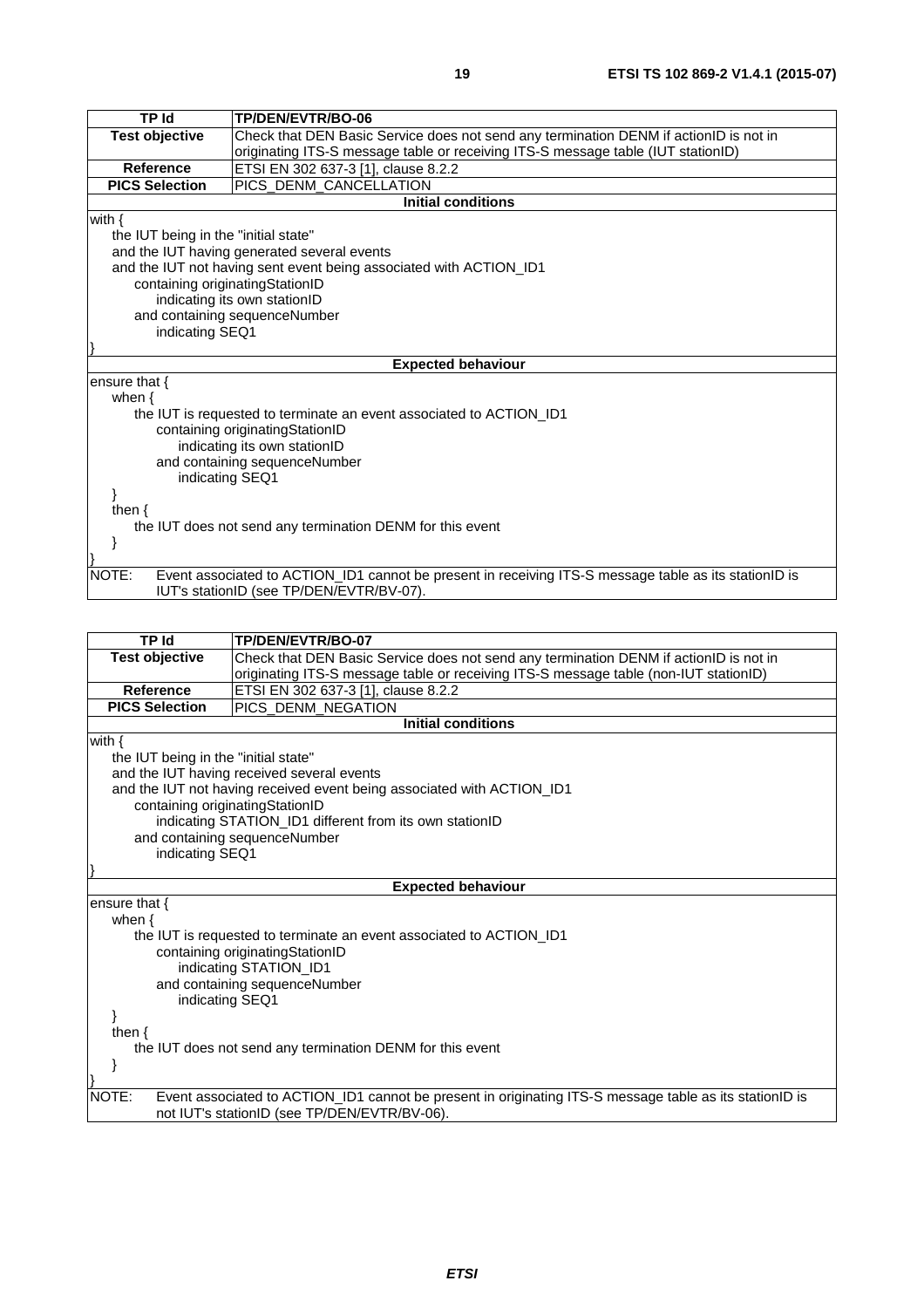<span id="page-19-0"></span>

| <b>TP Id</b>                                   | TP/DEN/EVTR/BV-08                                                                                   |  |
|------------------------------------------------|-----------------------------------------------------------------------------------------------------|--|
| <b>Test objective</b>                          | Check that referenceTime is set to the current time when generating a cancellation DENM             |  |
| <b>Reference</b>                               | ETSI EN 302 637-3 [1], clause 8.2.1.3                                                               |  |
| <b>PICS Selection</b>                          | PICS_DENM_CANCELLATION                                                                              |  |
|                                                | Initial conditions                                                                                  |  |
| with $\{$                                      |                                                                                                     |  |
| the IUT being in the "initial state"           |                                                                                                     |  |
|                                                | and the IUT having generated an event                                                               |  |
|                                                | containing management container                                                                     |  |
| containing actionID                            |                                                                                                     |  |
|                                                | indicating ACTION_ID1                                                                               |  |
|                                                | and containing validity Duration                                                                    |  |
|                                                | indicating DURATION_1                                                                               |  |
|                                                | and containing referenceTime                                                                        |  |
| indicating REFERENCETIME1                      |                                                                                                     |  |
|                                                |                                                                                                     |  |
|                                                | <b>Expected behaviour</b>                                                                           |  |
| ensure that {                                  |                                                                                                     |  |
| when $\{$                                      |                                                                                                     |  |
|                                                | the IUT receives an AppDENM_termination request associated to ACTION_ID1 from the application layer |  |
|                                                |                                                                                                     |  |
| then $\{$                                      |                                                                                                     |  |
| the IUT sends a valid DENM                     |                                                                                                     |  |
| containing management container                |                                                                                                     |  |
| containing actionID                            |                                                                                                     |  |
| indicating ACTION_ID1                          |                                                                                                     |  |
| and containing termination                     |                                                                                                     |  |
| indicating value is Cancellation               |                                                                                                     |  |
| and containing referenceTime<br>indicating CLT |                                                                                                     |  |
|                                                |                                                                                                     |  |
|                                                |                                                                                                     |  |

# 5.2.1.5 Message Repetition

| <b>TP Id</b>                                                                                                                                                                                                                                                                                                                                                                                                                                                                       | TP/DEN/EVRP/TI-01                                                                      |  |
|------------------------------------------------------------------------------------------------------------------------------------------------------------------------------------------------------------------------------------------------------------------------------------------------------------------------------------------------------------------------------------------------------------------------------------------------------------------------------------|----------------------------------------------------------------------------------------|--|
| <b>Test objective</b>                                                                                                                                                                                                                                                                                                                                                                                                                                                              | Check that DEN Basic Service repeats DENM transmission according to repetitionInterval |  |
|                                                                                                                                                                                                                                                                                                                                                                                                                                                                                    | parameter provided by application                                                      |  |
| <b>Reference</b>                                                                                                                                                                                                                                                                                                                                                                                                                                                                   | ETSI EN 302 637-3 [1], clauses 6.1.2.3, 8.2.2 and 5.4.1.2                              |  |
| <b>PICS Selection</b>                                                                                                                                                                                                                                                                                                                                                                                                                                                              | PICS_DENM_REPETITION                                                                   |  |
|                                                                                                                                                                                                                                                                                                                                                                                                                                                                                    | <b>Initial conditions</b>                                                              |  |
| with $\{$<br>the IUT being in the "initial state"<br>and the IUT having received an AppDENM_trigger request from the application layer<br>containing repetitionInterval<br>indicating INTERVAL_1<br>and containing repetitionDuration<br>indicating DURATION_1<br>and containing validityDuration<br>indicating DURATION_2 > DURATION_1<br>and the IUT having generated the corresponding event<br>containing management container<br>containing actionID<br>indicating ACTION_ID1 |                                                                                        |  |
|                                                                                                                                                                                                                                                                                                                                                                                                                                                                                    |                                                                                        |  |
|                                                                                                                                                                                                                                                                                                                                                                                                                                                                                    | <b>Expected behaviour</b>                                                              |  |
| ensure that {<br>when $\{$<br>the IUT is alerted of expiration of the time associated with INTERVAL_1<br>then $\{$<br>the IUT repeats the transmission of the valid DENM associated with ACTION_ID1                                                                                                                                                                                                                                                                                |                                                                                        |  |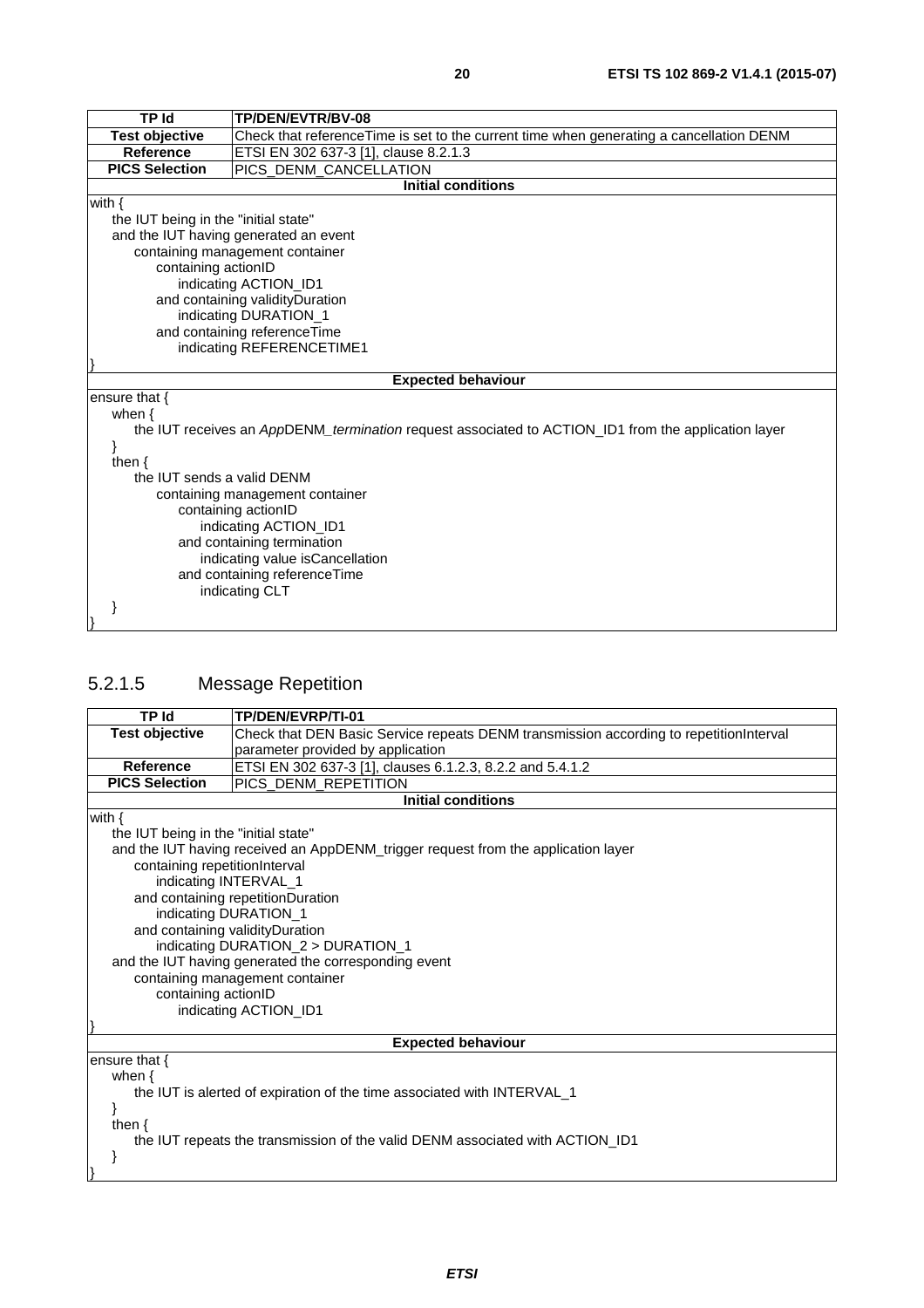| ٦<br>×. |  |
|---------|--|
|         |  |

| TP Id                                                                                                     | TP/DEN/EVRP/BV-02                                                                 |  |
|-----------------------------------------------------------------------------------------------------------|-----------------------------------------------------------------------------------|--|
| <b>Test objective</b>                                                                                     | Check that the repeated DENM is always the most up-to-date message                |  |
| <b>Reference</b>                                                                                          | ETSI EN 302 637-3 [1], clauses 6.1.2.3 and 8.2.2                                  |  |
| <b>PICS Selection</b>                                                                                     | PICS DENM REPETITION                                                              |  |
|                                                                                                           | <b>Initial conditions</b>                                                         |  |
| with $\{$                                                                                                 |                                                                                   |  |
| the IUT being in the "initial state"                                                                      |                                                                                   |  |
|                                                                                                           | and the IUT having received an AppDENM_trigger request from the application layer |  |
| containing repetitionInterval                                                                             |                                                                                   |  |
| indicating INTERVAL_1                                                                                     |                                                                                   |  |
|                                                                                                           | and containing repetitionDuration                                                 |  |
|                                                                                                           | indicating DURATION_1                                                             |  |
| and containing validityDuration                                                                           |                                                                                   |  |
|                                                                                                           | indicating DURATION_2 > DURATION_1                                                |  |
|                                                                                                           | and the IUT having generated the corresponding event                              |  |
|                                                                                                           | containing management container                                                   |  |
| containing actionID                                                                                       |                                                                                   |  |
| indicating ACTION_ID1                                                                                     |                                                                                   |  |
|                                                                                                           |                                                                                   |  |
| and the IUT having generated an update of the event associated with ACTION_ID1 modifying partly the event |                                                                                   |  |
|                                                                                                           | <b>Expected behaviour</b>                                                         |  |
| ensure that $\{$                                                                                          |                                                                                   |  |
| when $\{$                                                                                                 |                                                                                   |  |
| the IUT is alerted of expiration of the time associated with INTERVAL_1                                   |                                                                                   |  |
|                                                                                                           |                                                                                   |  |
| then $\{$                                                                                                 |                                                                                   |  |
| the IUT repeats the transmission of the most up-to-date valid DENM associated with ACTION_ID1             |                                                                                   |  |
|                                                                                                           |                                                                                   |  |
|                                                                                                           |                                                                                   |  |
|                                                                                                           |                                                                                   |  |

| <b>TP Id</b>                                                                                        | TP/DEN/EVRP/BV-03                                                                     |  |
|-----------------------------------------------------------------------------------------------------|---------------------------------------------------------------------------------------|--|
| <b>Test objective</b>                                                                               | Check that DEN Basic Service stops retransmitting DENM after event's validityDuration |  |
|                                                                                                     | expiration                                                                            |  |
| <b>Reference</b>                                                                                    | ETSI EN 302 637-3 [1], clauses 6.1.2.4 and 8.2.2                                      |  |
| <b>PICS Selection</b>                                                                               | PICS DENM REPETITION                                                                  |  |
|                                                                                                     | <b>Initial conditions</b>                                                             |  |
| with $\{$                                                                                           |                                                                                       |  |
| the IUT being in the "initial state"                                                                |                                                                                       |  |
|                                                                                                     | and the IUT having received an AppDENM_trigger request from application layer         |  |
| containing repetitionInterval                                                                       |                                                                                       |  |
| indicating INTERVAL_1                                                                               |                                                                                       |  |
|                                                                                                     | and containing repetitionDuration                                                     |  |
| indicating DURATION_1                                                                               |                                                                                       |  |
| and containing validityDuration                                                                     |                                                                                       |  |
|                                                                                                     | indicating DURATION 2 > DURATION 1                                                    |  |
|                                                                                                     | and the IUT having generated the corresponding event                                  |  |
|                                                                                                     | containing management container                                                       |  |
|                                                                                                     | containing actionID                                                                   |  |
|                                                                                                     | indicating ACTION_ID1                                                                 |  |
| and containing validityDuration                                                                     |                                                                                       |  |
| indicating DURATION_2 and the IUT having repeated (one or more times) the transmission of the valid |                                                                                       |  |
| DENM associated with ACTION_ID1                                                                     |                                                                                       |  |
|                                                                                                     |                                                                                       |  |
|                                                                                                     | <b>Expected behaviour</b>                                                             |  |
| ensure that $\{$                                                                                    |                                                                                       |  |
| when $\{$                                                                                           |                                                                                       |  |
| the IUT is alerted of expiration of the time associated with DURATION 2                             |                                                                                       |  |
|                                                                                                     |                                                                                       |  |
| then $\{$                                                                                           |                                                                                       |  |
|                                                                                                     | the IUT stops the retransmission of the DENM associated with ACTION_ID1               |  |
|                                                                                                     |                                                                                       |  |
|                                                                                                     |                                                                                       |  |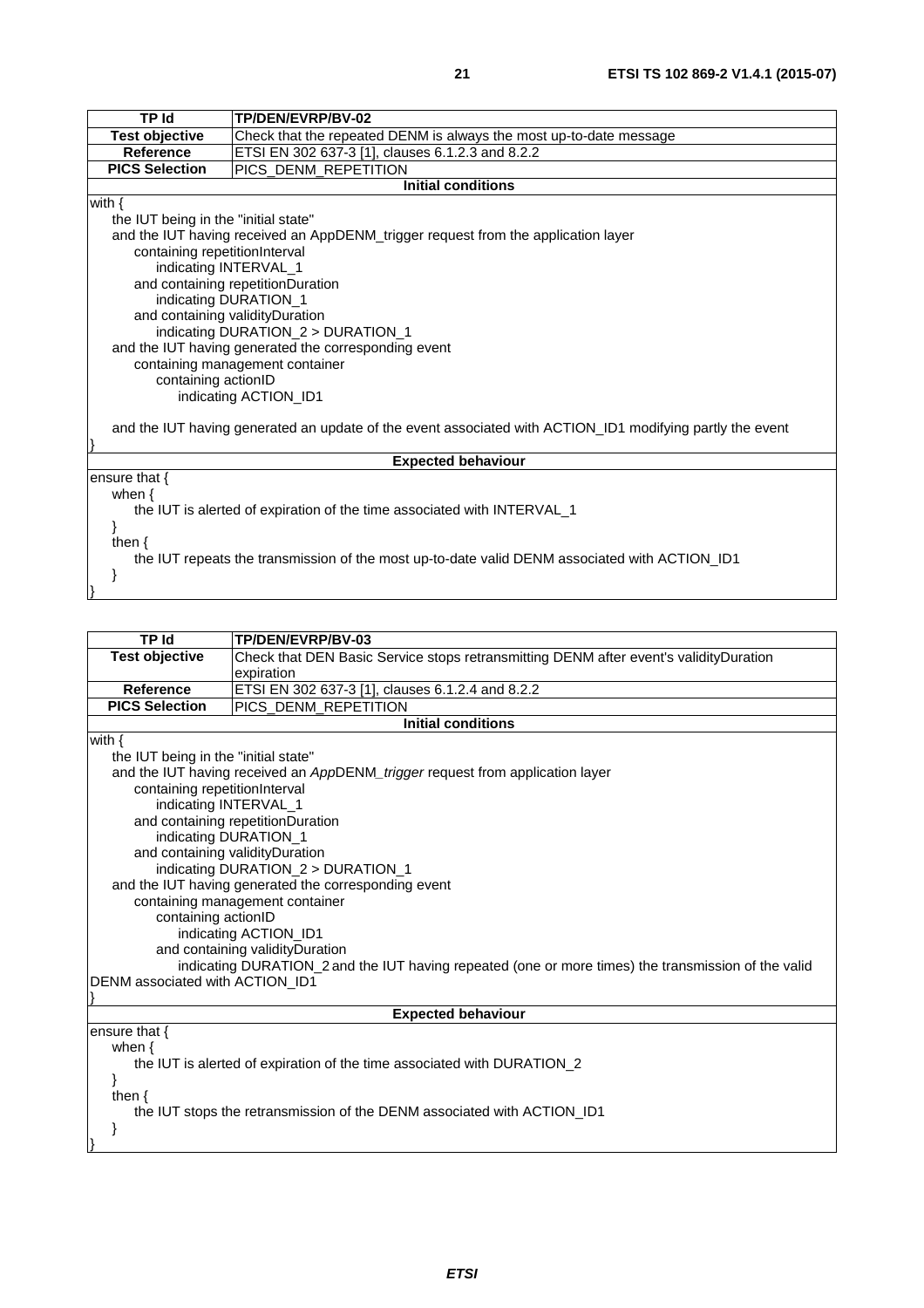| <b>TP Id</b>                                                                                        | TP/DEN/EVRP/BV-04                                                                       |  |
|-----------------------------------------------------------------------------------------------------|-----------------------------------------------------------------------------------------|--|
| <b>Test objective</b>                                                                               | Check that DEN Basic Service stops retransmitting DENM after event's repetitionDuration |  |
|                                                                                                     | expiration                                                                              |  |
| <b>Reference</b>                                                                                    | ETSI EN 302 637-3 [1], clause 8.2.2                                                     |  |
| <b>PICS Selection</b>                                                                               | PICS DENM REPETITION                                                                    |  |
|                                                                                                     | <b>Initial conditions</b>                                                               |  |
| with $\{$                                                                                           |                                                                                         |  |
| the IUT being in the "initial state"                                                                |                                                                                         |  |
|                                                                                                     | and the IUT having received an AppDENM_trigger request from application layer           |  |
| containing repetitionInterval                                                                       |                                                                                         |  |
| indicating INTERVAL_1                                                                               |                                                                                         |  |
|                                                                                                     | and containing repetitionDuration                                                       |  |
| indicating DURATION_1                                                                               |                                                                                         |  |
| and containing validityDuration                                                                     |                                                                                         |  |
|                                                                                                     | indicating DURATION_2 > DURATION_1                                                      |  |
|                                                                                                     | and the IUT having generated the corresponding event                                    |  |
| containing management container                                                                     |                                                                                         |  |
| containing actionID                                                                                 |                                                                                         |  |
| indicating ACTION ID1                                                                               |                                                                                         |  |
| and containing validity Duration                                                                    |                                                                                         |  |
| indicating DURATION_2 and the IUT having repeated (one or more times) the transmission of the valid |                                                                                         |  |
| DENM associated with ACTION_ID1                                                                     |                                                                                         |  |
|                                                                                                     | <b>Expected behaviour</b>                                                               |  |
| ensure that {                                                                                       |                                                                                         |  |
| when $\{$                                                                                           |                                                                                         |  |
|                                                                                                     | the IUT is alerted of expiration of the time associated with DURATION_1                 |  |
|                                                                                                     |                                                                                         |  |
| then $\{$                                                                                           |                                                                                         |  |
|                                                                                                     | the IUT stops the retransmission of the DENM associated with ACTION_ID1                 |  |
| }                                                                                                   |                                                                                         |  |
|                                                                                                     |                                                                                         |  |

| TP Id                                                                                                  | TP/DEN/EVRP/BV-05                                                                               |
|--------------------------------------------------------------------------------------------------------|-------------------------------------------------------------------------------------------------|
| <b>Test objective</b>                                                                                  | Check that DEN Basic Service does not repeat transmission of DENM if repetition Interval is not |
|                                                                                                        | provided by application                                                                         |
| <b>Reference</b>                                                                                       | ETSI EN 302 637-3 [1], clause 8.2.1.5                                                           |
| <b>PICS Selection</b>                                                                                  | PICS DENM REPETITION                                                                            |
|                                                                                                        | <b>Initial conditions</b>                                                                       |
| with $\{$                                                                                              |                                                                                                 |
| the IUT being in the "initial state"                                                                   |                                                                                                 |
| and the IUT having received an AppDENM_trigger request from application layer                          |                                                                                                 |
| not containing repetitionInterval                                                                      |                                                                                                 |
| and the IUT having generated the corresponding event                                                   |                                                                                                 |
| containing management container                                                                        |                                                                                                 |
| containing actionID                                                                                    |                                                                                                 |
| indicating ACTION_ID1                                                                                  |                                                                                                 |
|                                                                                                        |                                                                                                 |
|                                                                                                        | <b>Expected behaviour</b>                                                                       |
| ensure that $\{$                                                                                       |                                                                                                 |
| when $\{$                                                                                              |                                                                                                 |
| the IUT has detected that repetition interval is not provided for the event associated with ACTION ID1 |                                                                                                 |
|                                                                                                        |                                                                                                 |
| then $\{$                                                                                              |                                                                                                 |
| the IUT does not repeat the transmission of the valid DENM associated with ACTION ID1                  |                                                                                                 |
|                                                                                                        |                                                                                                 |
|                                                                                                        |                                                                                                 |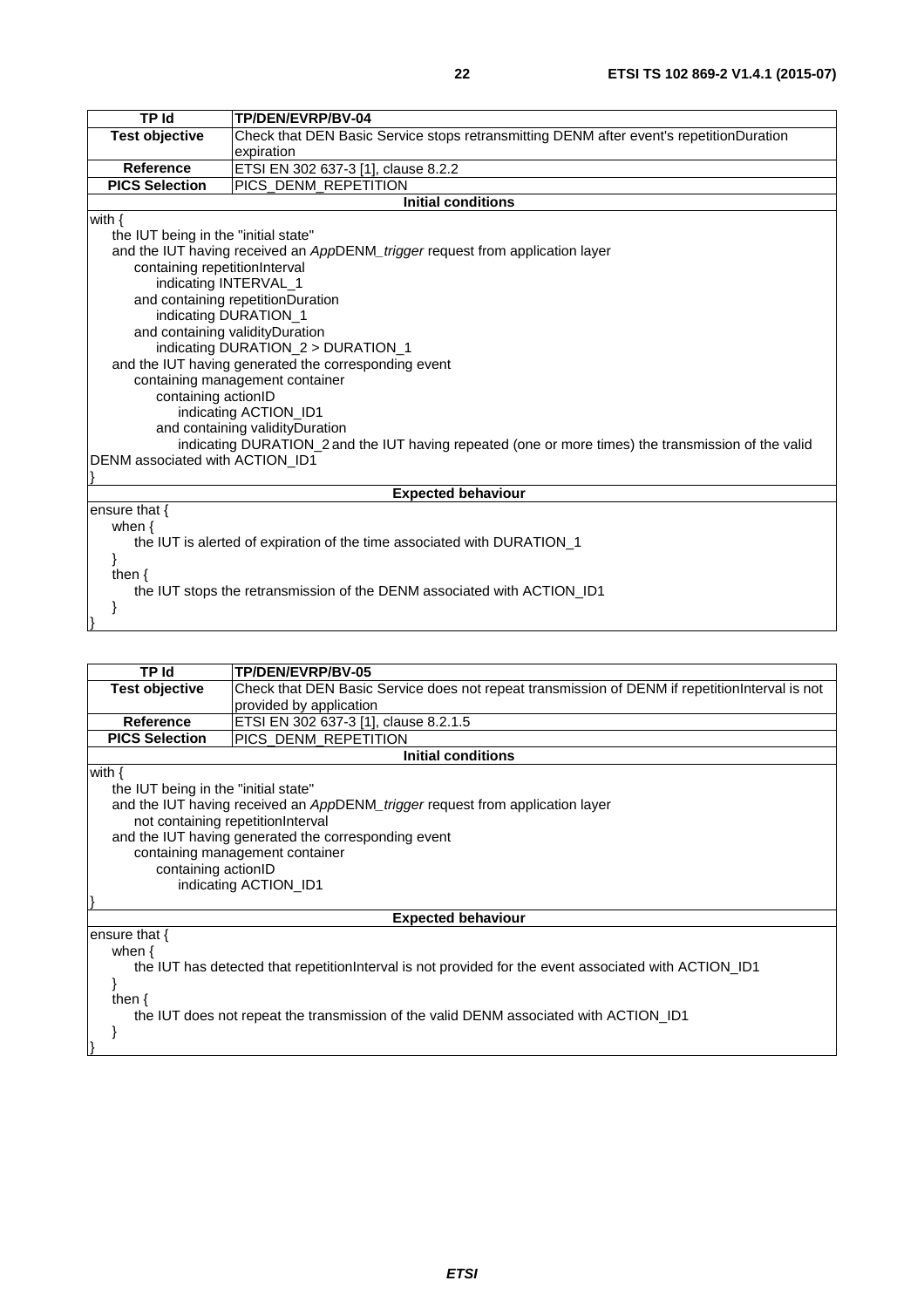| TP Id                                | TP/DEN/EVRP/BV-06                                                                                     |  |
|--------------------------------------|-------------------------------------------------------------------------------------------------------|--|
|                                      |                                                                                                       |  |
| <b>Test objective</b>                | Check that DEN Basic Service does not repeat transmission of DENM if repetitionDuration is            |  |
|                                      | not provided by application                                                                           |  |
| <b>Reference</b>                     | ETSI EN 302 637-3 [1], clause 8.1.2                                                                   |  |
| <b>PICS Selection</b>                | PICS DENM REPETITION                                                                                  |  |
|                                      | <b>Initial conditions</b>                                                                             |  |
| with $\{$                            |                                                                                                       |  |
| the IUT being in the "initial state" |                                                                                                       |  |
|                                      | and the IUT having received an AppDENM_trigger request from application layer                         |  |
|                                      | not containing repetitionDuration                                                                     |  |
|                                      |                                                                                                       |  |
|                                      | and the IUT having generated the corresponding event                                                  |  |
|                                      | containing management container                                                                       |  |
| containing actionID                  |                                                                                                       |  |
|                                      | indicating ACTION ID1                                                                                 |  |
|                                      |                                                                                                       |  |
|                                      | <b>Expected behaviour</b>                                                                             |  |
| ensure that $\{$                     |                                                                                                       |  |
| when $\{$                            |                                                                                                       |  |
|                                      |                                                                                                       |  |
|                                      | the IUT has detected that repetitionDuration is not provided for the event associated with ACTION ID1 |  |
|                                      |                                                                                                       |  |
| then $\{$                            |                                                                                                       |  |
|                                      | the IUT does not repeat the transmission of the valid DENM associated with ACTION ID1                 |  |
|                                      |                                                                                                       |  |
|                                      |                                                                                                       |  |

| <b>TP Id</b>                                                   | TP/DEN/EVRP/BV-08                                                                                 |  |
|----------------------------------------------------------------|---------------------------------------------------------------------------------------------------|--|
| <b>Test objective</b>                                          | Check that existing actionID in originating ITS-S are updated when stationID is modified          |  |
| <b>Reference</b>                                               | ETSI EN 302 637-3 [1], clause 6.1.1.2                                                             |  |
| <b>PICS Selection</b>                                          | PICS DENM REPETITION                                                                              |  |
|                                                                | <b>Initial conditions</b>                                                                         |  |
| with $\{$                                                      |                                                                                                   |  |
| the IUT being in the "initial state"                           |                                                                                                   |  |
|                                                                | and the IUT having received an AppDENM_trigger request from application layer                     |  |
| containing repetitionInterval                                  |                                                                                                   |  |
| indicating INTERVAL_1                                          |                                                                                                   |  |
|                                                                | and containing repetitionDuration                                                                 |  |
| indicating DURATION_1                                          |                                                                                                   |  |
| and containing validityDuration                                |                                                                                                   |  |
|                                                                | indicating DURATION_2 > DURATION_1                                                                |  |
|                                                                | and the IUT having generated the corresponding event                                              |  |
|                                                                | containing management container                                                                   |  |
| containing actionID                                            |                                                                                                   |  |
|                                                                | containing originatingStationID                                                                   |  |
|                                                                | indicating STATION_ID_1                                                                           |  |
| and containing validityDuration                                |                                                                                                   |  |
| indicating DURATION_1 and the IUT having changed its StationID |                                                                                                   |  |
|                                                                | <b>Expected behaviour</b>                                                                         |  |
| ensure that $\{$                                               |                                                                                                   |  |
| when $\{$                                                      |                                                                                                   |  |
|                                                                | the IUT changes its StationID and is alerted of expiration of the time associated with INTERVAL_1 |  |
| ł                                                              |                                                                                                   |  |
| then $\{$                                                      |                                                                                                   |  |
| the IUT repeats the transmission of the valid DENM             |                                                                                                   |  |
| containing management container                                |                                                                                                   |  |
|                                                                | containing actionID                                                                               |  |
|                                                                | containing originatingStationID                                                                   |  |
|                                                                | indicating its new StationID                                                                      |  |
|                                                                |                                                                                                   |  |
|                                                                |                                                                                                   |  |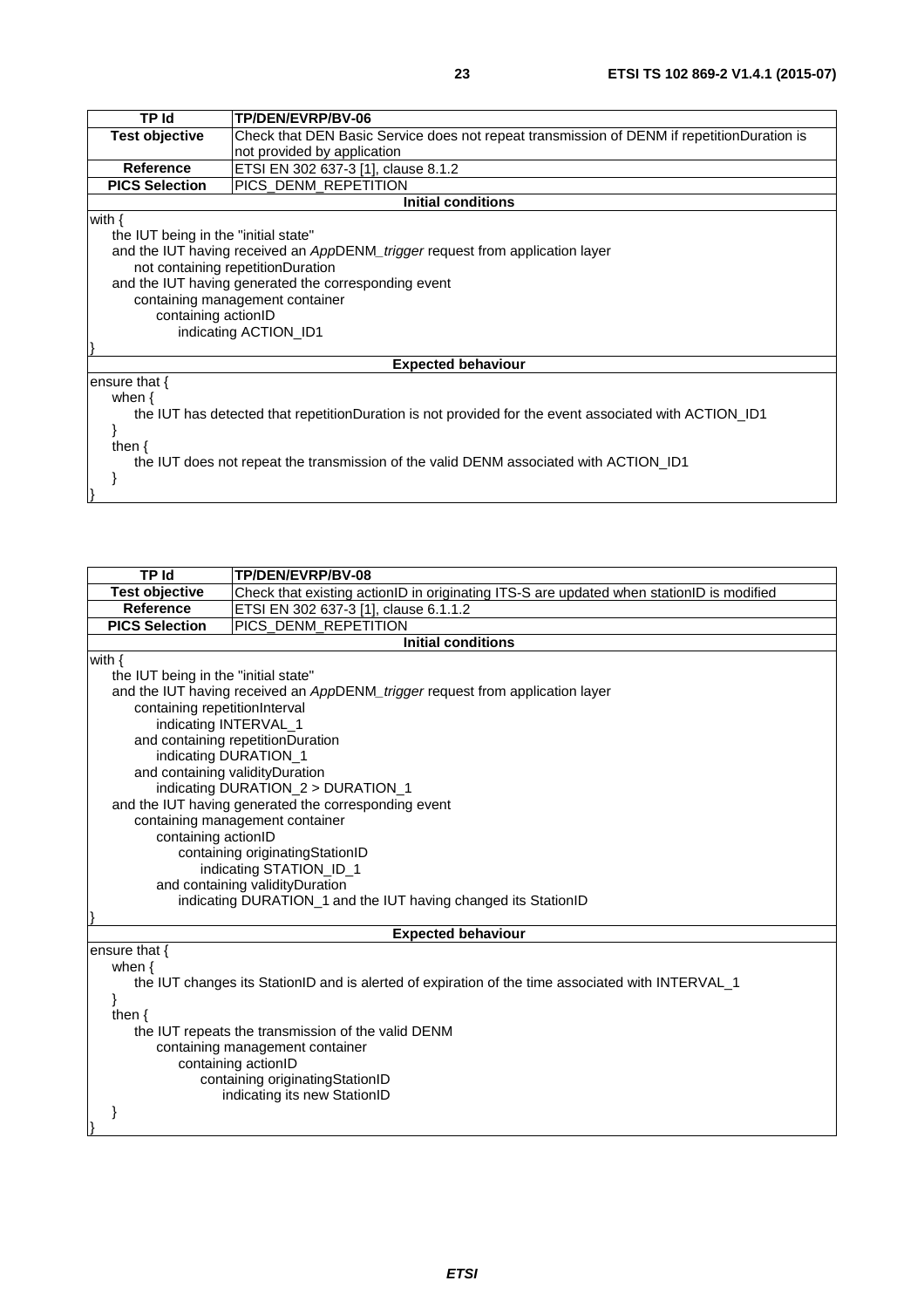| TP Id                                                                   | TP/DEN/EVRP/BV-09                                                                       |  |
|-------------------------------------------------------------------------|-----------------------------------------------------------------------------------------|--|
| <b>Test objective</b>                                                   | Check that actionID is not modified in repetitions of DENM if stationID is not modified |  |
| <b>Reference</b>                                                        | ETSI EN 302 637-3 [1], clause 8.2.1.2                                                   |  |
| <b>PICS Selection</b>                                                   | PICS DENM REPETITION                                                                    |  |
|                                                                         | <b>Initial conditions</b>                                                               |  |
| with $\{$                                                               |                                                                                         |  |
| the IUT being in the "initial state"                                    |                                                                                         |  |
|                                                                         | and the IUT having received an AppDENM_trigger request from application layer           |  |
| containing repetitionInterval                                           |                                                                                         |  |
| indicating INTERVAL_1                                                   |                                                                                         |  |
|                                                                         | and containing repetitionDuration                                                       |  |
|                                                                         | indicating DURATION_1                                                                   |  |
| and containing validityDuration                                         |                                                                                         |  |
|                                                                         | indicating DURATION_2 > DURATION_1                                                      |  |
|                                                                         | and the IUT having generated the corresponding event                                    |  |
|                                                                         | containing management container                                                         |  |
| containing actionID                                                     |                                                                                         |  |
|                                                                         | indicating ACTION_ID_1                                                                  |  |
| and containing validityDuration                                         |                                                                                         |  |
| indicating DURATION_2                                                   |                                                                                         |  |
| and the IUT not having changed its StationID                            |                                                                                         |  |
|                                                                         |                                                                                         |  |
| <b>Expected behaviour</b>                                               |                                                                                         |  |
| ensure that {                                                           |                                                                                         |  |
| when $\{$                                                               |                                                                                         |  |
| the IUT is alerted of expiration of the time associated with INTERVAL_1 |                                                                                         |  |
|                                                                         |                                                                                         |  |
| then $\{$                                                               |                                                                                         |  |
| the IUT repeats the transmission of the valid DENM                      |                                                                                         |  |
| containing management container                                         |                                                                                         |  |
| containing actionID                                                     |                                                                                         |  |
| indicating its ACTION_ID_1                                              |                                                                                         |  |
|                                                                         |                                                                                         |  |
|                                                                         |                                                                                         |  |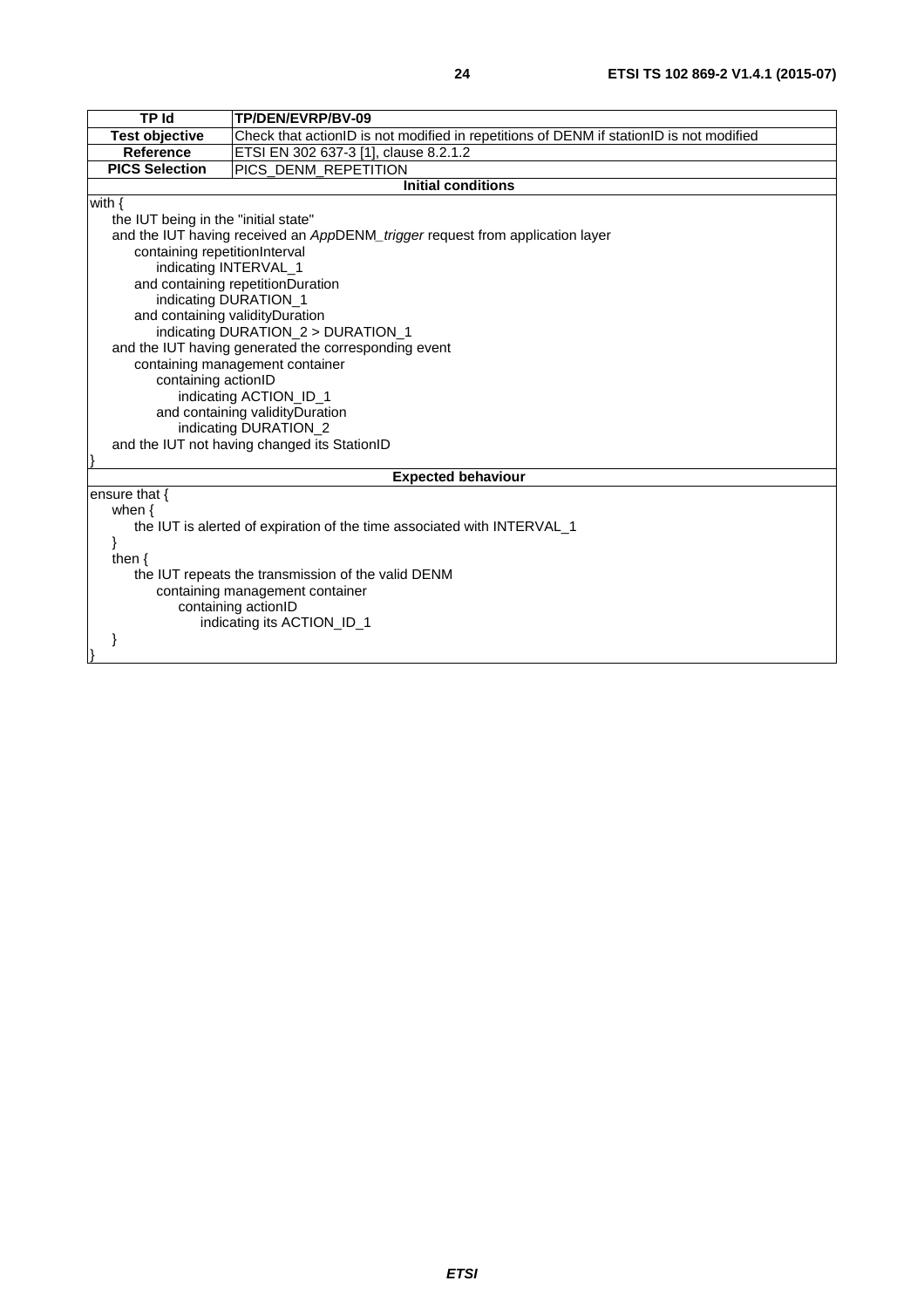| <b>TP Id</b>                                                            | TP/DEN/EVRP/BV-10                                                             |  |
|-------------------------------------------------------------------------|-------------------------------------------------------------------------------|--|
| <b>Test objective</b>                                                   | Check that ReferenceTime is not modified in repetitions of DENM               |  |
| <b>Reference</b>                                                        | ETSI EN 302 637-3 [1], clause 8.1.1.1                                         |  |
| <b>PICS Selection</b>                                                   | PICS DENM REPETITION                                                          |  |
|                                                                         | <b>Initial conditions</b>                                                     |  |
| with $\{$                                                               |                                                                               |  |
| the IUT being in the "initial state"                                    |                                                                               |  |
|                                                                         | and the IUT having received an AppDENM_trigger request from application layer |  |
| containing repetitionInterval                                           |                                                                               |  |
| indicating INTERVAL_1                                                   |                                                                               |  |
|                                                                         | and containing repetitionDuration                                             |  |
|                                                                         | indicating DURATION_1                                                         |  |
| and containing validityDuration                                         |                                                                               |  |
|                                                                         | indicating DURATION_2 > DURATION_1                                            |  |
|                                                                         | and the IUT having generated the corresponding event                          |  |
|                                                                         | containing management container                                               |  |
|                                                                         | containing actionID                                                           |  |
|                                                                         | indicating ACTION_ID_1                                                        |  |
|                                                                         | and containing validityDuration                                               |  |
|                                                                         | indicating DURATION_2                                                         |  |
| and containing referenceTime                                            |                                                                               |  |
| indicating REFERENCE_TIME_1                                             |                                                                               |  |
|                                                                         |                                                                               |  |
|                                                                         | <b>Expected behaviour</b>                                                     |  |
| ensure that {                                                           |                                                                               |  |
| when $\{$                                                               |                                                                               |  |
| the IUT is alerted of expiration of the time associated with INTERVAL_1 |                                                                               |  |
| ł                                                                       |                                                                               |  |
| then $\{$                                                               |                                                                               |  |
| the IUT repeats the transmission of the valid DENM                      |                                                                               |  |
| containing management container                                         |                                                                               |  |
| containing actionID<br>indicating its ACTION_ID_1                       |                                                                               |  |
| and containing referenceTime                                            |                                                                               |  |
| indicating REFERENCE_TIME_1                                             |                                                                               |  |
|                                                                         |                                                                               |  |
|                                                                         |                                                                               |  |
|                                                                         |                                                                               |  |

| <b>TP Id</b>                                                        | TP/DEN/EVRP/BV-11                                                                        |  |
|---------------------------------------------------------------------|------------------------------------------------------------------------------------------|--|
| <b>Test objective</b>                                               | Check that DEN Basic Service stops repeating DENM after event's default validityDuration |  |
|                                                                     | expiration, when validityDuration was not provided                                       |  |
| <b>Reference</b>                                                    | ETSI EN 302 637-3 [1], clause 8.2.1.5                                                    |  |
| <b>PICS Selection</b>                                               | PICS DENM REPETITION                                                                     |  |
|                                                                     | <b>Initial conditions</b>                                                                |  |
| with $\{$                                                           |                                                                                          |  |
| the IUT being in the "initial state"                                |                                                                                          |  |
|                                                                     | and the IUT having received an AppDENM_trigger request from application layer            |  |
|                                                                     | containing repetitionInterval                                                            |  |
|                                                                     | indicating INTERVAL_1 > defaultValidityDuration                                          |  |
|                                                                     | and containing repetitionDuration                                                        |  |
| indicating DURATION_1                                               |                                                                                          |  |
|                                                                     | and not containing validityDuration                                                      |  |
|                                                                     | and the IUT having generated the corresponding event                                     |  |
| containing management container                                     |                                                                                          |  |
|                                                                     | containing actionID                                                                      |  |
|                                                                     | indicating ACTION_ID_1                                                                   |  |
|                                                                     |                                                                                          |  |
| <b>Expected behaviour</b>                                           |                                                                                          |  |
| ensure that {                                                       |                                                                                          |  |
| when $\{$                                                           |                                                                                          |  |
| the IUT is alerted of expiration of the default Validity Duration   |                                                                                          |  |
|                                                                     |                                                                                          |  |
| then $\{$                                                           |                                                                                          |  |
| the IUT stops the repetition of the DENM associated with ACTION_ID1 |                                                                                          |  |
|                                                                     |                                                                                          |  |
|                                                                     |                                                                                          |  |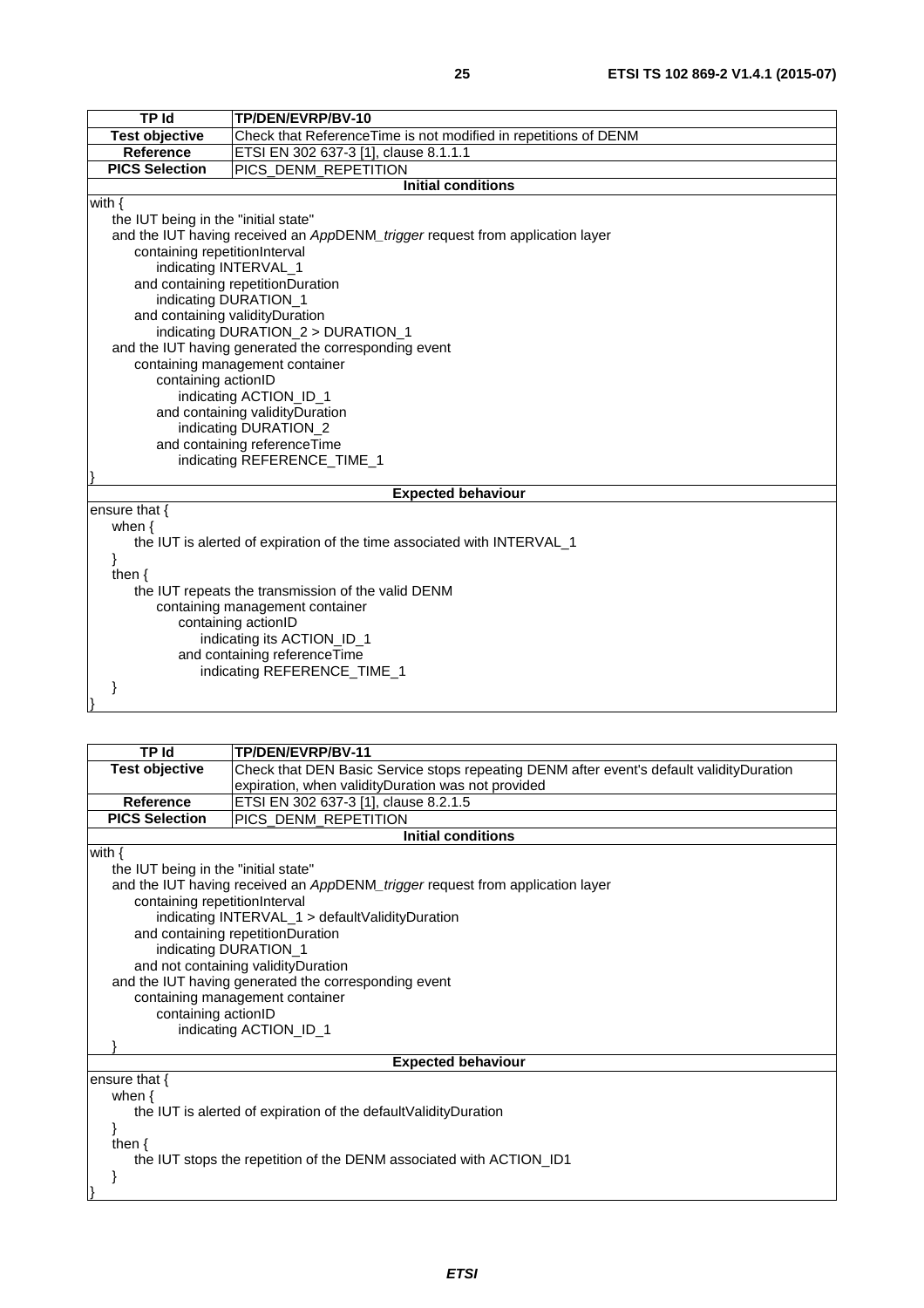# <span id="page-25-0"></span>5.2.1.6 Lower-layer parameters

| TP Id                                | TP/DEN/PAR/BV-01                                     |
|--------------------------------------|------------------------------------------------------|
| <b>Test objective</b>                | Check that DENM is encapsulated in BTP type B packet |
| <b>Reference</b>                     | ETSI EN 302 637-3 [1], clause 5.4.2.2                |
| <b>PICS Selection</b>                | PICS_DENM_GENERATION                                 |
|                                      | <b>Initial conditions</b>                            |
| with $\{$                            |                                                      |
| the IUT being in the "initial state" |                                                      |
|                                      |                                                      |
| <b>Expected behaviour</b>            |                                                      |
| ensure that {                        |                                                      |
| when $\{$                            |                                                      |
| a DENM is generated                  |                                                      |
|                                      |                                                      |
| then $\{$                            |                                                      |
| the IUT sends a DENM                 |                                                      |
| encapsulated in a BTP-B packet       |                                                      |
|                                      |                                                      |
|                                      |                                                      |
|                                      |                                                      |
|                                      |                                                      |
| <b>TD IA</b>                         | TD/DENI/DAD/RV 02                                    |

| TP Id                                | TP/DEN/PAR/BV-02                              |  |  |
|--------------------------------------|-----------------------------------------------|--|--|
| <b>Test objective</b>                | Check that DENM is encapsulated in GBC packet |  |  |
| <b>Reference</b>                     | ETSI EN 302 637-3 [1], clause 5.4.2.2         |  |  |
| <b>PICS Selection</b>                | PICS DENM GENERATION                          |  |  |
|                                      | <b>Initial conditions</b>                     |  |  |
| with {                               |                                               |  |  |
| the IUT being in the "initial state" |                                               |  |  |
|                                      |                                               |  |  |
|                                      | <b>Expected behaviour</b>                     |  |  |
| ensure that {                        |                                               |  |  |
| when $\{$                            |                                               |  |  |
| a DENM is generated                  |                                               |  |  |
|                                      |                                               |  |  |
| then $\{$                            |                                               |  |  |
| the IUT sends a DENM                 |                                               |  |  |
| encapsulated in a GBC packet         |                                               |  |  |
|                                      |                                               |  |  |
|                                      |                                               |  |  |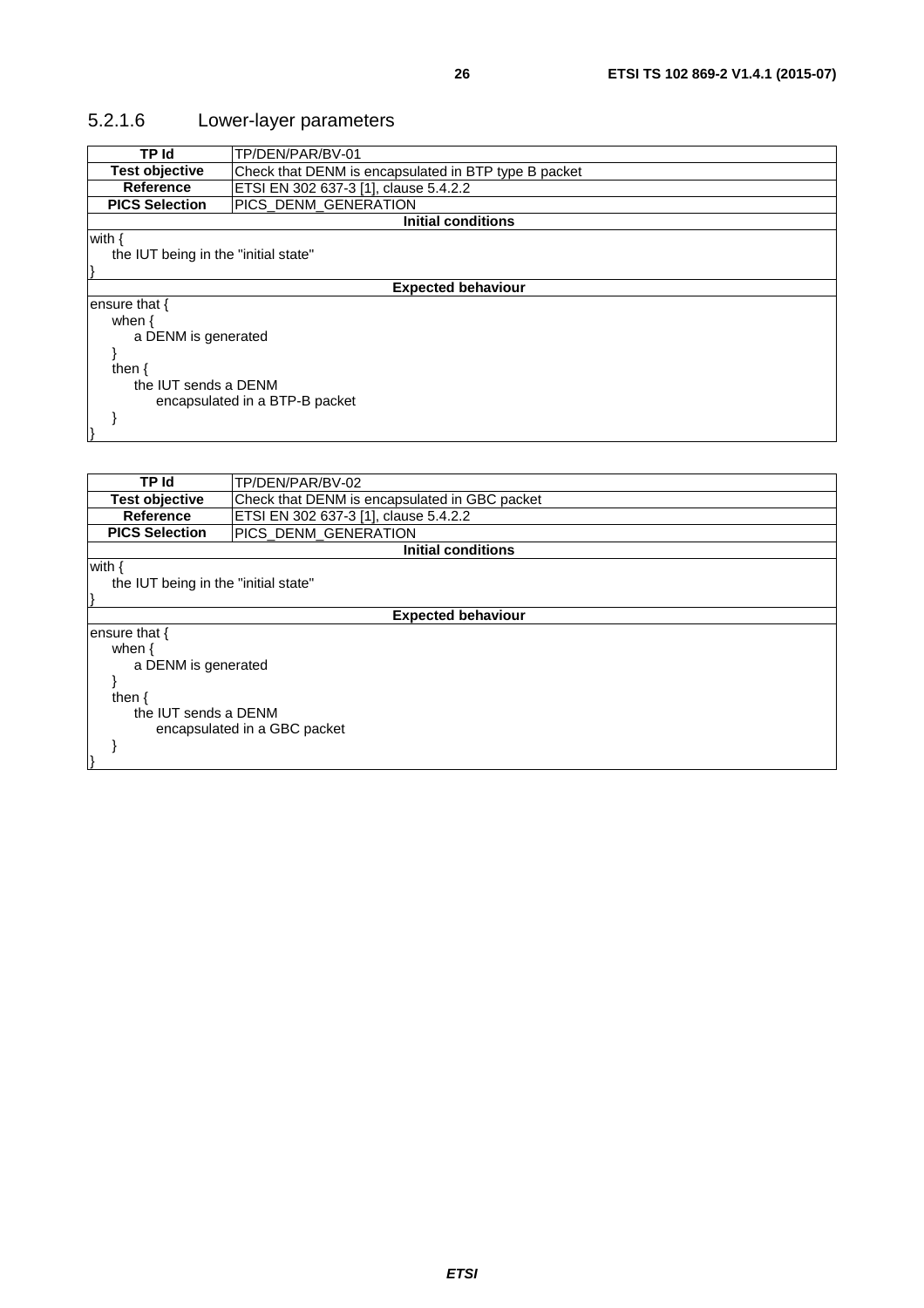<span id="page-26-0"></span>

| TP Id                                                                                 | <b>TP/DEN/MSRV/BV-01</b>                                                                    |  |
|---------------------------------------------------------------------------------------|---------------------------------------------------------------------------------------------|--|
| <b>Test objective</b>                                                                 | Check that receiving ITS-S transmits DENM to application if it concerns an unknown ActionID |  |
|                                                                                       | and if it is not a termination DENM                                                         |  |
| <b>Reference</b>                                                                      | ETSI EN 302 637-3 [1], clause 8.4.2                                                         |  |
| <b>PICS Selection</b>                                                                 | PICS DENM RECEPTION                                                                         |  |
|                                                                                       | <b>Initial conditions</b>                                                                   |  |
| with $\{$                                                                             |                                                                                             |  |
| the IUT being in the "initial state" having sent and the IUT not having received DENM |                                                                                             |  |
|                                                                                       | containing management container                                                             |  |
| containing actionID                                                                   |                                                                                             |  |
| indicating ACTION_ID1                                                                 |                                                                                             |  |
|                                                                                       |                                                                                             |  |
|                                                                                       | <b>Expected behaviour</b>                                                                   |  |
| ensure that {                                                                         |                                                                                             |  |
| when $\{$                                                                             |                                                                                             |  |
|                                                                                       | the IUT receives a DENM that is not a termination                                           |  |
|                                                                                       | containing management container                                                             |  |
|                                                                                       | containing actionID                                                                         |  |
|                                                                                       | indicating ACTION ID1                                                                       |  |
|                                                                                       |                                                                                             |  |
| then $\{$                                                                             |                                                                                             |  |
| the IUT transmits the DENM content to upper layer                                     |                                                                                             |  |
|                                                                                       |                                                                                             |  |
|                                                                                       |                                                                                             |  |

| <b>TP Id</b>                                      | <b>TP/DEN/MSRV/BV-02</b>                                                                     |  |
|---------------------------------------------------|----------------------------------------------------------------------------------------------|--|
| <b>Test objective</b>                             | Check that receiving ITS-S transmits DENM to application if it concerns a known ActionID and |  |
|                                                   | reference Time is greater than highest value received for this ActionID                      |  |
| <b>Reference</b>                                  | ETSI EN 302 637-3 [1], clause 8.4.2                                                          |  |
| <b>PICS Selection</b>                             | <b>PICS DENM RECEPTION</b>                                                                   |  |
|                                                   | <b>Initial conditions</b>                                                                    |  |
| with $\{$                                         |                                                                                              |  |
| the IUT being in the "initial state"              |                                                                                              |  |
| and the IUT having received DENM                  |                                                                                              |  |
|                                                   | containing management container                                                              |  |
| containing actionID                               |                                                                                              |  |
|                                                   | indicating ACTION_ID1                                                                        |  |
|                                                   | and containing referenceTime                                                                 |  |
|                                                   | indicating REFERENCETIME_1                                                                   |  |
|                                                   |                                                                                              |  |
|                                                   | <b>Expected behaviour</b>                                                                    |  |
| ensure that $\{$                                  |                                                                                              |  |
| when $\{$                                         |                                                                                              |  |
|                                                   | the IUT receives a DENM<br>containing management container                                   |  |
|                                                   |                                                                                              |  |
|                                                   | containing actionID<br>indicating ACTION_ID1                                                 |  |
| and containing referenceTime                      |                                                                                              |  |
|                                                   | indicating REFERENCETIME_2 greater than REFERENCETIME_1                                      |  |
|                                                   |                                                                                              |  |
| then $\{$                                         |                                                                                              |  |
| the IUT transmits the DENM content to upper layer |                                                                                              |  |
|                                                   |                                                                                              |  |
|                                                   |                                                                                              |  |
|                                                   |                                                                                              |  |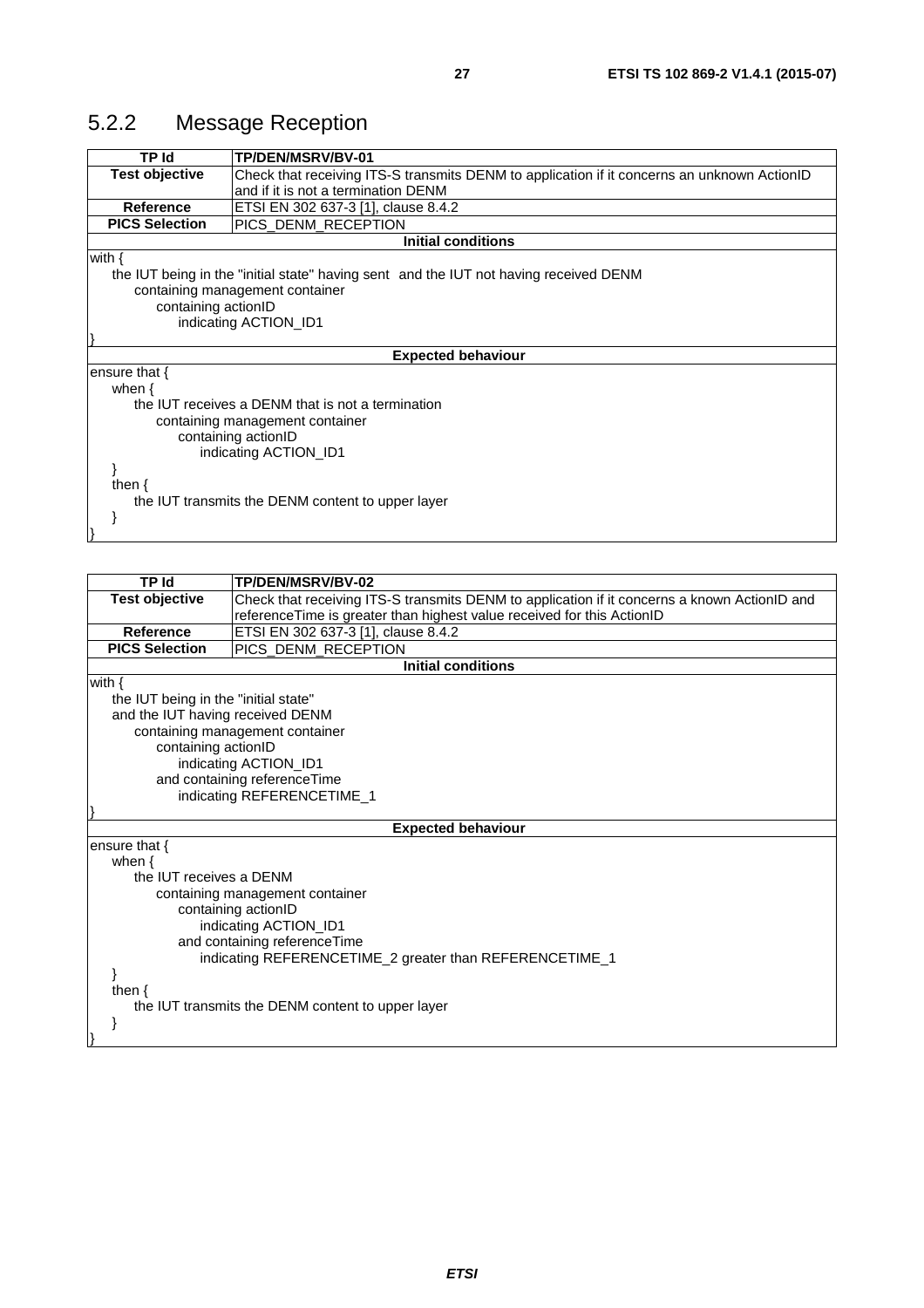| <b>TP Id</b>                                                 | TP/DEN/MSRV/BO-03                                                                            |  |
|--------------------------------------------------------------|----------------------------------------------------------------------------------------------|--|
| <b>Test objective</b>                                        | Check that receiving ITS-S discards termination DENM if it concerns an unknown ActionID (IUT |  |
|                                                              | stationId and unknown SequenceNumber)                                                        |  |
| <b>Reference</b>                                             | ETSI EN 302 637-3 [1], clause 8.4.2                                                          |  |
| <b>PICS Selection</b>                                        | PICS_DENM_RECEPTION                                                                          |  |
|                                                              | <b>Initial conditions</b>                                                                    |  |
| with $\{$                                                    |                                                                                              |  |
| the IUT being in the "initial state"                         |                                                                                              |  |
|                                                              | and the IUT having sent several events                                                       |  |
| and the IUT not having sent DENM                             |                                                                                              |  |
|                                                              | containing actionID                                                                          |  |
|                                                              | indicating ACTION_ID1                                                                        |  |
|                                                              |                                                                                              |  |
| <b>Expected behaviour</b>                                    |                                                                                              |  |
| ensure that {                                                |                                                                                              |  |
| when $\{$                                                    |                                                                                              |  |
|                                                              | the IUT receives a termination DENM                                                          |  |
| containing actionID                                          |                                                                                              |  |
| indicating ACTION_ID1                                        |                                                                                              |  |
|                                                              |                                                                                              |  |
| then $\{$                                                    |                                                                                              |  |
| the IUT discards the DENM                                    |                                                                                              |  |
| and the IUT does not forward the DENM content to upper layer |                                                                                              |  |
|                                                              |                                                                                              |  |
|                                                              |                                                                                              |  |

| <b>TP Id</b>                                                                                                                                                                            | TP/DEN/MSRV/BO-04                                                                       |
|-----------------------------------------------------------------------------------------------------------------------------------------------------------------------------------------|-----------------------------------------------------------------------------------------|
| <b>Test objective</b>                                                                                                                                                                   | Check that receiving ITS-S discards termination DENM if it concerns an unknown ActionID |
|                                                                                                                                                                                         | (non-IUT stationId and unknown SequenceNumber)                                          |
| <b>Reference</b>                                                                                                                                                                        | ETSI EN 302 637-3 [1], clause 8.4.2                                                     |
| <b>PICS Selection</b>                                                                                                                                                                   | PICS_DENM_RECEPTION                                                                     |
|                                                                                                                                                                                         | <b>Initial conditions</b>                                                               |
| with $\{$<br>the IUT being in the "initial state"<br>and the IUT having received several events<br>and the IUT not having received DENM<br>containing actionID<br>indicating ACTION_ID1 |                                                                                         |
|                                                                                                                                                                                         | <b>Expected behaviour</b>                                                               |
| ensure that $\{$<br>when $\{$                                                                                                                                                           |                                                                                         |
| the IUT receives a termination DENM<br>containing actionID<br>indicating ACTION_ID1                                                                                                     |                                                                                         |
| then $\{$<br>the IUT discards the DENM<br>and the IUT does not forward the DENM content to upper layer                                                                                  |                                                                                         |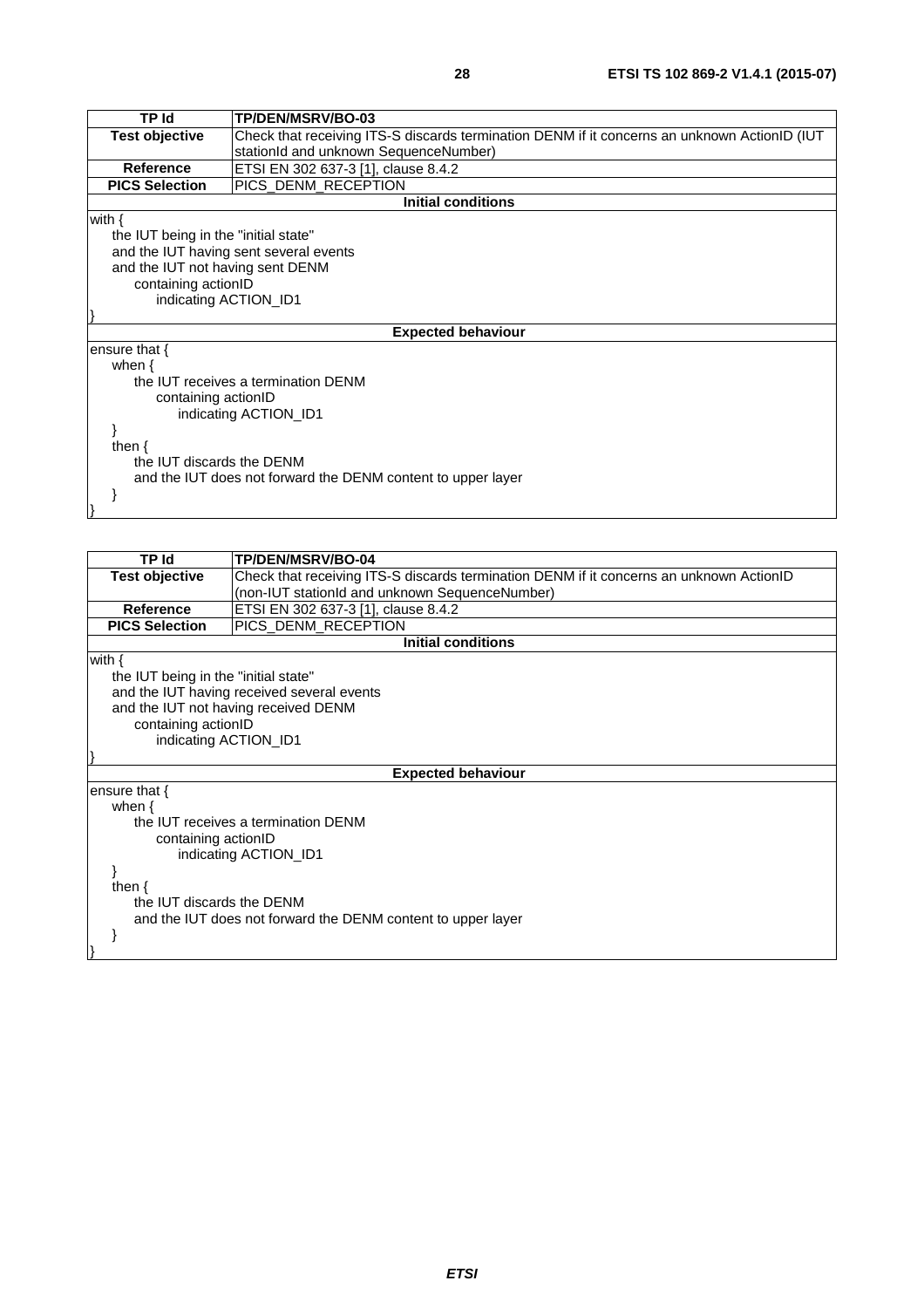| <b>TP Id</b>                         | TP/DEN/MSRV/BO-05                                                                             |  |
|--------------------------------------|-----------------------------------------------------------------------------------------------|--|
| <b>Test objective</b>                | Check that receiving ITS-S discards DENM if referenceTime is less than highest value received |  |
|                                      | for this ActionID                                                                             |  |
| Reference                            | ETSI EN 302 637-3 [1], clause 8.3.2                                                           |  |
| <b>PICS Selection</b>                | PICS_DENM_RECEPTION                                                                           |  |
|                                      | <b>Initial conditions</b>                                                                     |  |
| with $\{$                            |                                                                                               |  |
| the IUT being in the "initial state" |                                                                                               |  |
| and the IUT having received DENM     |                                                                                               |  |
|                                      | containing management container                                                               |  |
| containing actionID                  |                                                                                               |  |
|                                      | indicating ACTION_ID1                                                                         |  |
|                                      | and containing referenceTime                                                                  |  |
|                                      | indicating REFERENCETIME_1                                                                    |  |
|                                      |                                                                                               |  |
|                                      | <b>Expected behaviour</b>                                                                     |  |
| ensure that $\{$                     |                                                                                               |  |
| when $\{$                            |                                                                                               |  |
| the IUT receives a DENM              |                                                                                               |  |
|                                      | containing management container                                                               |  |
|                                      | containing actionID                                                                           |  |
| indicating ACTION_ID1                |                                                                                               |  |
| and containing referenceTime         |                                                                                               |  |
|                                      | indicating REFERENCETIME_2 less than REFERENCETIME_1                                          |  |
|                                      |                                                                                               |  |
| then $\{$                            |                                                                                               |  |
| the IUT discards the DENM            |                                                                                               |  |
|                                      | and the IUT does not forward the DENM content to upper layer                                  |  |
|                                      |                                                                                               |  |

| TP Id                              | TP/DEN/MSRV/BO-06                                                                              |  |
|------------------------------------|------------------------------------------------------------------------------------------------|--|
| <b>Test objective</b>              | Check that receiving ITS-S discards DENM if detection Time is less than highest value received |  |
|                                    | for this ActionID                                                                              |  |
| <b>Reference</b>                   | ETSI EN 302 637-3 [1], clause 8.4.2                                                            |  |
| <b>PICS Selection</b>              | PICS DENM RECEPTION                                                                            |  |
|                                    | <b>Initial conditions</b>                                                                      |  |
| with $\{$                          |                                                                                                |  |
|                                    | the IUT being in the "initial state"                                                           |  |
| and the IUT having received DENM   |                                                                                                |  |
|                                    | containing management container                                                                |  |
| containing actionID                |                                                                                                |  |
|                                    | indicating ACTION_ID1                                                                          |  |
|                                    | and containing referenceTime                                                                   |  |
|                                    | indicating REFERENCETIME_1                                                                     |  |
|                                    | and containing detection Time                                                                  |  |
|                                    | indicating TIME_1                                                                              |  |
|                                    | <b>Expected behaviour</b>                                                                      |  |
| ensure that {                      |                                                                                                |  |
| when $\{$                          |                                                                                                |  |
| the IUT receives a DENM            |                                                                                                |  |
| containing management container    |                                                                                                |  |
|                                    | containing actionID                                                                            |  |
|                                    | indicating ACTION_ID1                                                                          |  |
|                                    | and containing reference Time                                                                  |  |
| indicating REFERENCETIME_1         |                                                                                                |  |
| and containing detectionTime       |                                                                                                |  |
| indicating TIME_2 tess than TIME_1 |                                                                                                |  |
|                                    |                                                                                                |  |
| then $\{$                          |                                                                                                |  |
| the IUT discards the DENM          |                                                                                                |  |
|                                    | and the IUT does not forward the DENM content to upper layer                                   |  |
| ł                                  |                                                                                                |  |
|                                    |                                                                                                |  |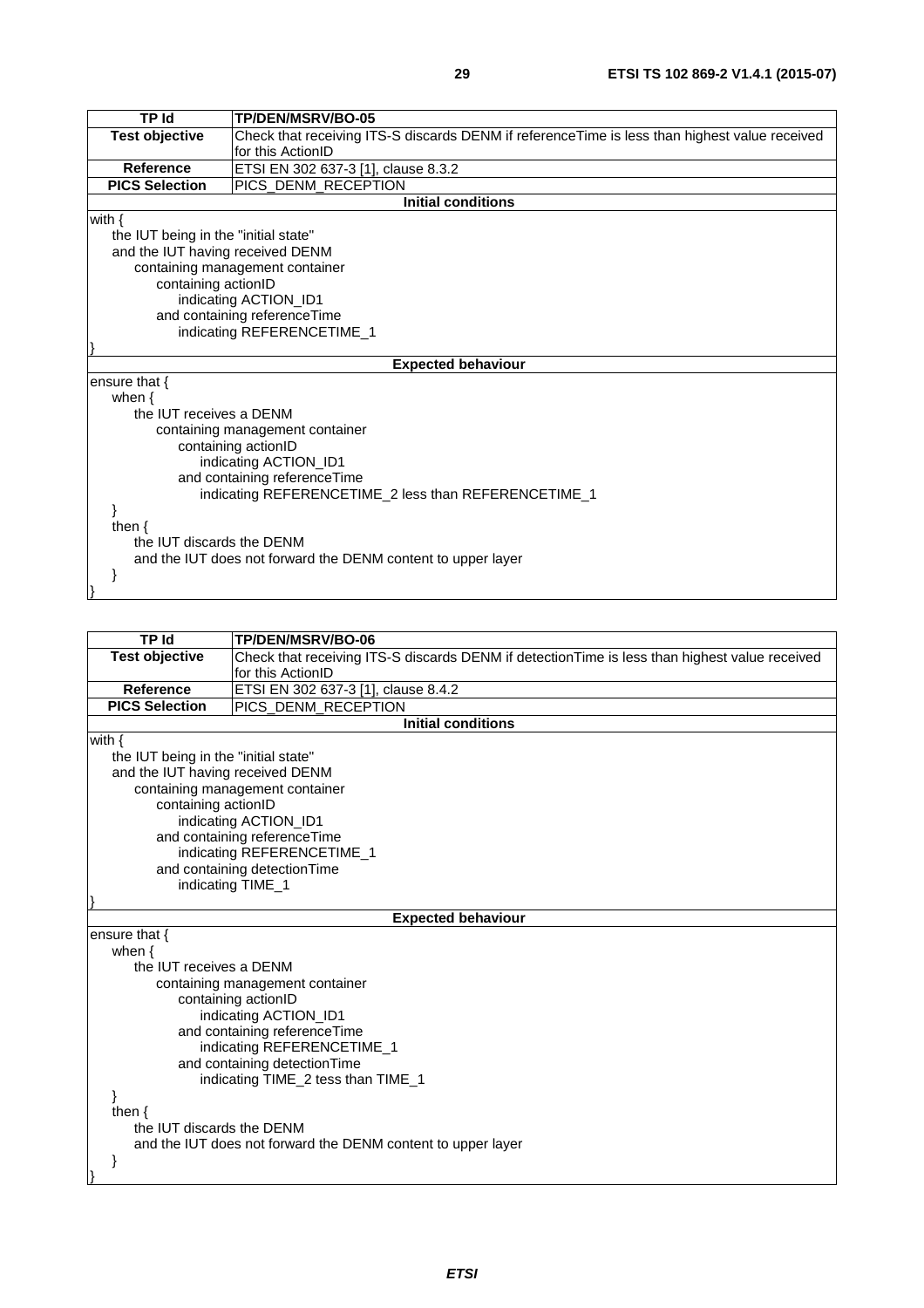| <b>TP Id</b>                          | TP/DEN/MSRV/BV-07                                                                            |  |
|---------------------------------------|----------------------------------------------------------------------------------------------|--|
| <b>Test objective</b>                 | Check that receiving ITS-S transmits DENM to application if it concerns a known ActionID and |  |
|                                       | referenceTime is equal to highest received value and detectionTime is greater than highest   |  |
|                                       | received value                                                                               |  |
| <b>Reference</b>                      | ETSI EN 302 637-3 [1], clause 8.4.2                                                          |  |
| <b>PICS Selection</b>                 | PICS_DENM_RECEPTION                                                                          |  |
|                                       | <b>Initial conditions</b>                                                                    |  |
| with $\{$                             |                                                                                              |  |
| the IUT being in the "initial state"  |                                                                                              |  |
| and the IUT having received DENM      |                                                                                              |  |
|                                       | containing management container                                                              |  |
| containing actionID                   |                                                                                              |  |
|                                       | indicating ACTION_ID1                                                                        |  |
|                                       | and containing referenceTime                                                                 |  |
|                                       | indicating REFERENCETIME_1                                                                   |  |
|                                       | and containing detection Time                                                                |  |
|                                       | indicating TIME_1                                                                            |  |
|                                       |                                                                                              |  |
|                                       | <b>Expected behaviour</b>                                                                    |  |
| ensure that $\{$                      |                                                                                              |  |
| when $\{$                             |                                                                                              |  |
| the IUT receives a DENM               |                                                                                              |  |
|                                       | containing management container                                                              |  |
|                                       | containing actionID                                                                          |  |
|                                       | indicating ACTION_ID1                                                                        |  |
|                                       | and containing referenceTime                                                                 |  |
|                                       | indicating REFERENCETIME_1                                                                   |  |
| and containing detection Time         |                                                                                              |  |
| indicating TIME_2 greater than TIME_1 |                                                                                              |  |
|                                       |                                                                                              |  |
| then $\{$                             |                                                                                              |  |
|                                       | the IUT transmits the DENM content to upper layer                                            |  |
| }                                     |                                                                                              |  |
|                                       |                                                                                              |  |

| TP Id                                | TP/DEN/MSRV/BO-08                                                                              |  |
|--------------------------------------|------------------------------------------------------------------------------------------------|--|
| <b>Test objective</b>                | Check that receiving ITS-S discards DENM for new event if SSP value of the signing certificate |  |
|                                      | is not consistent with the causeCode                                                           |  |
| <b>Reference</b>                     | ETSI EN 302 637-3 [1], clause 8.4.2                                                            |  |
| <b>PICS Selection</b>                | PICS_SECURITY                                                                                  |  |
|                                      | <b>Initial conditions</b>                                                                      |  |
| with $\{$                            |                                                                                                |  |
| the IUT being in the "initial state" |                                                                                                |  |
|                                      |                                                                                                |  |
|                                      | <b>Expected behaviour</b>                                                                      |  |
| ensure that $\{$                     |                                                                                                |  |
| when $\{$                            |                                                                                                |  |
|                                      | the IUT receives a secured DENM                                                                |  |
|                                      | containing management container                                                                |  |
|                                      | containing actionID                                                                            |  |
|                                      | indicating ACTION_ID1                                                                          |  |
|                                      | containing situation container                                                                 |  |
|                                      | containing eventType                                                                           |  |
|                                      | containing causeCode                                                                           |  |
|                                      | indicating VALUE_1                                                                             |  |
|                                      | containing signing certificate                                                                 |  |
| containing SSP                       |                                                                                                |  |
|                                      | not indicating VALUE_1                                                                         |  |
|                                      |                                                                                                |  |
| then $\{$                            |                                                                                                |  |
|                                      | the IUT discards the DENM                                                                      |  |
|                                      | and the IUT does not forward the DENM content to upper layer                                   |  |
|                                      |                                                                                                |  |
|                                      |                                                                                                |  |
|                                      |                                                                                                |  |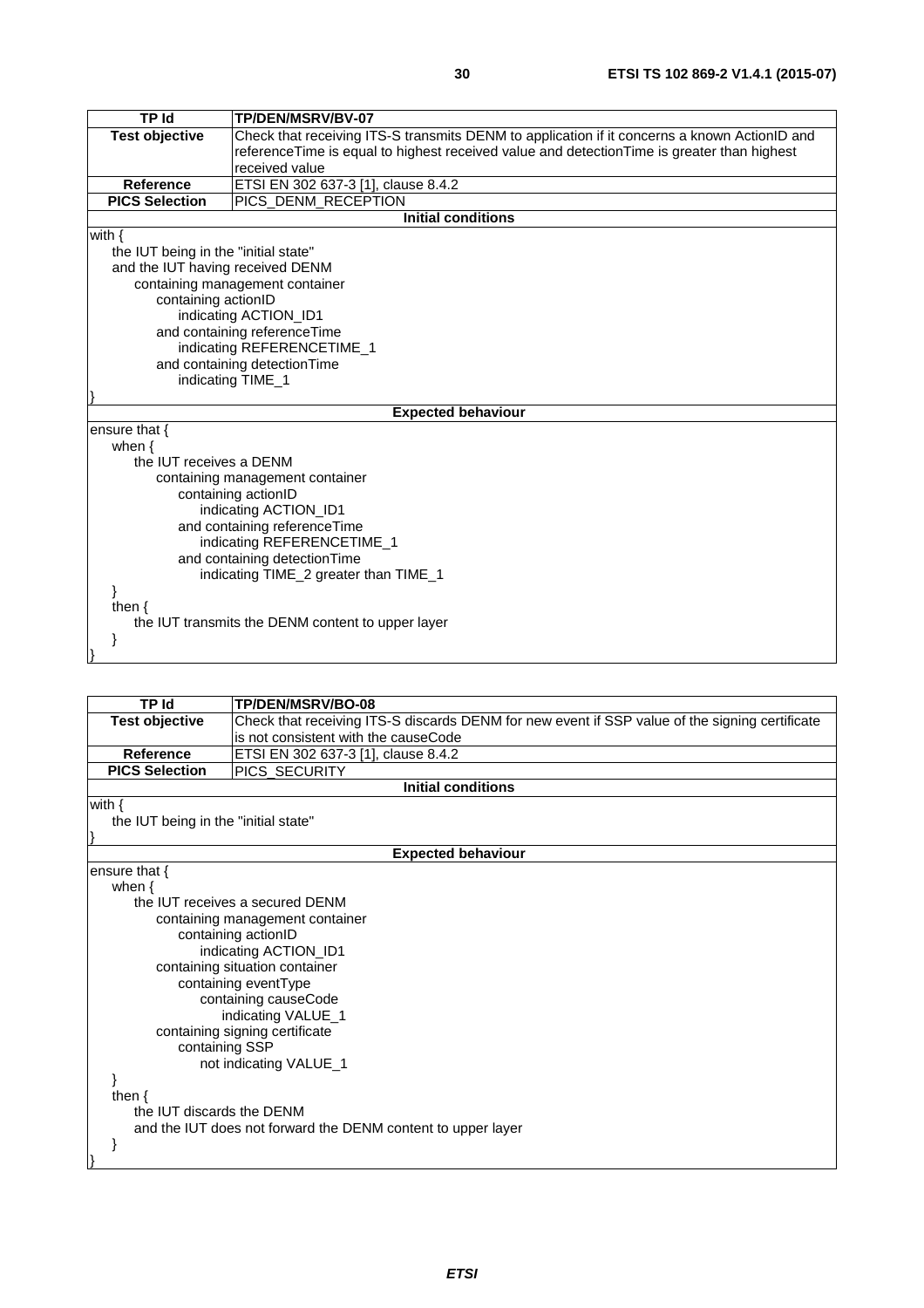| <b>TP Id</b>                   | TP/DEN/MSRV/BO-09                                                                       |  |
|--------------------------------|-----------------------------------------------------------------------------------------|--|
| <b>Test objective</b>          | Check that receiving ITS-S discards DENM for existing event if SSP value of the signing |  |
|                                | certificate is not consistent with the causeCode                                        |  |
| Reference                      | ETSI EN 302 637-3 [1], clause 8.4.2                                                     |  |
| <b>PICS Selection</b>          | PICS_SECURITY                                                                           |  |
|                                | <b>Initial conditions</b>                                                               |  |
| with $\{$                      |                                                                                         |  |
|                                | the IUT being in the "initial state"                                                    |  |
|                                | and the IUT having received a secured DENM                                              |  |
|                                | containing management container                                                         |  |
| containing actionID            |                                                                                         |  |
|                                | indicating ACTION_ID1                                                                   |  |
| containing situation container |                                                                                         |  |
| containing eventType           |                                                                                         |  |
|                                | containing causeCode                                                                    |  |
| indicating VALUE_1             |                                                                                         |  |
|                                | containing signing certificate                                                          |  |
|                                | containing SSP                                                                          |  |
|                                | indicating VALUE_1                                                                      |  |
|                                | <b>Expected behaviour</b>                                                               |  |
| ensure that {                  |                                                                                         |  |
| when $\{$                      |                                                                                         |  |
|                                | the IUT receives a secured DENM                                                         |  |
|                                | containing management container                                                         |  |
|                                | containing actionID                                                                     |  |
|                                | indicating ACTION_ID1                                                                   |  |
|                                | containing situation container                                                          |  |
|                                | containing eventType                                                                    |  |
|                                | containing causeCode                                                                    |  |
|                                | indicating VALUE_2                                                                      |  |
|                                | containing signing certificate                                                          |  |
|                                | containing SSP                                                                          |  |
|                                | not indicating VALUE_2                                                                  |  |
| }                              |                                                                                         |  |
| then $\{$                      |                                                                                         |  |
| the IUT discards the DENM      |                                                                                         |  |
|                                | and the IUT does not forward the DENM content to upper layer                            |  |
| }                              |                                                                                         |  |
|                                |                                                                                         |  |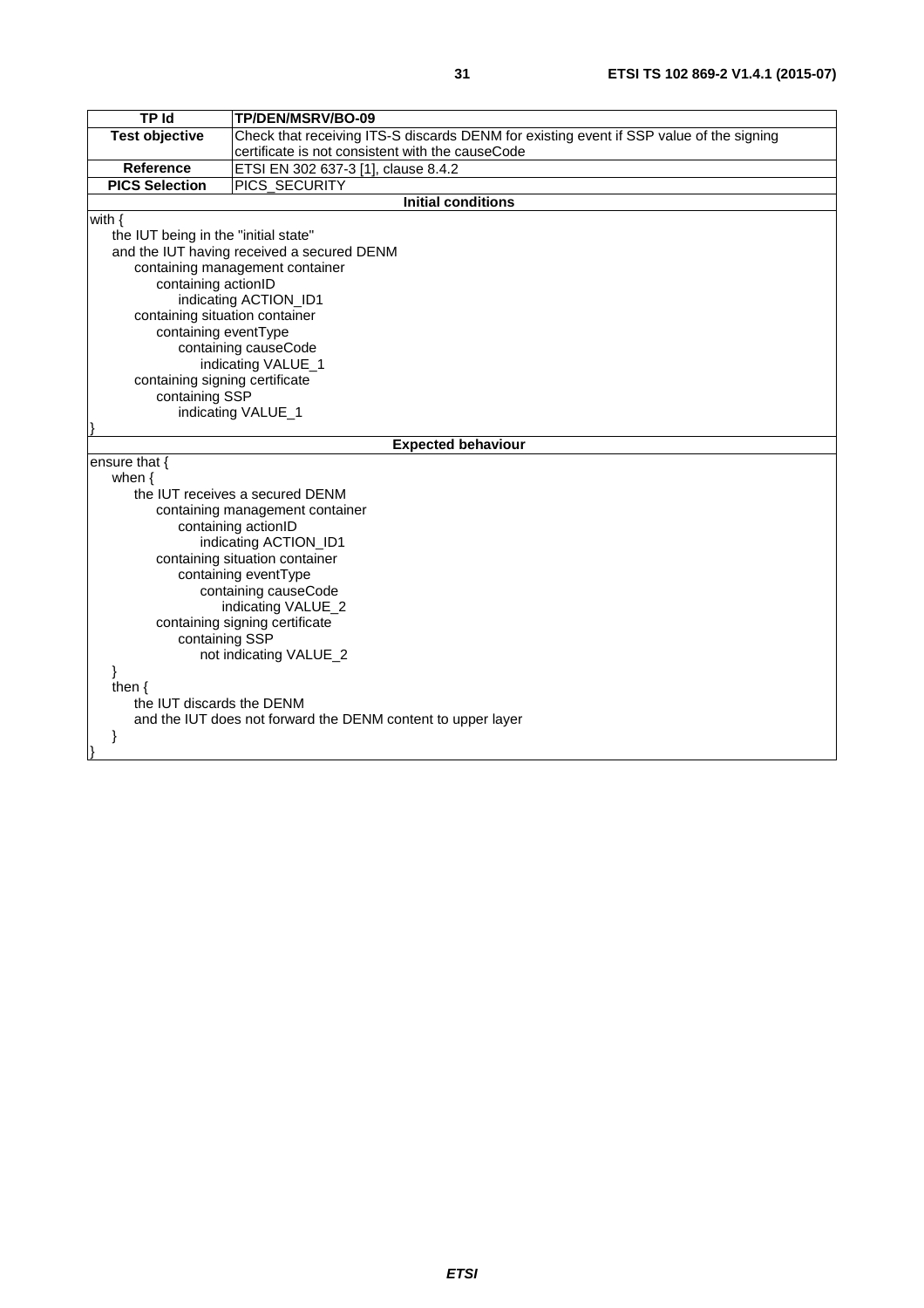<span id="page-31-0"></span>

| <b>TP Id</b>                                           | TP/DEN/MSRV/BV-10                                               |  |
|--------------------------------------------------------|-----------------------------------------------------------------|--|
| Test objective                                         | Check that receiving ITS-S replies to requestResponseIndication |  |
| <b>Reference</b>                                       | ETSI EN 302 637-3 [1], clause B.40                              |  |
| <b>PICS Selection</b>                                  | PICS_DENM_RECEPTION AND PICS_IMPACT_REDUCTION                   |  |
|                                                        | <b>Initial conditions</b>                                       |  |
| with $\{$                                              |                                                                 |  |
| the IUT being in the "initial state"                   |                                                                 |  |
|                                                        |                                                                 |  |
|                                                        | <b>Expected behaviour</b>                                       |  |
| ensure that {                                          |                                                                 |  |
| when $\{$                                              |                                                                 |  |
|                                                        | the IUT receives a DENM                                         |  |
|                                                        | containing management container                                 |  |
|                                                        | containing actionID                                             |  |
|                                                        | indicating ACTION_ID1                                           |  |
|                                                        | containing a la carte container                                 |  |
| containing ImpactReductionContainer                    |                                                                 |  |
|                                                        | containing requestResponseIndication<br>indicating 0            |  |
|                                                        |                                                                 |  |
| then $\{$                                              |                                                                 |  |
| the IUT sends a DENM                                   |                                                                 |  |
|                                                        |                                                                 |  |
| containing management container<br>containing actionID |                                                                 |  |
| indicating ACTION_ID2                                  |                                                                 |  |
| containing a la carte container                        |                                                                 |  |
| containing ImpactReductionContainer                    |                                                                 |  |
|                                                        | containing requestResponseIndication                            |  |
|                                                        | indicating 1                                                    |  |
|                                                        |                                                                 |  |
|                                                        |                                                                 |  |

# 5.2.3 Keep-Alive Forwarding

| TP Id                                                        | TP/DEN/KAFW/BV-01                                                                         |  |
|--------------------------------------------------------------|-------------------------------------------------------------------------------------------|--|
| <b>Test objective</b>                                        | Check that forwarding ITS-S forwards DENM if no DENM with same ActionId has been received |  |
|                                                              | during forwarding delay                                                                   |  |
| <b>Reference</b>                                             | ETSI EN 302 637-3 [1], clause 8.3.3                                                       |  |
| <b>PICS Selection</b>                                        | PICS_DENM_KAF                                                                             |  |
|                                                              | <b>Initial conditions</b>                                                                 |  |
| with $\{$                                                    |                                                                                           |  |
| the IUT being in the "initial state"                         |                                                                                           |  |
| and the IUT having received a DENM                           |                                                                                           |  |
|                                                              | containing actionID                                                                       |  |
| indicating ACTION_ID1                                        |                                                                                           |  |
|                                                              | and containing transmissionInterval                                                       |  |
|                                                              | indicating TRANS_INTERVAL1                                                                |  |
| and containing validity Duration                             |                                                                                           |  |
|                                                              | indicating value more than 3 times greater than TRANS_INTERVAL1                           |  |
| and the IUT having starting timer T_Forwarding for this DENM |                                                                                           |  |
|                                                              | and the IUT not having received further DENM                                              |  |
| containing actionID                                          |                                                                                           |  |
| indicating ACTION_ID1                                        |                                                                                           |  |
|                                                              |                                                                                           |  |
| <b>Expected behaviour</b>                                    |                                                                                           |  |
| ensure that $\{$                                             |                                                                                           |  |
| when $\{$                                                    |                                                                                           |  |
| the timer T_Forwarding expires                               |                                                                                           |  |
|                                                              |                                                                                           |  |
| then $\{$                                                    |                                                                                           |  |
|                                                              | the IUT reconstructs and sends the DENM associated to ACTION ID1                          |  |
| ł                                                            |                                                                                           |  |
|                                                              |                                                                                           |  |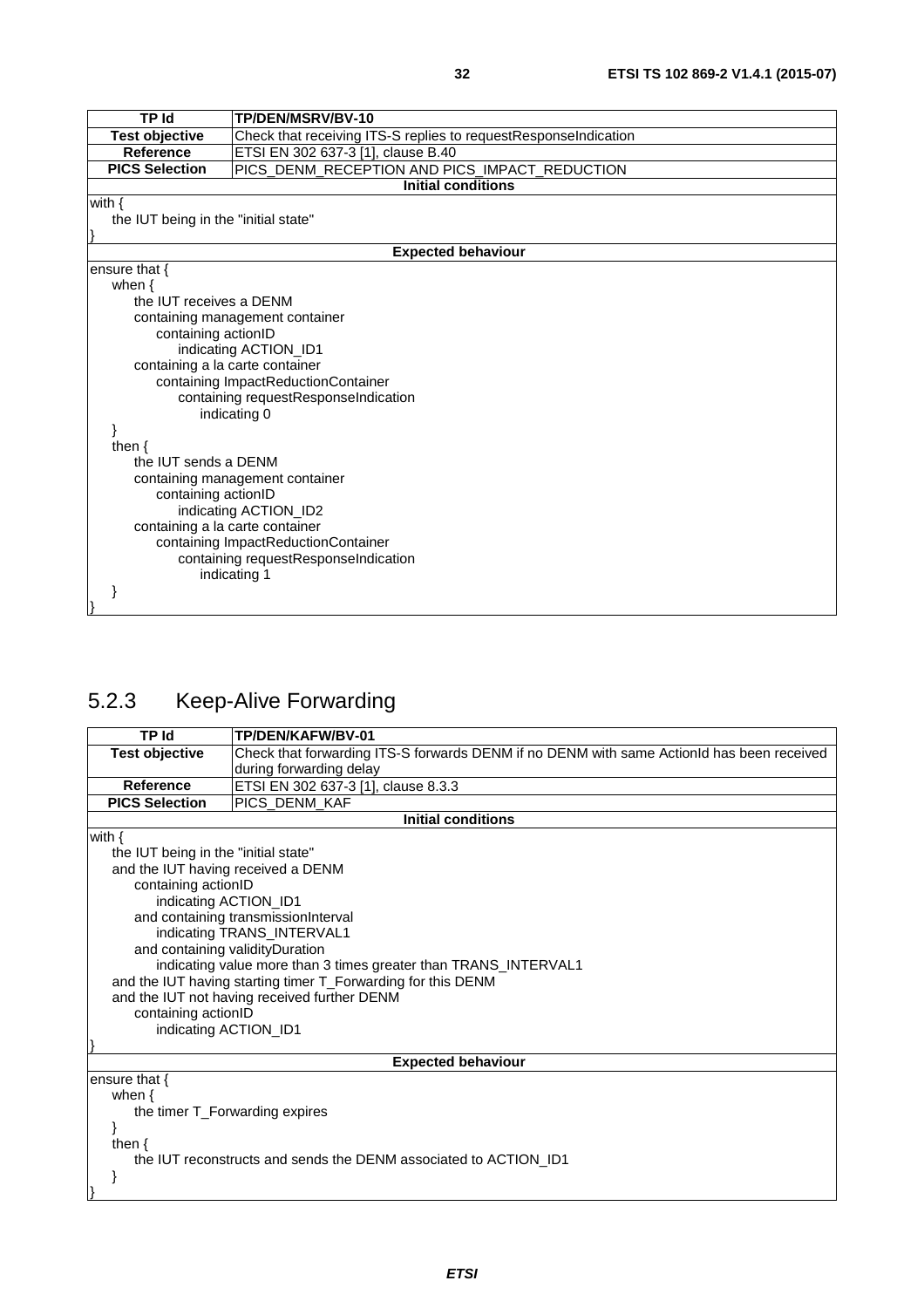| TP Id                                                            | TP/DEN/KAFW/BV-02                                                                            |  |
|------------------------------------------------------------------|----------------------------------------------------------------------------------------------|--|
| <b>Test objective</b>                                            | Check that forwarding ITS-S forwards DENM if no DENM with same ActionId and                  |  |
|                                                                  | referenceTime greater or equal to the last received DENM has been received during forwarding |  |
|                                                                  | delay                                                                                        |  |
| <b>Reference</b>                                                 | ETSI EN 302 637-3 [1], clause 8.3.3                                                          |  |
| <b>PICS Selection</b>                                            | PICS_DENM_KAF                                                                                |  |
|                                                                  | <b>Initial conditions</b>                                                                    |  |
| with $\{$                                                        |                                                                                              |  |
| the IUT being in the "initial state"                             |                                                                                              |  |
| and the IUT having received a DENM                               |                                                                                              |  |
| containing actionID                                              |                                                                                              |  |
| indicating ACTION_ID1                                            |                                                                                              |  |
|                                                                  | and containing transmissionInterval                                                          |  |
|                                                                  | indicating TRANS_INTERVAL1                                                                   |  |
| and containing referenceTime                                     |                                                                                              |  |
|                                                                  |                                                                                              |  |
|                                                                  | indicating REFERENCETIME_1<br>and containing validity Duration                               |  |
|                                                                  | indicating value more than 3 times greater than TRANS_INTERVAL1                              |  |
|                                                                  |                                                                                              |  |
| and the IUT having starting timer T_Forwarding for this DENM     |                                                                                              |  |
| and the IUT having received DENM                                 |                                                                                              |  |
| containing actionID                                              |                                                                                              |  |
| indicating ACTION_ID1                                            |                                                                                              |  |
|                                                                  | and containing referenceTime                                                                 |  |
|                                                                  | indicating value REFERENCETIME_2 < REFERENCETIME_1                                           |  |
|                                                                  | and the IUT not having received further DENM                                                 |  |
| containing actionID                                              |                                                                                              |  |
| indicating ACTION_ID1                                            |                                                                                              |  |
| and containing referenceTime                                     |                                                                                              |  |
|                                                                  | indicating value REFERENCETIME_3 > REFERENCETIME_1                                           |  |
|                                                                  |                                                                                              |  |
| <b>Expected behaviour</b>                                        |                                                                                              |  |
| ensure that $\{$                                                 |                                                                                              |  |
| when $\{$                                                        |                                                                                              |  |
|                                                                  | the timer T_Forwarding expires                                                               |  |
| ł                                                                |                                                                                              |  |
| then $\{$                                                        |                                                                                              |  |
| the IUT reconstructs and sends the DENM associated to ACTION ID1 |                                                                                              |  |
| }                                                                |                                                                                              |  |
|                                                                  |                                                                                              |  |

| TP Id                                | TP/DEN/KAFW/TI-03                                                                                    |  |  |
|--------------------------------------|------------------------------------------------------------------------------------------------------|--|--|
| <b>Test objective</b>                | Check that forwarding delay is set to min( $2 \times$ transmissionInterval + rnd(0, 150 ms),         |  |  |
|                                      | validityDuration)                                                                                    |  |  |
| <b>Reference</b>                     | ETSI EN 302 637-3 [1], clause 8.3.2.5                                                                |  |  |
| <b>PICS Selection</b>                | PICS DENM KAF                                                                                        |  |  |
|                                      | <b>Initial conditions</b>                                                                            |  |  |
| with $\{$                            |                                                                                                      |  |  |
| the IUT being in the "initial state" |                                                                                                      |  |  |
|                                      | and the IUT having received a DENM                                                                   |  |  |
|                                      | containing actionID                                                                                  |  |  |
| indicating ACTION_ID1                |                                                                                                      |  |  |
| and containing transmissionInterval  |                                                                                                      |  |  |
|                                      | indicating TRANS_INTERVAL1                                                                           |  |  |
|                                      | and containing validityDuration                                                                      |  |  |
|                                      | indicating value DURATION_1 more than 3 times greater than TRANS_INTERVAL1                           |  |  |
|                                      |                                                                                                      |  |  |
|                                      | <b>Expected behaviour</b>                                                                            |  |  |
| ensure that $\{$                     |                                                                                                      |  |  |
| when $\{$                            |                                                                                                      |  |  |
| the timer T_Forwarding expires       |                                                                                                      |  |  |
|                                      |                                                                                                      |  |  |
| then $\{$                            |                                                                                                      |  |  |
|                                      | the IUT reconstructs and sends the DENM associated to ACTION_ID1 at a point of time corresponding to |  |  |
|                                      | min (2 $\times$ transmission Interval + rnd (0, 150 ms), validity Duration)                          |  |  |
|                                      |                                                                                                      |  |  |
|                                      |                                                                                                      |  |  |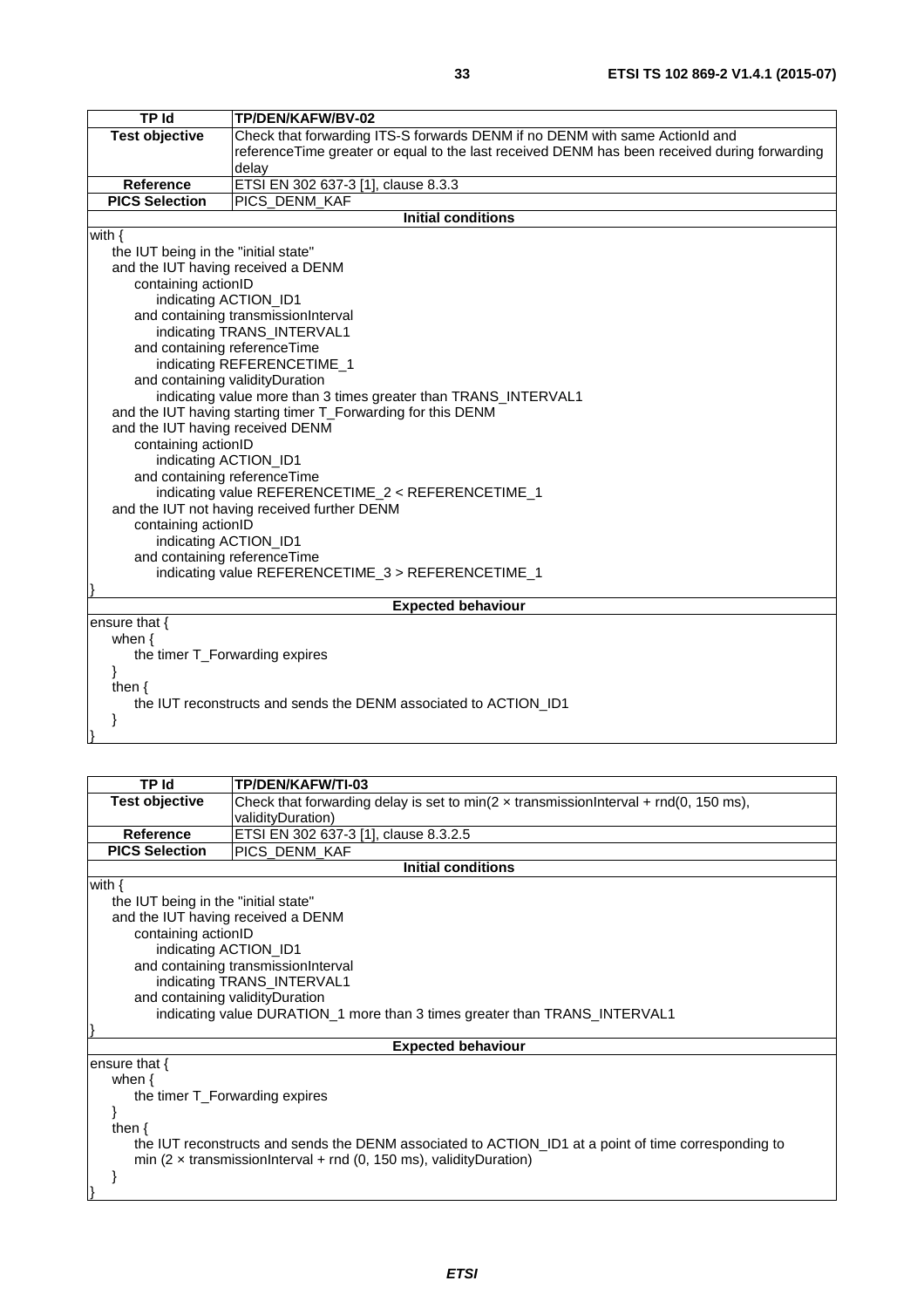| <b>TP Id</b>                                                     | TP/DEN/KAFW/BV-04                                                          |  |
|------------------------------------------------------------------|----------------------------------------------------------------------------|--|
| <b>Test objective</b>                                            | Check that Forwarding ITS-S replaces the ITS PDU header of forwarded DENMs |  |
| <b>Reference</b>                                                 | ETSI EN 302 637-3 [1], clause 8.3.2.7                                      |  |
| <b>PICS Selection</b>                                            | PICS DENM KAF                                                              |  |
|                                                                  | <b>Initial conditions</b>                                                  |  |
| with $\{$                                                        |                                                                            |  |
| the IUT being in the "initial state"                             |                                                                            |  |
|                                                                  | and the IUT having received a DENM                                         |  |
| containing actionID                                              |                                                                            |  |
| indicating ACTION_ID1                                            |                                                                            |  |
|                                                                  | and containing transmissionInterval                                        |  |
|                                                                  | indicating TRANS_INTERVAL1                                                 |  |
|                                                                  | and containing validityDuration                                            |  |
|                                                                  | indicating value more than 3 times greater than TRANS_INTERVAL1            |  |
| and the IUT having starting timer T_Forwarding for this DENM     |                                                                            |  |
| and the IUT not having received further DENM                     |                                                                            |  |
| containing actionID                                              |                                                                            |  |
| indicating ACTION_ID1                                            |                                                                            |  |
|                                                                  |                                                                            |  |
| <b>Expected behaviour</b>                                        |                                                                            |  |
| ensure that $\{$                                                 |                                                                            |  |
| when $\{$                                                        |                                                                            |  |
| the timer T_Forwarding expires                                   |                                                                            |  |
|                                                                  |                                                                            |  |
| then $\{$                                                        |                                                                            |  |
| the IUT reconstructs and sends the DENM associated to ACTION ID1 |                                                                            |  |
| containing ITS PDU header                                        |                                                                            |  |
|                                                                  | containing StationID                                                       |  |
| indicating its own stationID                                     |                                                                            |  |

 $\vert \hspace{.1cm} \rangle$ 

| <b>TP Id</b>                            | TP/DEN/KAFW/BV-05                                               |  |  |
|-----------------------------------------|-----------------------------------------------------------------|--|--|
| <b>Test objective</b>                   | Check that forwarding ITS-S does not change actionID            |  |  |
| <b>Reference</b>                        | ETSI EN 302 637-3 [1], clause 8.3.2.2                           |  |  |
| <b>PICS Selection</b>                   | PICS_DENM_KAF                                                   |  |  |
|                                         | <b>Initial conditions</b>                                       |  |  |
| with $\{$                               |                                                                 |  |  |
| the IUT being in the "initial state"    |                                                                 |  |  |
| and the IUT having received a DENM      |                                                                 |  |  |
|                                         | containing actionID                                             |  |  |
|                                         | indicating ACTION_ID1                                           |  |  |
|                                         | and containing transmissionInterval                             |  |  |
|                                         | indicating TRANS_INTERVAL1                                      |  |  |
|                                         | and containing validityDuration                                 |  |  |
|                                         | indicating value more than 3 times greater than TRANS_INTERVAL1 |  |  |
|                                         | and the IUT having starting timer T_Forwarding for this DENM    |  |  |
|                                         | and the IUT not having received further DENM                    |  |  |
| containing actionID                     |                                                                 |  |  |
| indicating ACTION_ID1                   |                                                                 |  |  |
|                                         |                                                                 |  |  |
|                                         | <b>Expected behaviour</b>                                       |  |  |
| ensure that $\{$                        |                                                                 |  |  |
| when $\{$                               |                                                                 |  |  |
|                                         | the timer T_Forwarding expires                                  |  |  |
|                                         |                                                                 |  |  |
| then $\{$                               |                                                                 |  |  |
| the IUT reconstructs and sends the DENM |                                                                 |  |  |
| containing management container         |                                                                 |  |  |
| containing actionID                     |                                                                 |  |  |
|                                         | indicating ACTION_ID1                                           |  |  |
|                                         |                                                                 |  |  |
|                                         |                                                                 |  |  |
|                                         |                                                                 |  |  |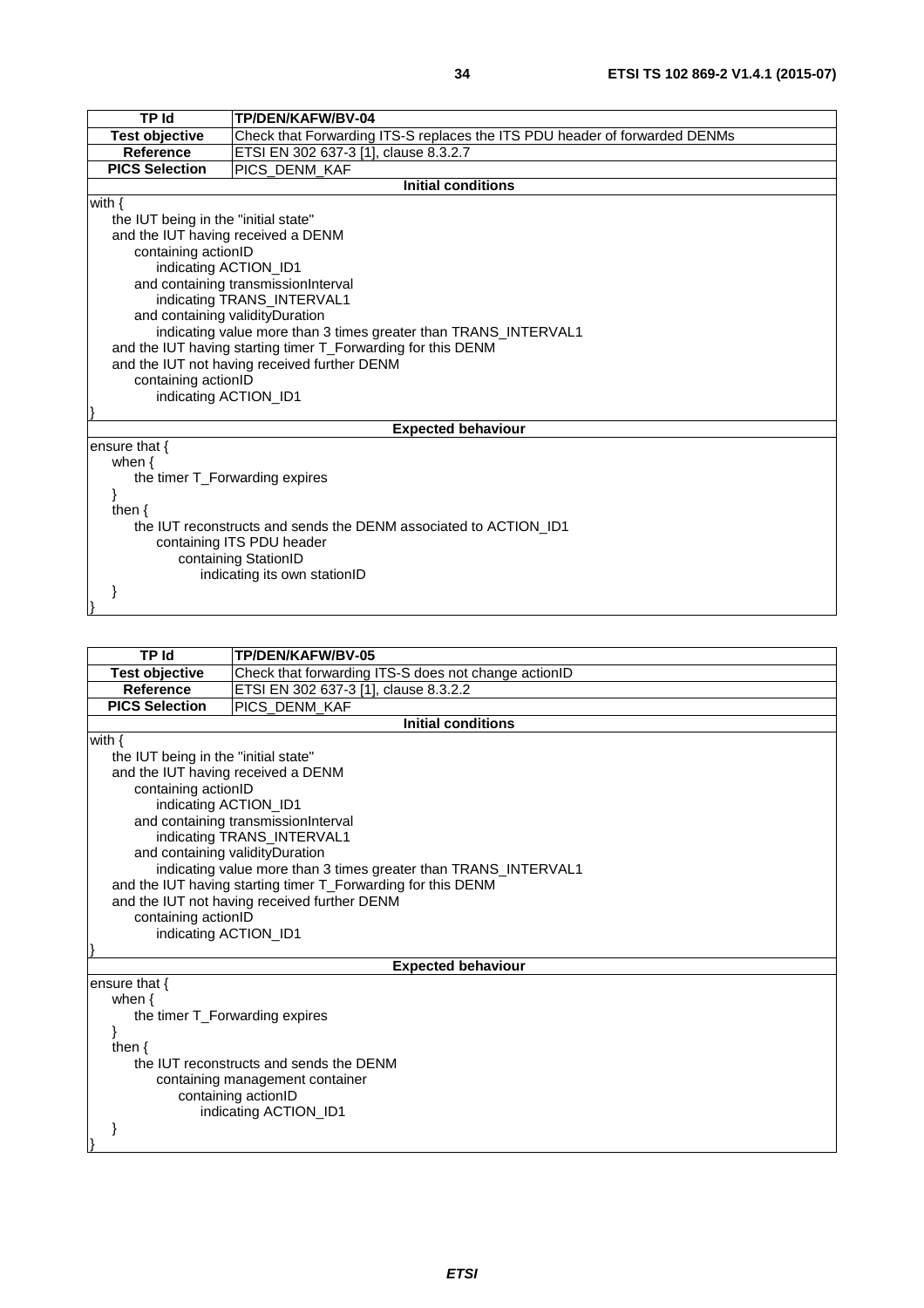| <b>TP Id</b>                                                     | TP/DEN/KAFW/BV-06                                                          |
|------------------------------------------------------------------|----------------------------------------------------------------------------|
| <b>Test objective</b>                                            | Check that forwarding ITS-S does not change referenceTime                  |
| <b>Reference</b>                                                 | ETSI EN 302 637-3 [1], clause 8.3.2.3                                      |
| <b>PICS Selection</b>                                            | PICS_DENM_KAF                                                              |
|                                                                  | <b>Initial conditions</b>                                                  |
| with $\{$                                                        |                                                                            |
| the IUT being in the "initial state"                             |                                                                            |
| and the IUT having received a DENM                               |                                                                            |
| containing actionID                                              |                                                                            |
| indicating ACTION_ID1                                            |                                                                            |
|                                                                  | and containing transmissionInterval                                        |
|                                                                  | indicating TRANS_INTERVAL1                                                 |
| and containing validityDuration                                  |                                                                            |
|                                                                  | indicating value DURATION_1 more than 3 times greater than TRANS_INTERVAL1 |
| and containing referenceTime                                     |                                                                            |
|                                                                  | indicating REFERENCETIME_1                                                 |
|                                                                  | and the IUT having starting timer T_Forwarding for this DENM               |
| and the IUT not having received further DENM                     |                                                                            |
| containing actionID                                              |                                                                            |
| indicating ACTION_ID1                                            |                                                                            |
|                                                                  | <b>Expected behaviour</b>                                                  |
| ensure that {                                                    |                                                                            |
| when $\{$                                                        |                                                                            |
| the timer T Forwarding expires                                   |                                                                            |
|                                                                  |                                                                            |
| then $\{$                                                        |                                                                            |
| the IUT reconstructs and sends the DENM associated to ACTION ID1 |                                                                            |
| containing management container                                  |                                                                            |
| containing referenceTime                                         |                                                                            |
| indicating REFERENCETIME_1                                       |                                                                            |
|                                                                  |                                                                            |
|                                                                  |                                                                            |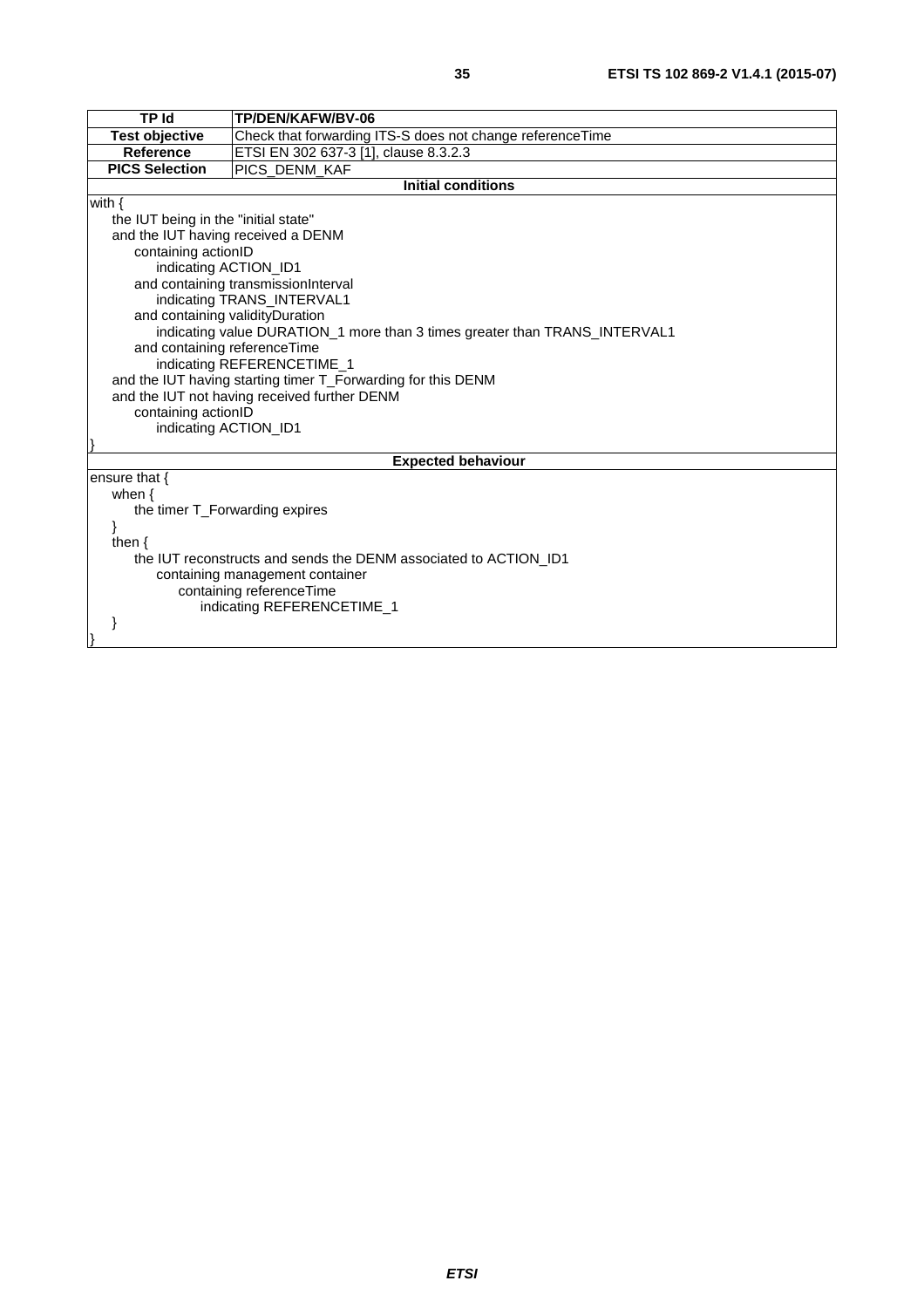| <b>TP Id</b>                                                     | TP/DEN/KAFW/BV-07                                                          |  |
|------------------------------------------------------------------|----------------------------------------------------------------------------|--|
| <b>Test objective</b>                                            | Check that forwarding ITS-S does not change termination                    |  |
| <b>Reference</b>                                                 | ETSI EN 302 637-3 [1], clause 8.3.2.4                                      |  |
| <b>PICS Selection</b>                                            | PICS_DENM_KAF                                                              |  |
|                                                                  | <b>Initial conditions</b>                                                  |  |
| with $\{$                                                        |                                                                            |  |
| the IUT being in the "initial state"                             |                                                                            |  |
| and the IUT having received a DENM                               |                                                                            |  |
| containing actionID                                              |                                                                            |  |
| indicating ACTION_ID1                                            |                                                                            |  |
|                                                                  | and containing transmissionInterval                                        |  |
|                                                                  | indicating TRANS_INTERVAL1                                                 |  |
| and containing validityDuration                                  |                                                                            |  |
|                                                                  | indicating value DURATION_1 more than 3 times greater than TRANS_INTERVAL1 |  |
| and containing termination                                       |                                                                            |  |
| indicating isNegation                                            |                                                                            |  |
|                                                                  | and the IUT having starting timer T_Forwarding for this DENM               |  |
| and the IUT not having received further DENM                     |                                                                            |  |
| containing actionID                                              |                                                                            |  |
| indicating ACTION_ID1                                            |                                                                            |  |
|                                                                  |                                                                            |  |
| <b>Expected behaviour</b>                                        |                                                                            |  |
| ensure that {                                                    |                                                                            |  |
| when $\{$                                                        |                                                                            |  |
| the timer T_Forwarding expires                                   |                                                                            |  |
|                                                                  |                                                                            |  |
| then $\{$                                                        |                                                                            |  |
| the IUT reconstructs and sends the DENM associated to ACTION ID1 |                                                                            |  |
| containing management container                                  |                                                                            |  |
| containing termination                                           |                                                                            |  |
|                                                                  | indicating isNegation                                                      |  |
|                                                                  |                                                                            |  |
|                                                                  |                                                                            |  |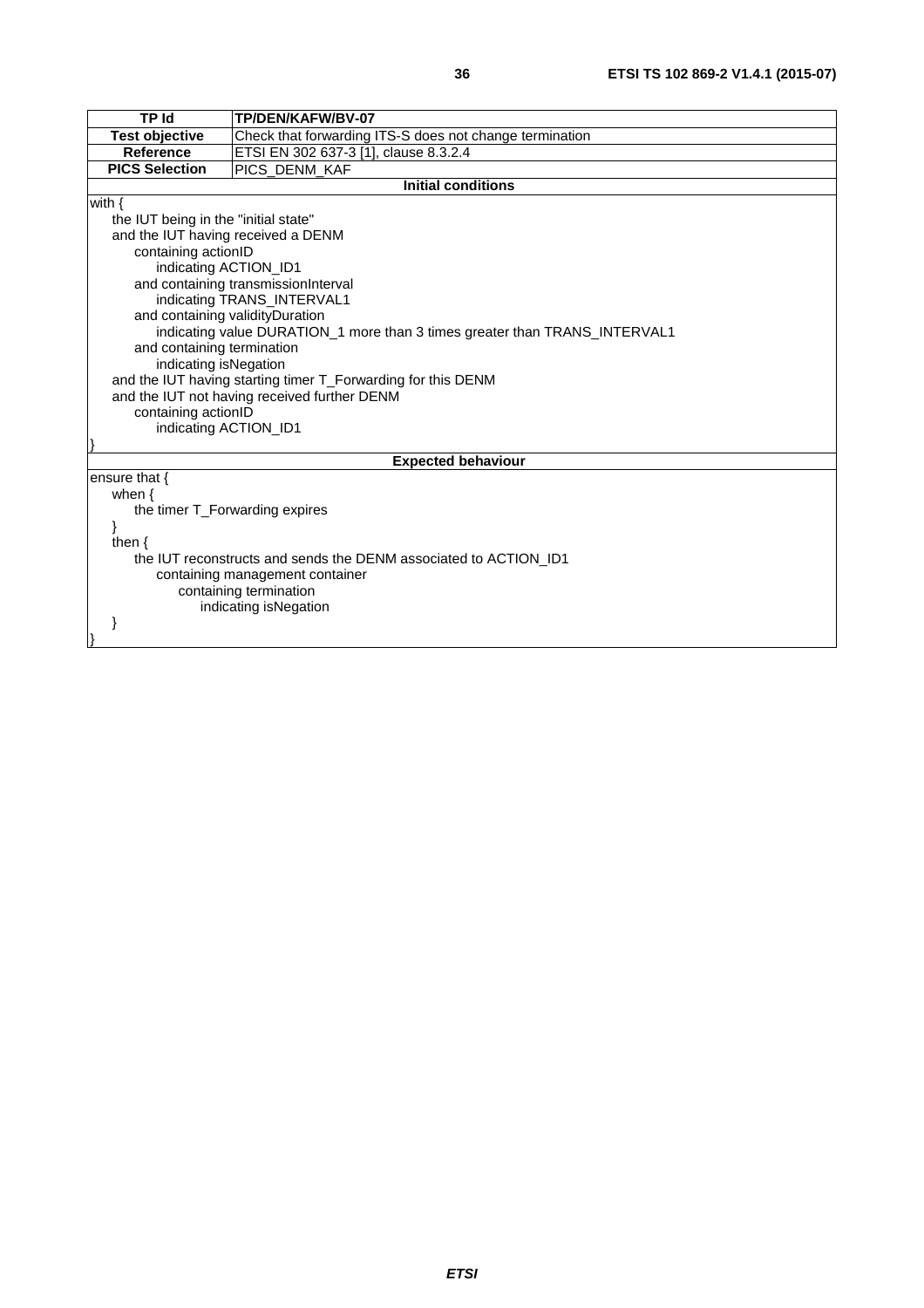| <b>TP Id</b>                                 | TP/DEN/KAFW/BV-08                                                                        |  |
|----------------------------------------------|------------------------------------------------------------------------------------------|--|
| <b>Test objective</b>                        | Check that Forwarding ITS-S does not modify management, situation, location and alacarte |  |
|                                              | containers when forwarding a DENM                                                        |  |
| Reference                                    | ETSI EN 302 637-3 [1], clause 8.3.2.7                                                    |  |
| <b>PICS Selection</b>                        | PICS_DENM_KAF                                                                            |  |
|                                              | <b>Initial conditions</b>                                                                |  |
| with $\{$                                    |                                                                                          |  |
| the IUT being in the "initial state"         |                                                                                          |  |
| and the IUT having received a DENM           |                                                                                          |  |
|                                              | containing management container                                                          |  |
|                                              | indicating MANAGEMENTCONTAINER_1                                                         |  |
|                                              | and containing situation container                                                       |  |
|                                              | indicating SITUATION_1                                                                   |  |
|                                              | and containing location container                                                        |  |
|                                              | indicating LOCATION_1                                                                    |  |
|                                              | and containing alacarte container                                                        |  |
| indicating ALACARTE_1                        |                                                                                          |  |
|                                              | and containing transmissionInterval                                                      |  |
|                                              | indicating TRANS_INTERVAL1                                                               |  |
|                                              | and the IUT having starting timer T_Forwarding for this DENM                             |  |
| and the IUT not having received further DENM |                                                                                          |  |
|                                              | containing actionID                                                                      |  |
| indicating ACTION_ID1                        |                                                                                          |  |
|                                              |                                                                                          |  |
| ensure that {                                | <b>Expected behaviour</b>                                                                |  |
|                                              |                                                                                          |  |
| when $\{$<br>the timer T_Forwarding expires  |                                                                                          |  |
| ł                                            |                                                                                          |  |
| then $\{$                                    |                                                                                          |  |
|                                              | the IUT reconstructs and sends the DENM associated to ACTION ID1                         |  |
| containing management container              |                                                                                          |  |
| indicating MANACEMENTCONTAINER_1             |                                                                                          |  |
| and containing situation container           |                                                                                          |  |
| indicating SITUATION_1                       |                                                                                          |  |
| and containing location container            |                                                                                          |  |
| indicating LOCATION_1                        |                                                                                          |  |
| and containing alacarte container            |                                                                                          |  |
|                                              | indicating ALACARTE_1                                                                    |  |
|                                              |                                                                                          |  |
|                                              |                                                                                          |  |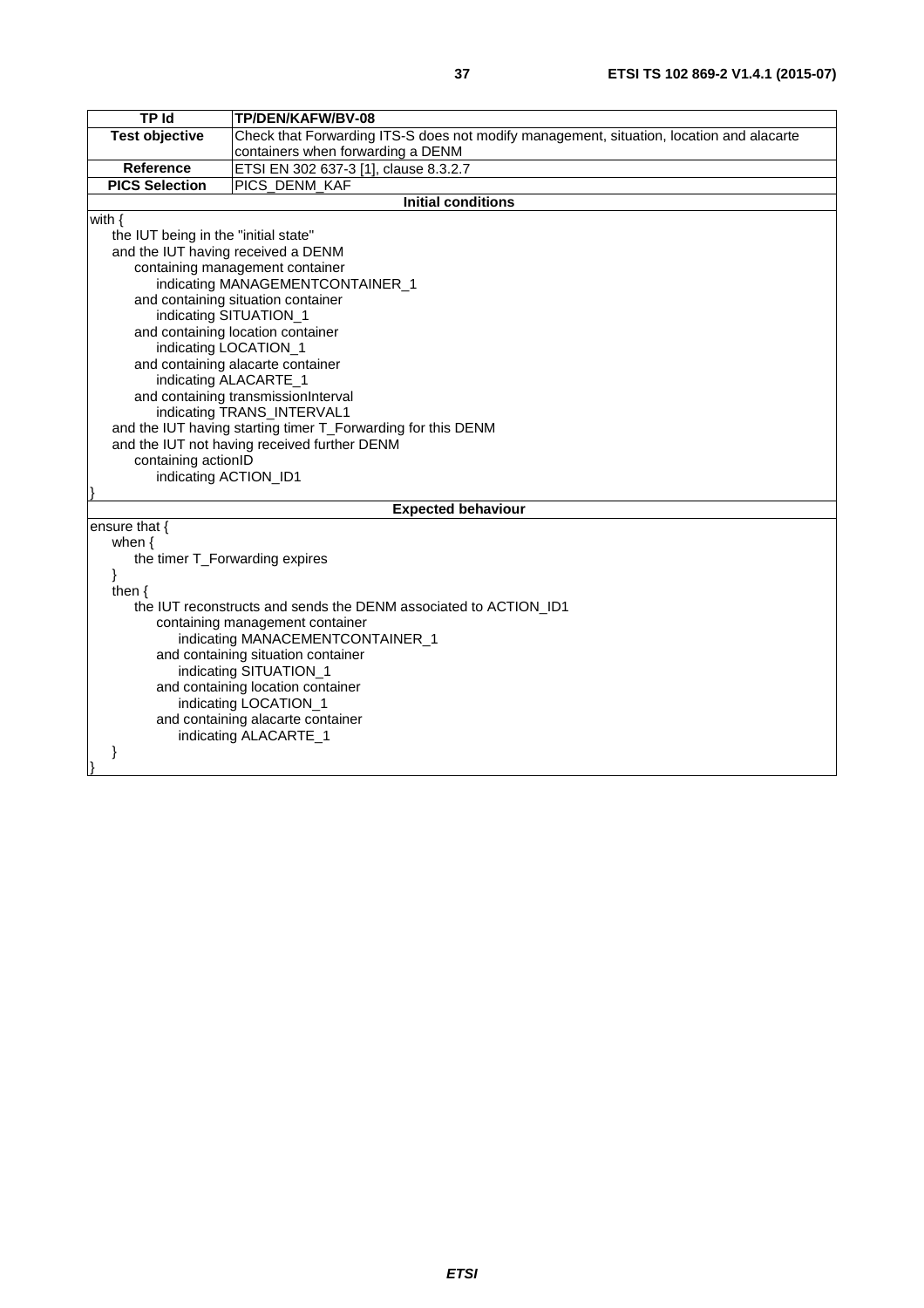| <b>TP Id</b>                                                                 | TP/DEN/KAFW/BV-09                                                           |  |  |  |
|------------------------------------------------------------------------------|-----------------------------------------------------------------------------|--|--|--|
| <b>Test objective</b>                                                        | Check that forwarding ITS-S stops forwarding DENM after validity expiration |  |  |  |
| <b>Reference</b><br>ETSI EN 302 637-3 [1], clause 8.3.3                      |                                                                             |  |  |  |
|                                                                              |                                                                             |  |  |  |
|                                                                              | <b>PICS Selection</b><br>PICS DENM KAF                                      |  |  |  |
| <b>Initial conditions</b>                                                    |                                                                             |  |  |  |
| with $\{$                                                                    |                                                                             |  |  |  |
| the IUT being in the "initial state"                                         |                                                                             |  |  |  |
| and the IUT having received an event                                         |                                                                             |  |  |  |
| containing management container                                              |                                                                             |  |  |  |
| containing actionID                                                          |                                                                             |  |  |  |
| indicating ACTION_ID1                                                        |                                                                             |  |  |  |
| and containing validity Duration                                             |                                                                             |  |  |  |
| indicating DURATION_1                                                        |                                                                             |  |  |  |
| and containing transmissionInterval                                          |                                                                             |  |  |  |
| indicating TRANS_INTERVAL1                                                   |                                                                             |  |  |  |
| and the IUT having starting timer T_Forwarding for this DENM                 |                                                                             |  |  |  |
|                                                                              | and the IUT not having received further DENM                                |  |  |  |
| containing actionID                                                          |                                                                             |  |  |  |
| indicating ACTION_ID1                                                        |                                                                             |  |  |  |
|                                                                              |                                                                             |  |  |  |
| <b>Expected behaviour</b>                                                    |                                                                             |  |  |  |
| ensure that $\{$                                                             |                                                                             |  |  |  |
| when $\{$                                                                    |                                                                             |  |  |  |
| the IUT is alerted of expiration of the time associated with DURATION_1      |                                                                             |  |  |  |
|                                                                              |                                                                             |  |  |  |
| then $\{$                                                                    |                                                                             |  |  |  |
|                                                                              |                                                                             |  |  |  |
| the IUT stops to reconstruct and to send the DENM associated with ACTION_ID1 |                                                                             |  |  |  |
|                                                                              |                                                                             |  |  |  |
|                                                                              |                                                                             |  |  |  |

| <b>TP Id</b>                                                                                         | TP/DEN/KAFW/BV-10                                                                 |  |  |  |
|------------------------------------------------------------------------------------------------------|-----------------------------------------------------------------------------------|--|--|--|
| Test objective                                                                                       | Check that forwarding ITS-S stops forwarding DENM if it is outside relevance area |  |  |  |
| <b>Reference</b>                                                                                     | ETSI EN 302 637-3 [1], clause 8.3.3                                               |  |  |  |
| <b>PICS Selection</b>                                                                                | PICS_DENM_KAF                                                                     |  |  |  |
| <b>Initial conditions</b>                                                                            |                                                                                   |  |  |  |
| with $\{$                                                                                            |                                                                                   |  |  |  |
| the IUT being in the "initial state"                                                                 |                                                                                   |  |  |  |
| and the IUT having received an event                                                                 |                                                                                   |  |  |  |
| containing management container                                                                      |                                                                                   |  |  |  |
| containing actionID                                                                                  |                                                                                   |  |  |  |
| indicating ACTION_ID1                                                                                |                                                                                   |  |  |  |
| and containing transmissionInterval                                                                  |                                                                                   |  |  |  |
|                                                                                                      | indicating TRANS_INTERVAL1                                                        |  |  |  |
| and the IUT having starting timer T_Forwarding for this DENM                                         |                                                                                   |  |  |  |
|                                                                                                      | and the IUT not having received further DENM                                      |  |  |  |
| containing actionID                                                                                  |                                                                                   |  |  |  |
| indicating ACTION_ID1                                                                                |                                                                                   |  |  |  |
|                                                                                                      |                                                                                   |  |  |  |
| <b>Expected behaviour</b>                                                                            |                                                                                   |  |  |  |
| ensure that $\{$                                                                                     |                                                                                   |  |  |  |
| when $\{$                                                                                            |                                                                                   |  |  |  |
| the IUT is alerted that its position is now outside of the relevance area associated with ACTION ID1 |                                                                                   |  |  |  |
|                                                                                                      |                                                                                   |  |  |  |
| then $\{$                                                                                            |                                                                                   |  |  |  |
| the IUT stops to reconstruct and to send the DENM associated with ACTION_ID1                         |                                                                                   |  |  |  |
|                                                                                                      |                                                                                   |  |  |  |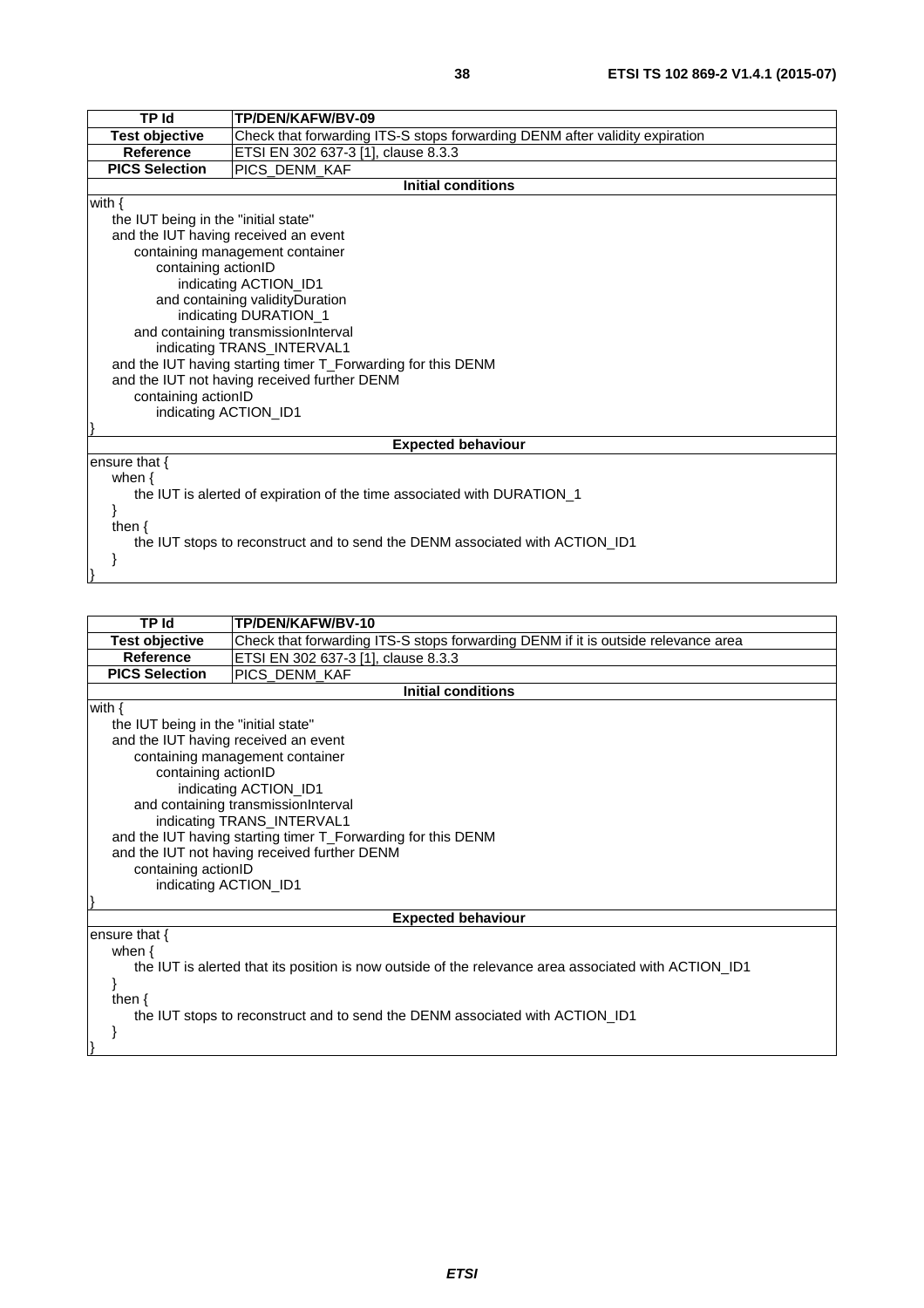| TP Id                                                                        | TP/DEN/KAFW/BV-11                                                                         |  |  |  |
|------------------------------------------------------------------------------|-------------------------------------------------------------------------------------------|--|--|--|
| <b>Test objective</b>                                                        | Check that forwarding ITS-S does not forward DENM is transmission Interval is not present |  |  |  |
| Reference                                                                    | ETSI EN 302 637-3 [1], clause 8.3.2.5                                                     |  |  |  |
| <b>PICS Selection</b>                                                        | <b>PICS DENM KAF</b>                                                                      |  |  |  |
| <b>Initial conditions</b>                                                    |                                                                                           |  |  |  |
| with {                                                                       |                                                                                           |  |  |  |
| the IUT being in the "initial state"                                         |                                                                                           |  |  |  |
|                                                                              |                                                                                           |  |  |  |
| <b>Expected behaviour</b>                                                    |                                                                                           |  |  |  |
| ensure that {                                                                |                                                                                           |  |  |  |
| when $\{$                                                                    |                                                                                           |  |  |  |
| the IUT receives a DENM                                                      |                                                                                           |  |  |  |
| containing actionID                                                          |                                                                                           |  |  |  |
| indicating ACTION ID1                                                        |                                                                                           |  |  |  |
| and not containing transmissionInterval                                      |                                                                                           |  |  |  |
|                                                                              |                                                                                           |  |  |  |
| then $\{$                                                                    |                                                                                           |  |  |  |
| the IUT does not reconstruct and to send the DENM associated with ACTION ID1 |                                                                                           |  |  |  |
|                                                                              |                                                                                           |  |  |  |
|                                                                              |                                                                                           |  |  |  |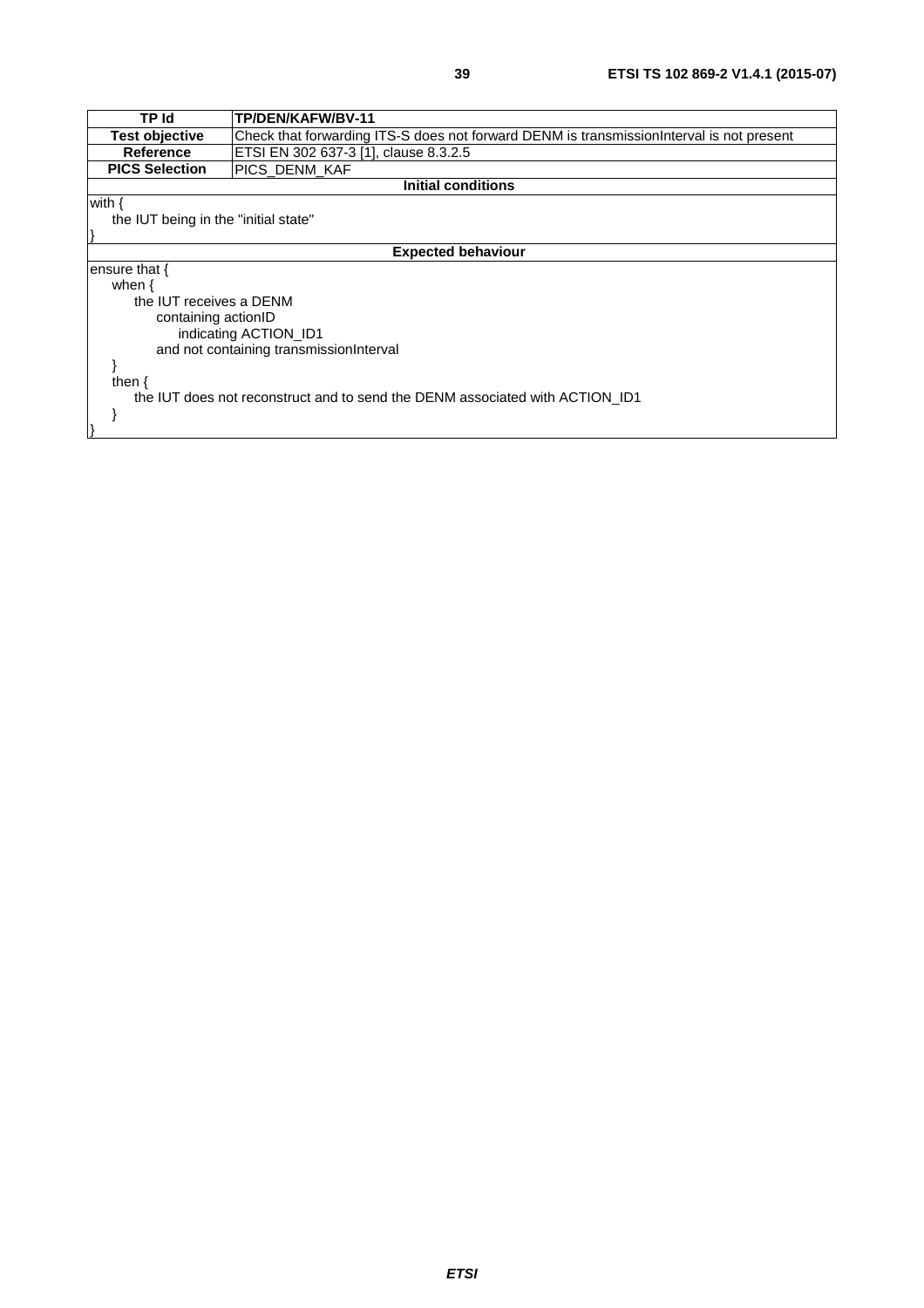# <span id="page-39-0"></span>Annex A (informative): Bibliography

• ETSI TS 102 894-2 (V1.2.1): "Intelligent Transport Systems (ITS); Users and applications requirements; Part 2: Applications and facilities layer common data dictionary".